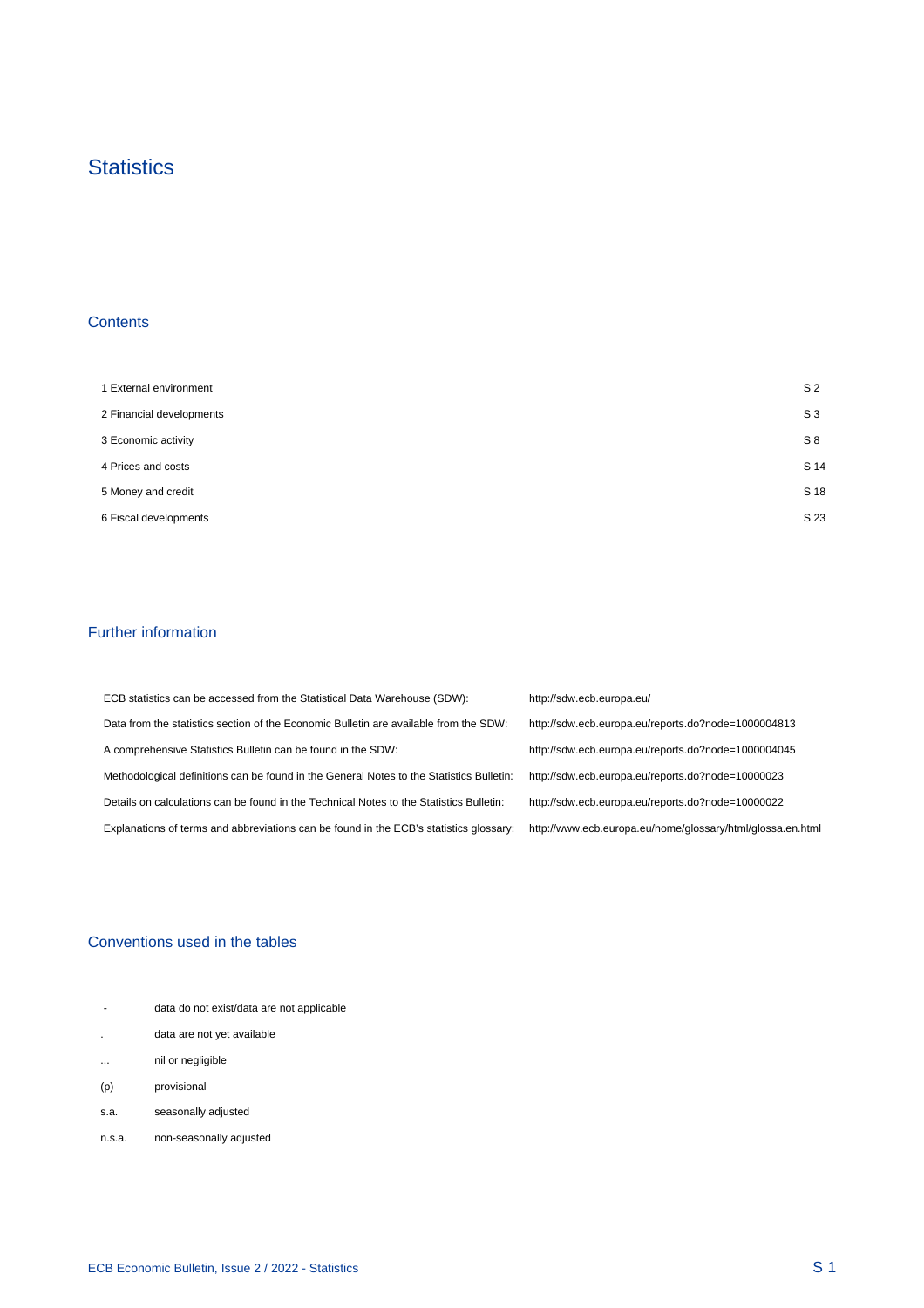# 1 External environment

## 1.1 Main trading partners, GDP and CPI

|                                       |                              |                          | GDP <sup>1)</sup><br>(period-on-period percentage changes) |                                |                          |                               | <b>CPI</b><br>(annual percentage changes) |                                                       |                          |                                    |                                   |                          |                                                 |  |  |
|---------------------------------------|------------------------------|--------------------------|------------------------------------------------------------|--------------------------------|--------------------------|-------------------------------|-------------------------------------------|-------------------------------------------------------|--------------------------|------------------------------------|-----------------------------------|--------------------------|-------------------------------------------------|--|--|
|                                       | G <sub>20</sub>              | United<br><b>States</b>  | United<br>Kingdom                                          | Japan                          | China                    | Memo item:<br>euro area       | <b>Total</b>                              | <b>OECD</b> countries<br>excluding food<br>and energy | United<br><b>States</b>  | <b>United</b><br>Kingdom<br>(HICP) | Japan                             | China                    | Memo item:<br>euro area <sup>2)</sup><br>(HICP) |  |  |
|                                       |                              | $\overline{2}$           | 3                                                          |                                | 5                        | 6                             |                                           | 8                                                     | 9                        | 10                                 | 11                                | 12                       | 13                                              |  |  |
| 2019<br>2020<br>2021                  | 2.9<br>$-3.2$                | 2.3<br>$-3.4$<br>5.6     | 1.7<br>$-9.4$<br>7.5                                       | $-0.2$<br>$-4.5$<br>1.7        | 6.0<br>2.3<br>8.1        | 1.6<br>$-6.4$<br>5.3          | 2.1<br>1.4<br>4.0                         | 2.2<br>1.8<br>2.9                                     | 1.8<br>1.2<br>4.7        | 1.8<br>0.9<br>2.6                  | 0.5<br>0.0<br>$-0.3$              | 2.9<br>2.5<br>0.9        | 1.2<br>0.3<br>2.6                               |  |  |
| 2021 Q1<br>Q <sub>2</sub><br>Q3<br>Q4 | 0.6<br>0.4<br>1.8<br>$\cdot$ | 1.5<br>1.6<br>0.6<br>1.7 | $-1.2$<br>5.6<br>1.0<br>1.0                                | $-0.5$<br>0.6<br>$-0.7$<br>1.3 | 0.3<br>1.3<br>0.7<br>1.6 | $-0.1$<br>2.2<br>2.3<br>0.3   | 1.9<br>3.7<br>4.4<br>5.9                  | 1.8<br>2.8<br>3.2<br>4.0                              | 1.9<br>4.8<br>5.3<br>6.7 | 0.6<br>2.0<br>2.8<br>4.9           | $-0.5$<br>$-0.8$<br>$-0.2$<br>0.5 | 0.0<br>1.1<br>0.8<br>1.8 | 1.1<br>1.8<br>2.8<br>4.6                        |  |  |
| 2021 Sep.<br>Oct.<br>Nov.<br>Dec.     |                              |                          |                                                            |                                |                          | -<br>$\overline{\phantom{0}}$ | 4.6<br>5.2<br>5.9<br>6.6                  | 3.2<br>3.6<br>3.9<br>4.6                              | 5.4<br>6.2<br>6.8<br>7.0 | 3.1<br>4.2<br>5.1<br>5.4           | 0.2<br>0.1<br>0.6<br>0.8          | 0.7<br>1.5<br>2.3<br>1.5 | 3.4<br>4.1<br>4.9<br>5.0                        |  |  |
| 2022 Jan.<br>3)<br>Feb.               |                              |                          |                                                            |                                |                          |                               | $\mathbf{r}$                              | $\cdot$                                               | 7.5                      | 5.5                                | 0.5                               | 0.9                      | 5.1<br>5.8                                      |  |  |

Sources: Eurostat (col. 6, 13); BIS (col. 9, 10, 11, 12); OECD (col. 1, 2, 3, 4, 5, 7, 8).

1) Quarterly data seasonally adjusted; annual data unadjusted.<br>2) Data refer to the changing composition of the euro area.<br>3) The figure for the euro area is an estimate based on provisional national data, as well as on ea

## 1.2 Main trading partners, Purchasing Managers' Index and world trade

|                                       |                              |                                |                                             |                              |                              |                              | Purchasing Managers' Surveys (diffusion indices; s.a.) |                              |                              |                                | Merchandise<br>imports $1$     |                                   |
|---------------------------------------|------------------------------|--------------------------------|---------------------------------------------|------------------------------|------------------------------|------------------------------|--------------------------------------------------------|------------------------------|------------------------------|--------------------------------|--------------------------------|-----------------------------------|
|                                       |                              |                                | <b>Composite Purchasing Managers' Index</b> |                              |                              |                              | Global Purchasing Managers' Index <sup>2)</sup>        |                              |                              |                                |                                |                                   |
|                                       | Global <sup>2)</sup>         | <b>United</b><br><b>States</b> | <b>United</b><br>Kingdom                    | Japan                        | China                        | Memo item:<br>euro area      | Manufacturing                                          | <b>Services</b>              | New export<br>orders         | Global                         | Advanced<br>economies          | Emerging<br>market<br>economies   |
|                                       |                              | $\overline{2}$                 | 3                                           |                              | 5                            | 6                            |                                                        | 8                            | 9                            | 10                             | 11                             | 12                                |
| 2019<br>2020<br>2021                  | 51.7<br>47.5<br>54.9         | 52.5<br>48.8<br>59.6           | 50.2<br>46.5<br>55.9                        | 50.5<br>42.4<br>49.4         | 51.8<br>51.4<br>52.0         | 51.3<br>44.0<br>54.9         | 50.3<br>48.5<br>53.7                                   | 52.2<br>46.3<br>55.2         | 48.8<br>45.3<br>52.1         | $-0.4$<br>$-4.2$<br>11.4       | $-0.4$<br>$-4.5$<br>9.6        | $-0.5$<br>$-4.0$<br>13.3          |
| 2021 Q1<br>Q2<br>Q <sub>3</sub><br>Q4 | 54.3<br>57.5<br>53.0<br>54.6 | 59.3<br>65.3<br>56.8<br>57.3   | 49.1<br>61.9<br>56.3<br>56.3                | 48.4<br>49.6<br>47.4<br>52.1 | 52.3<br>53.0<br>50.6<br>51.9 | 49.9<br>56.8<br>58.4<br>54.3 | 53.8<br>53.9<br>51.7<br>52.2                           | 54.5<br>58.8<br>53.4<br>55.5 | 50.3<br>52.9<br>50.3<br>50.4 | 4.4<br>1.8<br>$-1.1$<br>2.0    | 1.9<br>1.6<br>$-0.4$<br>2.1    | 7.2<br>2.1<br>$-1.8$<br>1.8       |
| 2021 Sep.<br>Oct.<br>Nov.<br>Dec.     | 52.8<br>54.7<br>54.7<br>54.6 | 55.0<br>57.6<br>57.2<br>57.0   | 54.9<br>57.8<br>57.6<br>53.6                | 47.9<br>50.7<br>53.3<br>52.5 | 51.4<br>51.5<br>51.2<br>53.0 | 56.2<br>54.2<br>55.4<br>53.3 | 51.4<br>51.2<br>52.3<br>53.3                           | 53.2<br>55.9<br>55.6<br>55.0 | 50.1<br>49.7<br>50.7<br>50.7 | $-1.1$<br>$-0.4$<br>0.1<br>2.0 | $-0.4$<br>$-0.5$<br>0.3<br>2.1 | $-1.8$<br>$-0.2$<br>$-0.1$<br>1.8 |
| 2022 Jan.<br>Feb.                     | 51.0<br>53.1                 | 51.1<br>55.9                   | 54.2<br>59.9                                | 49.9<br>45.8                 | 50.1<br>50.1                 | 52.3<br>55.5                 | 50.7<br>51.4                                           | 51.0<br>53.6                 | 49.0<br>50.1                 |                                |                                |                                   |

Sources: Markit (col. 1-9); CPB Netherlands Bureau for Economic Policy Analysis and ECB calculations (col. 10-12).<br>1) Global and advanced economies exclude the euro area. Annual and quarterly data are period-on-period perc are seasonally adjusted.

2) Excluding the euro area.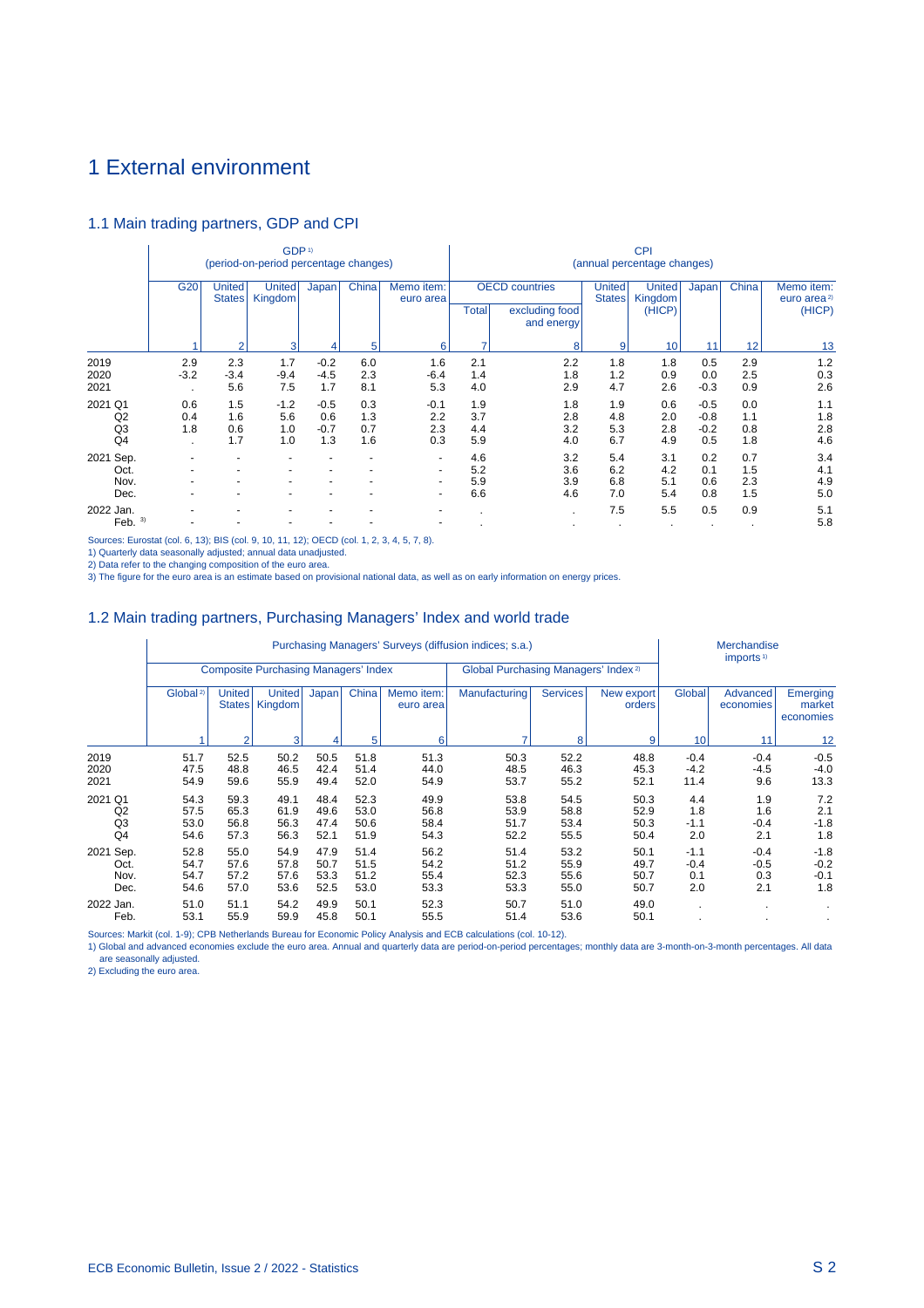## 2.1 Money market interest rates

(percentages per annum; period averages)

|           |                     |                          | Euro area <sup>1)</sup> |           |           |           | <b>United States</b> | Japan    |
|-----------|---------------------|--------------------------|-------------------------|-----------|-----------|-----------|----------------------|----------|
|           | Euro short-term     | <b>Overnight</b>         | 1-month                 | 3-month   | 6-month   | 12-month  | 3-month              | 3-month  |
|           | rate                | deposits                 | deposits                | deposits  | deposits  | deposits  | deposits             | deposits |
|           | (ESTR) <sup>2</sup> | (EONIA) 3)               | (EURIBOR)               | (EURIBOR) | (EURIBOR) | (EURIBOR) | (LIBOR)              | (LIBOR)  |
|           |                     | $\overline{2}$           | 3                       | 4         | 5         | 6         |                      | 8        |
| 2019      | $-0.48$             | $-0.39$                  | $-0.40$                 | $-0.36$   | $-0.30$   | $-0.22$   | 2.33                 | $-0.08$  |
| 2020      | $-0.55$             | $-0.46$                  | $-0.50$                 | $-0.43$   | $-0.37$   | $-0.31$   | 0.64                 | $-0.07$  |
| 2021      | $-0.57$             | $-0.48$                  | $-0.56$                 | $-0.55$   | $-0.52$   | $-0.49$   | 0.16                 | $-0.08$  |
| 2021 Aug. | $-0.57$             | $-0.48$                  | $-0.56$                 | $-0.55$   | $-0.53$   | $-0.50$   | 0.12                 | $-0.10$  |
| Sep.      | $-0.57$             | $-0.49$                  | $-0.56$                 | $-0.55$   | $-0.52$   | $-0.49$   | 0.12                 | $-0.08$  |
| Oct.      | $-0.57$             | $-0.49$                  | $-0.56$                 | $-0.55$   | $-0.53$   | $-0.48$   | 0.13                 | $-0.08$  |
| Nov.      | $-0.57$             | $-0.49$                  | $-0.57$                 | $-0.57$   | $-0.53$   | $-0.49$   | 0.16                 | $-0.09$  |
| Dec.      | $-0.58$             | $-0.49$                  | $-0.60$                 | $-0.58$   | $-0.54$   | $-0.50$   | 0.21                 | $-0.08$  |
| 2022 Jan. | $-0.58$             | $\overline{\phantom{a}}$ | $-0.56$                 | $-0.56$   | $-0.53$   | $-0.48$   | 0.25                 | $-0.03$  |
| Feb.      | $-0.58$             | $\overline{\phantom{0}}$ | $-0.55$                 | $-0.53$   | $-0.48$   | $-0.34$   | 0.43                 | $-0.02$  |

Source: Refinitiv and ECB calculations.

1) Data refer to the changing composition of the euro area, see the General Notes.<br>2) The ECB published the euro short-term rate (€STR) for the first time on 2 October 2019, reflecting trading activity on 1 October 2019.

#### 2.2 Yield curves

(End of period; rates in percentages per annum; spreads in percentage points)

|                                           |                                                     |                                                     | Spot rates                                          |                                                     |                                                     |                                      | <b>Spreads</b>                       |                                      | Instantaneous forward rates                         |                                                     |                                                  |                                      |  |  |
|-------------------------------------------|-----------------------------------------------------|-----------------------------------------------------|-----------------------------------------------------|-----------------------------------------------------|-----------------------------------------------------|--------------------------------------|--------------------------------------|--------------------------------------|-----------------------------------------------------|-----------------------------------------------------|--------------------------------------------------|--------------------------------------|--|--|
|                                           |                                                     |                                                     | Euro area 1), 2)                                    |                                                     |                                                     | Euro area 1), 2)                     |                                      | United States United Kingdom         | Euro area 1), 2)                                    |                                                     |                                                  |                                      |  |  |
|                                           | 3 months                                            | year                                                | 2 years                                             | 5 years                                             | 10 years                                            | 10 years<br>$-1$ year                | 10 years<br>- 1 year                 | 10 years<br>- 1 year                 | 1 year                                              | 2 years                                             | 5 years                                          | 10 years                             |  |  |
|                                           |                                                     | $\overline{2}$                                      | 3                                                   | 4                                                   | 5 <sub>1</sub>                                      | 6                                    |                                      | 8                                    | 9                                                   | 10                                                  | 11                                               | 12                                   |  |  |
| 2019<br>2020<br>2021                      | $-0.68$<br>$-0.75$<br>$-0.73$                       | $-0.66$<br>$-0.76$<br>$-0.72$                       | $-0.62$<br>$-0.77$<br>$-0.68$                       | $-0.45$<br>$-0.72$<br>$-0.48$                       | $-0.14$<br>$-0.57$<br>$-0.19$                       | 0.52<br>0.19<br>0.53                 | 0.34<br>0.80<br>1.12                 | 0.24<br>0.32<br>0.45                 | $-0.62$<br>$-0.77$<br>$-0.69$                       | $-0.52$<br>$-0.77$<br>$-0.58$                       | $-0.13$<br>$-0.60$<br>$-0.12$                    | 0.41<br>$-0.24$<br>0.24              |  |  |
| 2021 Aug.<br>Sep.<br>Oct.<br>Nov.<br>Dec. | $-0.68$<br>$-0.71$<br>$-0.74$<br>$-0.90$<br>$-0.73$ | $-0.73$<br>$-0.73$<br>$-0.69$<br>$-0.85$<br>$-0.72$ | $-0.77$<br>$-0.72$<br>$-0.62$<br>$-0.82$<br>$-0.68$ | $-0.68$<br>$-0.54$<br>$-0.37$<br>$-0.64$<br>$-0.48$ | $-0.39$<br>$-0.17$<br>$-0.07$<br>$-0.35$<br>$-0.19$ | 0.34<br>0.56<br>0.62<br>0.50<br>0.53 | 1.24<br>1.41<br>1.43<br>1.23<br>1.12 | 0.56<br>0.78<br>0.45<br>0.49<br>0.45 | $-0.79$<br>$-0.74$<br>$-0.63$<br>$-0.81$<br>$-0.69$ | $-0.79$<br>$-0.66$<br>$-0.46$<br>$-0.73$<br>$-0.58$ | $-0.43$<br>$-0.16$<br>0.03<br>$-0.30$<br>$-0.12$ | 0.16<br>0.46<br>0.34<br>0.07<br>0.24 |  |  |
| 2022 Jan.<br>Feb.                         | $-0.70$<br>$-0.73$                                  | $-0.66$<br>$-0.68$                                  | $-0.57$<br>$-0.54$                                  | $-0.27$<br>$-0.11$                                  | 0.03<br>0.22                                        | 0.69<br>0.90                         | 1.00<br>0.81                         | 0.37<br>0.44                         | $-0.59$<br>$-0.56$                                  | $-0.36$<br>$-0.21$                                  | 0.17<br>0.42                                     | 0.40<br>0.59                         |  |  |

Source: ECB calculations.

1) Data refer to the changing composition of the euro area, see the General Notes.

2) ECB calculations based on underlying data provided by Euro MTS Ltd and ratings provided by Fitch Ratings.

### 2.3 Stock market indices

(index levels in points; period averages)

|                      |                                                                                                                                                                                                                                                                |                                                     |                                                 |                                           |                                           |                                        | Dow Jones EURO STOXX indices              |                                           |                                             |                                           |                                           |                                           | <b>United</b><br><b>States</b>       | Japan                                                                                            |
|----------------------|----------------------------------------------------------------------------------------------------------------------------------------------------------------------------------------------------------------------------------------------------------------|-----------------------------------------------------|-------------------------------------------------|-------------------------------------------|-------------------------------------------|----------------------------------------|-------------------------------------------|-------------------------------------------|---------------------------------------------|-------------------------------------------|-------------------------------------------|-------------------------------------------|--------------------------------------|--------------------------------------------------------------------------------------------------|
|                      |                                                                                                                                                                                                                                                                | <b>Benchmark</b>                                    |                                                 |                                           |                                           |                                        |                                           | Main industry indices                     |                                             |                                           |                                           |                                           |                                      |                                                                                                  |
|                      | 50<br>Oil and Financials Industrials Technology<br><b>Utilities</b><br><b>Broad</b><br>Consumer   Consumer  <br>Telecoms Health care<br><b>Basic</b><br>index<br>materials<br>services<br>goods<br>gas                                                         |                                                     |                                                 |                                           |                                           |                                        |                                           |                                           |                                             |                                           |                                           |                                           |                                      | <b>Nikkei</b><br><b>Standard</b><br>& Poor's<br>225                                              |
|                      | 5<br>۰,<br>$\overline{2}$<br>3<br>8<br>9<br>10<br>12<br>6<br>11                                                                                                                                                                                                |                                                     |                                                 |                                           |                                           |                                        |                                           |                                           |                                             |                                           |                                           |                                           |                                      | 13<br>14                                                                                         |
| 2018<br>2019<br>2020 | 375.5<br>373.6<br>360.0                                                                                                                                                                                                                                        | 3,386.6<br>3.435.2<br>3,274.3                       | 766.3<br>731.7<br>758.9                         | 264.9<br>270.8<br>226.8                   | 172.6<br>183.7<br>163.2                   | 115.8<br>111.9<br>83.1                 | 173.1<br>155.8<br>128.6                   | 629.5<br>650.9<br>631.4                   | 502.5<br>528.2<br>630.2                     | 278.8<br>322.0<br>347.1                   | 292.9<br>294.2<br>257.6                   | 800.5<br>772.7<br>831.9                   |                                      | 2,746.2 22,310.7<br>2.915.5 21.697.2<br>3,217.3 22,703.5                                         |
| 2021 Aug. 468.5      | Sep. 465.5<br>Oct. 461.4<br>Nov. 478.7<br>Dec. 469.1                                                                                                                                                                                                           | 4,177.0<br>4.158.3<br>4,132.2<br>4,306.4<br>4,207.9 | 1,014.5<br>993.9<br>976.8<br>1,020.6<br>1,020.3 | 303.3<br>295.0<br>294.4<br>311.7<br>303.9 | 191.9<br>188.1<br>185.0<br>191.9<br>189.5 | 91.6<br>93.9<br>101.7<br>100.4<br>99.9 | 169.0<br>169.0<br>175.8<br>176.9<br>172.3 | 865.0<br>863.3<br>836.1<br>859.8<br>846.9 | 938.2<br>969.5<br>925.6<br>1,002.3<br>961.1 | 380.0<br>371.3<br>367.5<br>380.2<br>383.4 | 303.6<br>294.8<br>285.7<br>286.3<br>283.8 | 922.1<br>917.5<br>897.1<br>933.0<br>909.0 |                                      | 4,454.2 27,692.7<br>4.449.6 29.893.6<br>4.460.7 28.586.2<br>4,668.9 29,370.6<br>4,677.0 28,514.2 |
|                      | 1,031.4<br>300.2<br>107.0<br>185.0<br>846.7<br>910.8<br>385.5<br>281.3<br>887.8<br>4,252.3<br>190.1<br>2022 Jan. 471.0<br>107.8<br>286.1<br>Feb. 452.7<br>4,084.1<br>978.2<br>285.0<br>180.8<br>185.6<br>805.7<br>823.6<br>374.5<br>863.7<br>Source: Refinitiv |                                                     |                                                 |                                           |                                           |                                        |                                           |                                           |                                             |                                           |                                           |                                           | 4,573.8 27,904.0<br>4,436.0 27,066.5 |                                                                                                  |

Source: Refinitiv.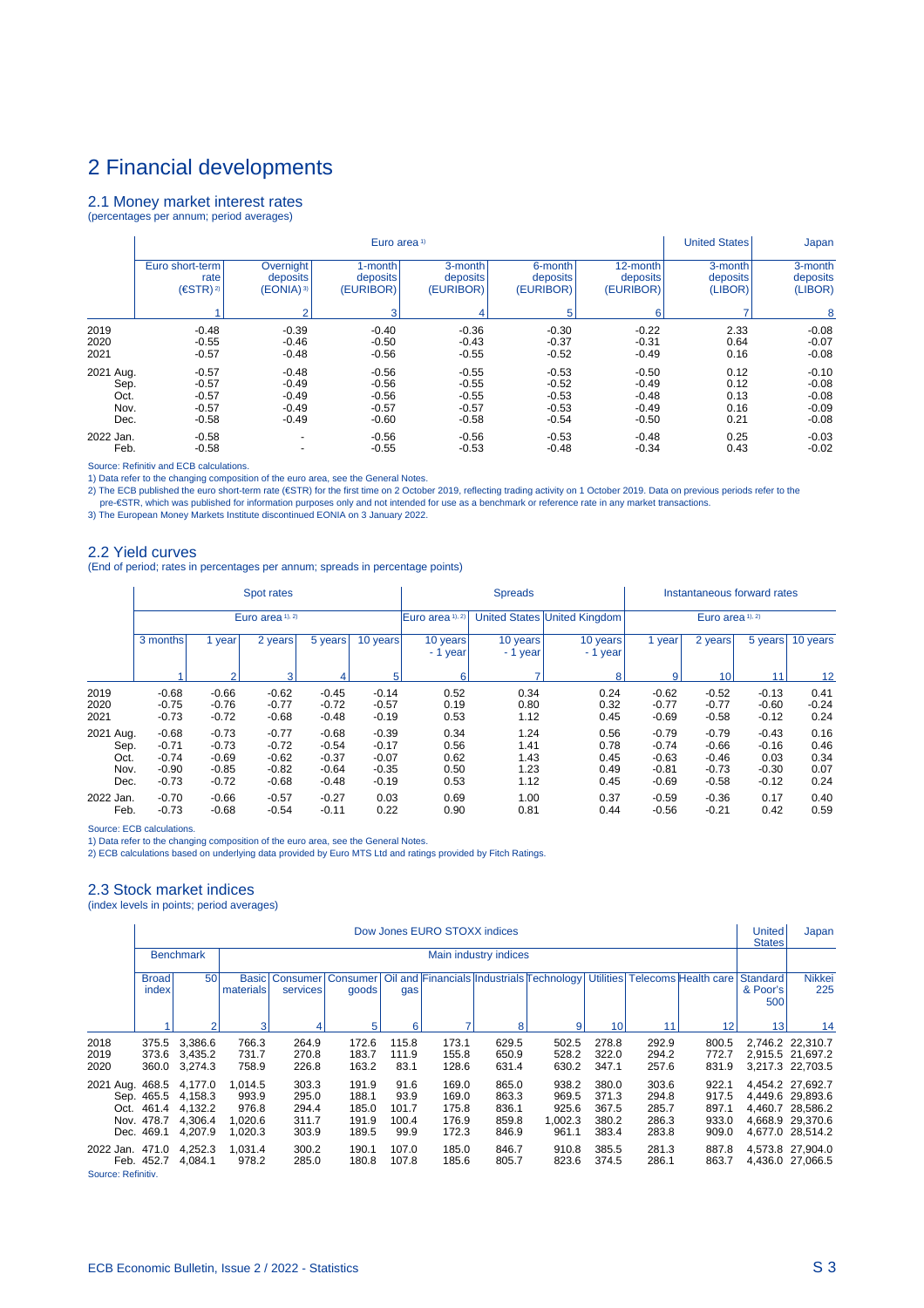#### 2.4 MFI interest rates on loans to and deposits from households (new business) 1), 2) (Percentages per annum; period average, unless otherwise indicated)

|               |              | <b>Deposits</b><br><b>With</b><br>Redeem- |              |       | loans              | credit | Revolving Extended Loans for consumption      |      |      | Loans<br>to sole | Loans for house purchase |                   |                 |             |      |                                    |
|---------------|--------------|-------------------------------------------|--------------|-------|--------------------|--------|-----------------------------------------------|------|------|------------------|--------------------------|-------------------|-----------------|-------------|------|------------------------------------|
|               | <b>Over-</b> |                                           |              |       | and                |        | card   By initial period   APRC <sup>3)</sup> |      |      | proprietors      |                          | By initial period |                 |             |      | <b>APRC</b> <sup>3</sup> Composite |
|               | night        | able                                      | an agreed    |       | <b>loverdrafts</b> | credit | of rate fixation                              |      |      | and              |                          | of rate fixation  |                 |             |      | cost-of-                           |
|               |              | at                                        | maturity of: |       |                    |        |                                               |      |      | unincor-         |                          |                   |                 |             |      | borrowing                          |
|               |              | notice                                    |              |       |                    |        | <b>Floating</b>                               | Over |      | porated          | Floating                 | Over 1            | Over 5          | Over        |      | indicator                          |
|               |              | of up                                     | $Up$ to      | Over  |                    |        | rate and                                      |      |      | partner-         | rate and                 | and up            | and up          | 10          |      |                                    |
|               |              | to 3                                      | 2            |       |                    |        | up to                                         | year |      | ships            | up to                    | to $5l$           |                 | to 10 years |      |                                    |
|               |              | months                                    | years        | years |                    |        | 1 year                                        |      |      |                  | year                     | years             | vears           |             |      |                                    |
|               |              | $\mathcal{P}$                             | 3            | 4     | 5                  | 6      | 7                                             | 8    | 9    | 10               | 11                       | 12                | 13 <sup>1</sup> | 14          | 15   | 16                                 |
| 2021<br>Feb.  | 0.01         | 0.35                                      | 0.23         | 0.66  | 5.01               | 15.75  | 5.10                                          | 5.25 | 5.87 | 1.98             | 1.30                     | 1.48              | 1.27            | 1.32        | 1.59 | 1.31                               |
| Mar.          | 0.01         | 0.35                                      | 0.20         | 0.61  | 4.98               | 15.78  | 4.93                                          | 5.13 | 5.73 | 1.94             | 1.32                     | 1.43              | 1.24            | 1.32        | 1.58 | 1.31                               |
| Apr.          | 0.01         | 0.35                                      | 0.21         | 0.62  | 4.89               | 15.76  | 5.20                                          | 5.18 | 5.80 | 1.98             | 1.32                     | 1.49              | 1.27            | 1.31        | 1.60 | 1.31                               |
| May           | 0.01         | 0.34                                      | 0.18         | 0.57  | 4.88               | 15.77  | 5.21                                          | 5.32 | 5.95 | 2.04             | 1.31                     | 1.43              | 1.26            | 1.31        | 1.61 | 1.32                               |
| June          | 0.01         | 0.34                                      | 0.16         | 0.59  | 4.89               | 15.72  | 5.21                                          | 5.16 | 5.78 | 1.94             | 1.31                     | 1.43              | 1.26            | 1.30        | 1.60 | 1.32                               |
| July          | 0.01         | 0.34                                      | 0.19         | 0.58  | 4.78               | 15.69  | 5.37                                          | 5.25 | 5.86 | 1.97             | 1.34                     | 1.45              | 1.27            | 1.30        | 1.61 | 1.32                               |
| Aug.          | 0.01         | 0.34                                      | 0.17         | 0.59  | 4.83               | 15.72  | 5.75                                          | 5.31 | 5.92 | 2.04             | 1.34                     | 1.47              | 1.24            | 1.28        | 1.60 | 1.32                               |
| Sep.          | 0.01         | 0.34                                      | 0.18         | 0.57  | 4.90               | 15.64  | 5.50                                          | 5.25 | 5.88 | 1.93             | 1.31                     | 1.45              | 1.25            | 1.29        | 1.59 | 1.30                               |
| Oct.          | 0.01         | 0.34                                      | 0.19         | 0.58  | 4.81               | 15.91  | 5.61                                          | 5.21 | 5.85 | 2.00             | 1.32                     | 1.47              | 1.26            | 1.30        | 1.60 | 1.31                               |
| Nov.          | 0.01         | 0.34                                      | 0.19         | 0.57  | 4.81               | 15.86  | 5.11                                          | 5.20 | 5.83 | 2.06             | 1.32                     | 1.48              | 1.30            | 1.32        | 1.61 | 1.32                               |
| Dec.          | 0.01         | 0.35                                      | 0.17         | 0.60  | 4.74               | 15.89  | 5.13                                          | 5.05 | 5.66 | 1.87             | 1.34                     | 1.46              | 1.30            | 1.30        | 1.60 | 1.31                               |
| 2022 Jan. (p) | 0.01         | 0.35                                      | 0.20         | 0.57  | 4.80               | 15.78  | 5.59                                          | 5.27 | 5.86 | 1.96             | 1.35                     | 1.46              | 1.31            | 1.32        | 1.61 | 1.33                               |

Source: ECB.

1) Data refer to the changing composition of the euro area.

2) Including non-profit institutions serving households.

3) Annual percentage rate of charge (APRC).

# 2.5 MFI interest rates on loans to and deposits from non-financial corporations (new business) 1), 2)<br>(Percentages per annum; period average, unless otherwise indicated)

|               |                | <b>Deposits</b> |              | <b>Revolving</b><br>loans and | Other loans by size and initial period of rate fixation |                        |        |                                   |           |        |          |                     |                 |                        |
|---------------|----------------|-----------------|--------------|-------------------------------|---------------------------------------------------------|------------------------|--------|-----------------------------------|-----------|--------|----------|---------------------|-----------------|------------------------|
|               | Over-<br>night | With an agreed  | maturity of: | overdrafts                    |                                                         | up to EUR 0.25 million |        | over EUR 0.25 and up to 1 million |           |        |          | over EUR 1 million  |                 | borrowing<br>indicator |
|               |                |                 |              |                               | Floating                                                | Over                   | Over   | Floating                          | Over      | Over   | Floating | Over                | Over            |                        |
|               |                | $Up$ to         | Over         |                               | rate                                                    | 3 months               | 1 year | rate                              | 3 months  | 1 year |          | rate $ 3$ months    | 1 year          |                        |
|               |                | 2 years 2 years |              |                               | and up to                                               | and up to              |        | and up to                         | and up to |        |          | and up to and up to |                 |                        |
|               |                |                 |              |                               | 3 months                                                | 1 year                 |        | 3 months                          | 1 year    |        | 3 months | 1 year              |                 |                        |
|               |                | $\overline{2}$  | 3            | 4                             | 5                                                       | 6                      | 7      | 8                                 | 9         | 10     | 11       | 12                  | 13 <sup>1</sup> | 14                     |
| 2021 Feb.     | $-0.01$        | $-0.21$         | 0.25         | 1.84                          | 1.96                                                    | 2.00                   | 1.95   | 1.58                              | 1.44      | 1.43   | 1.16     | 1.22                | 1.23            | 1.48                   |
| Mar.          | $-0.01$        | $-0.11$         | 0.22         | 1.82                          | 1.91                                                    | 1.96                   | 2.01   | 1.56                              | 1.45      | 1.40   | 1.09     | 0.71                | 1.23            | 1.39                   |
| Apr.          | $-0.01$        | $-0.18$         | 0.25         | 1.80                          | 2.03                                                    | 1.96                   | 1.98   | 1.56                              | 1.44      | 1.40   | 1.31     | 1.33                | 1.38            | 1.56                   |
| May           | $-0.01$        | $-0.23$         | 0.19         | 1.79                          | 1.86                                                    | 1.95                   | 2.04   | 1.57                              | 1.45      | 1.42   | 1.16     | 1.17                | 1.27            | 1.46                   |
| June          | $-0.02$        | $-0.31$         | 0.27         | 1.83                          | 1.88                                                    | 1.97                   | 2.02   | 1.55                              | 1.43      | 1.54   | 1.20     | 1.13                | 1.24            | 1.46                   |
| July          | $-0.02$        | $-0.31$         | 0.13         | 1.72                          | 1.81                                                    | 2.14                   | 1.99   | 1.58                              | 1.43      | 1.37   | 1.27     | 1.32                | 1.16            | 1.48                   |
| Aug.          | $-0.03$        | $-0.35$         | 0.17         | 1.76                          | 1.78                                                    | 1.93                   | 2.02   | 1.55                              | 1.45      | 1.36   | 1.23     | 1.12                | 1.14            | 1.44                   |
| Sep.          | $-0.03$        | $-0.35$         | 0.15         | 1.78                          | 1.80                                                    | 1.99                   | 2.00   | 1.51                              | 1.43      | 1.34   | 1.27     | 1.25                | 1.28            | 1.49                   |
| Oct.          | $-0.03$        | $-0.36$         | 0.17         | 1.72                          | 1.80                                                    | 2.09                   | 1.99   | 1.54                              | 1.42      | 1.32   | 1.15     | 1.19                | 1.24            | 1.43                   |
| Nov.          | $-0.03$        | $-0.35$         | 0.16         | 1.69                          | 1.80                                                    | 2.01                   | 2.03   | 1.49                              | 1.43      | 1.36   | 1.07     | 1.11                | 1.23            | 1.39                   |
| Dec.          | $-0.03$        | $-0.33$         | 0.17         | 1.68                          | 1.84                                                    | 1.96                   | 1.95   | 1.51                              | 1.43      | 1.32   | 1.14     | 0.97                | 1.19            | 1.36                   |
| 2022 Jan. (p) | $-0.04$        | $-0.32$         | 0.21         | 1.68                          | 1.91                                                    | 1.94                   | 2.01   | 1.52                              | 1.41      | 1.38   | 1.13     | 1.24                | 1.29            | 1.43                   |

Source: ECB.

1) Data refer to the changing composition of the euro area.<br>2) In accordance with the ESA 2010, in December 2014 holding companies of non-financial groups were reclassified from the non-financial corporations sector to the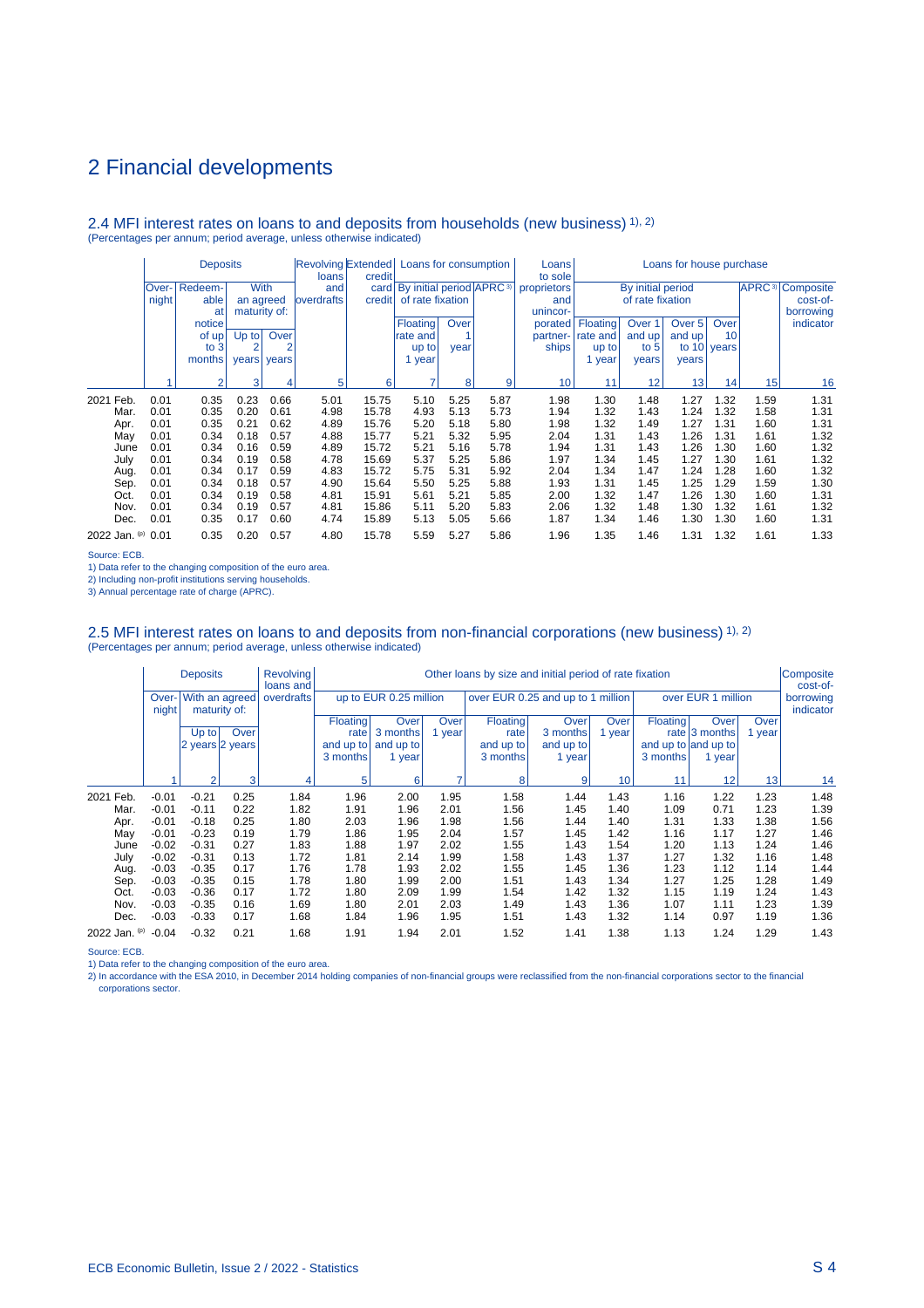# 2.6 Debt securities issued by euro area residents, by sector of the issuer and initial maturity (EUR billions; transactions during the month and end-of-period outstanding amounts; nominal values)

|                                        |                                                                   |                           |                        |            | <b>Outstanding amounts</b>   |            |                            |            |                           |              | Gross issues <sup>1)</sup> |                              |                           |                 |
|----------------------------------------|-------------------------------------------------------------------|---------------------------|------------------------|------------|------------------------------|------------|----------------------------|------------|---------------------------|--------------|----------------------------|------------------------------|---------------------------|-----------------|
|                                        | <b>Total</b>                                                      | <b>MFIs</b><br>(including |                        |            | Non-MFI corporations         |            | General government   Total |            | <b>MFIs</b><br>(including |              |                            | Non-MFI corporations         | <b>General government</b> |                 |
|                                        |                                                                   | Euro-                     | Financial              |            | Non-                         | Central    | <b>Other</b>               |            | Euro-                     | Financial    |                            | Non-                         | Central                   | Other           |
|                                        |                                                                   |                           | system)   corporations |            | financial                    | govern-    | qeneral                    |            | system)                   | corporations |                            | financial                    | qovern-                   | general         |
|                                        |                                                                   |                           | <b>MFIs</b>            |            | other than FVCs corporations | ment       | govern-<br>ment            |            |                           | <b>MFIs</b>  |                            | other than FVCs corporations | ment                      | govern-<br>ment |
|                                        |                                                                   | 6                         | 7                      | 8          | 9                            | 10         | 11                         | 12         | 13                        | 14           |                            |                              |                           |                 |
|                                        | 3<br>5<br>Short-term                                              |                           |                        |            |                              |            |                            |            |                           |              |                            |                              |                           |                 |
| 2018                                   | 1,215                                                             | 503                       | 170                    |            | 72                           | 424        | 47                         | 389        | 171                       | 66           |                            | 41                           | 76                        | 35              |
| 2019                                   | 1,283<br>181<br>550<br>85                                         |                           |                        |            |                              |            | 61                         | 415        | 177                       | 80           |                            | 47                           | 73                        | 38              |
| 1,530<br>145<br>2020<br>455            |                                                                   |                           |                        |            | 98                           | 714        | 118                        | 455        | 177                       | 70           |                            | 45                           | 114                       | 49              |
| 2021<br>July                           | 1,543                                                             | 478                       | 151                    |            | 101                          | 688        | 124                        | 473        | 224                       | 46           |                            | 39                           | 113                       | 50              |
| Aug.                                   | 1,542                                                             | 493                       | 150                    |            | 100                          | 678        | 121                        | 415        | 232                       | 41           |                            | 25                           | 93                        | 25              |
| Sep.                                   | 1,574                                                             | 507                       | 144                    |            | 100                          | 697        | 127                        | 475        | 220                       | 45           |                            | 39                           | 124                       | 46              |
| Oct.                                   | 1,530                                                             | 485                       | 138                    |            | 104                          | 686        | 117                        | 419        | 203                       | 39           |                            | 41                           | 105                       | 32              |
| Nov.<br>Dec.                           | 1,528<br>1,453                                                    | 498<br>457                | 138<br>138             |            | 98<br>93                     | 680<br>669 | 113<br>95                  | 427<br>305 | 223<br>134                | 44<br>43     |                            | 31<br>37                     | 102<br>76                 | 27<br>15        |
|                                        |                                                                   |                           |                        |            |                              |            |                            |            |                           |              |                            |                              |                           |                 |
|                                        |                                                                   |                           |                        |            |                              |            | Long-term                  |            |                           |              |                            |                              |                           |                 |
| 2018                                   | 15,747                                                            | 3,687                     | 3,167                  |            | 1,244                        | 7,022      | 627                        | 228        | 64                        | 68           |                            | 15                           | 75                        | 6               |
| 2019                                   | 16.314                                                            | 3,817                     | 3,402                  |            | 1,319                        | 7,152      | 626                        | 247        | 69                        | 74           |                            | 20                           | 78                        | $\overline{7}$  |
| 2020                                   | 17,288                                                            | 3,892                     | 3,208                  |            | 1,457                        | 8,006      | 725                        | 296        | 68                        | 71           |                            | 27                           | 114                       | 16              |
|                                        | 2021 July 18,154<br>3,991<br>3,366<br>1,502<br>÷.                 |                           |                        |            |                              |            | 780                        | 300        | 56                        | 97           |                            | 18                           | 119                       | 10              |
| 3,990<br>3,361<br>Aug. 18,184<br>1,500 |                                                                   |                           |                        |            |                              | 8.554      | 779                        | 136        | 27                        | 35           |                            | 4                            | 66                        | 3               |
|                                        | Sep. 18,282                                                       | 4,020                     | 3,393                  |            | 1.521                        | 8,558      | 788                        | 305        | 72                        | 81           |                            | 23                           | 114                       | 15              |
|                                        | Oct. 18,369                                                       | 4,038                     | 3,464                  |            | 1,526                        | 8,553      | 787                        | 293        | 64                        | 102          |                            | 22                           | 92                        | 13              |
|                                        | Nov. 18.525                                                       | 4,062                     | 8,597                  | 792<br>796 | 268<br>178                   | 50         | 82<br>76                   |            | 36<br>8                   | 90<br>42     | $\frac{9}{7}$              |                              |                           |                 |
|                                        | 3,518<br>1,555<br>4,055<br>3,516<br>1,546<br>8,590<br>Dec. 18,503 |                           |                        |            |                              |            |                            |            | 45                        |              |                            |                              |                           |                 |

Source: ECB.

1) For the purpose of comparison, annual data refer to the average monthly figure over the year.

# 2.7 Growth rates and outstanding amounts of debt securities and listed shares (EUR billions; percentage changes)

|                                                   |                                                                      |                                                                |                                                                | <b>Debt securities</b>      |                                                                |                                                                |                                                    |                                                                    |                                                    | <b>Listed shares</b>                                           |                                                                |
|---------------------------------------------------|----------------------------------------------------------------------|----------------------------------------------------------------|----------------------------------------------------------------|-----------------------------|----------------------------------------------------------------|----------------------------------------------------------------|----------------------------------------------------|--------------------------------------------------------------------|----------------------------------------------------|----------------------------------------------------------------|----------------------------------------------------------------|
|                                                   | <b>Total</b>                                                         | <b>MFIs</b><br>(including                                      |                                                                | <b>Non-MFI</b> corporations |                                                                |                                                                | General government                                 | <b>Total</b>                                                       | <b>MFIs</b>                                        | <b>Financial</b><br>corporations                               | Non-<br>financial                                              |
|                                                   |                                                                      | Eurosystem)                                                    | Financial<br>corporations<br>other than<br><b>MFIs</b>         |                             | Non-<br>financial<br><b>FVCs</b> corporations                  | Central<br>qovernment                                          | Other<br>general<br>qovernment                     |                                                                    |                                                    | <b>MFIs</b>                                                    | other than   corporations                                      |
|                                                   | и                                                                    | $\overline{2}$                                                 | 3                                                              | 4                           | 5                                                              | 6                                                              | $\overline{7}$                                     | 8                                                                  | 9                                                  | 10                                                             | 11                                                             |
|                                                   |                                                                      |                                                                |                                                                |                             |                                                                | <b>Oustanding amount</b>                                       |                                                    |                                                                    |                                                    |                                                                |                                                                |
| 2018<br>2019<br>2020                              | 16,962.6<br>17,597.3<br>18,817.7                                     | 4.190.1<br>4,367.0<br>4,346.2                                  | 3,337.1<br>3,582.4<br>3,352.9                                  |                             | 1.316.0<br>1.403.3<br>1,555.0                                  | 7,445.8<br>7,558.1<br>8,720.3                                  | 673.5<br>686.5<br>843.3                            | 7.030.2<br>8.560.4<br>8,442.0                                      | 465.0<br>537.8<br>468.4                            | 1.099.2<br>1.410.5<br>1,312.0                                  | 5,466.0<br>6,612.1<br>6,661.5                                  |
| 2021 July<br>Aug.<br>Sep.<br>Oct.<br>Nov.<br>Dec. | 19.696.8<br>19,726.4<br>19,856.0<br>19,898.7<br>20,052.5<br>19,956.3 | 4.469.4<br>4,482.9<br>4,526.9<br>4.523.7<br>4,560.3<br>4,511.7 | 3.517.0<br>3,511.5<br>3,537.4<br>3,601.4<br>3,655.9<br>3,654.6 |                             | 1.602.8<br>1.599.7<br>1,621.3<br>1,630.3<br>1.653.0<br>1,639.6 | 9,202.8<br>9,232.6<br>9,255.6<br>9,239.3<br>9.277.6<br>9,259.1 | 904.7<br>899.6<br>914.9<br>904.0<br>905.7<br>891.3 | 9.902.6<br>10.168.8<br>9,908.8<br>10,304.8<br>10,020.9<br>10,314.4 | 559.2<br>587.9<br>597.2<br>613.8<br>566.5<br>586.5 | 1.526.8<br>1.605.1<br>1.616.8<br>1.700.7<br>1.618.3<br>1,544.2 | 7,816.5<br>7,975.9<br>7,694.8<br>7,990.3<br>7,836.0<br>8,183.6 |
|                                                   |                                                                      |                                                                |                                                                |                             |                                                                | <b>Growth rate</b>                                             |                                                    |                                                                    |                                                    |                                                                |                                                                |
| 2018<br>2019<br>2020                              | 1.9<br>3.1<br>7.5                                                    | 1.7<br>3.8<br>1.2                                              | 3.1<br>4.9<br>2.7                                              |                             | 3.2<br>5.6<br>12.3                                             | 1.9<br>1.5<br>10.9                                             | $-4.3$<br>1.8<br>24.3                              | 0.7<br>0.0<br>1.0                                                  | 0.3<br>0.5<br>0.6                                  | 2.4<br>0.0<br>2.3                                              | 0.3<br>0.0<br>0.8                                              |
| 2021 July<br>Aug.<br>Sep.<br>Oct.<br>Nov.<br>Dec. | 4.6<br>4.1<br>4.1<br>4.3<br>5.1<br>5.0                               | 0.3<br>0.8<br>1.0<br>1.4<br>2.2<br>2.1                         | 5.2<br>4.3<br>4.5<br>5.5<br>7.0<br>6.7                         |                             | 3.8<br>3.5<br>3.8<br>4.1<br>4.9<br>5.1                         | 6.1<br>5.3<br>5.0<br>5.3<br>5.7<br>5.9                         | 10.1<br>9.2<br>8.6<br>5.6<br>5.3<br>4.7            | 2.2<br>2.1<br>2.2<br>2.0<br>1.9<br>1.9                             | 2.1<br>2.0<br>2.0<br>1.9<br>2.0<br>1.7             | 5.8<br>6.4<br>6.7<br>5.1<br>5.6<br>5.8                         | 1.5<br>1.3<br>1.4<br>1.3<br>1.1<br>1.1                         |

Source: ECB.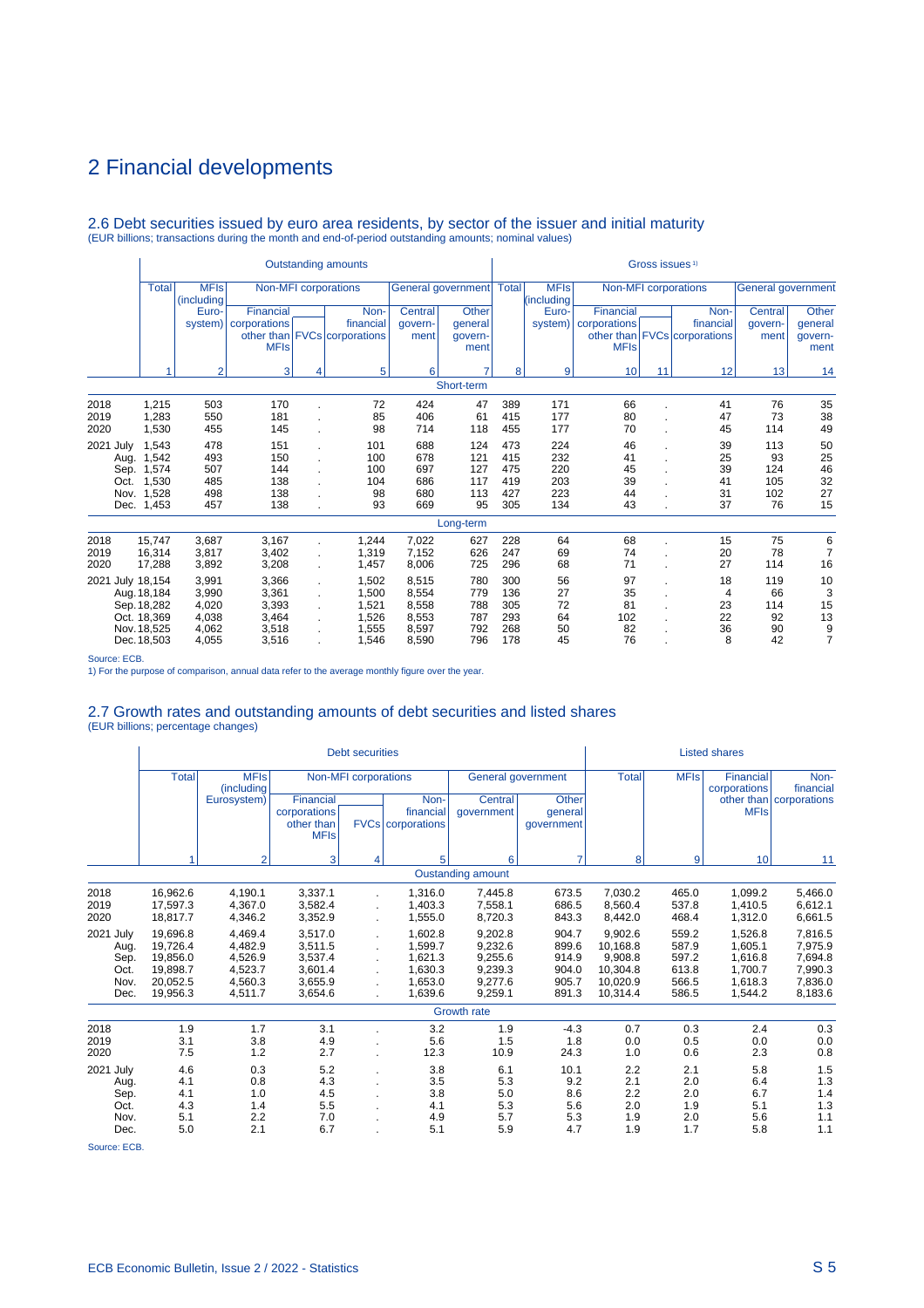# 2.8 Effective exchange rates 1) (period averages; index: 1999 Q1=100)

|                                       |                                |                              | <b>EER-19</b>                |                                         |                      |                      | <b>EER-42</b>                    |                              |
|---------------------------------------|--------------------------------|------------------------------|------------------------------|-----------------------------------------|----------------------|----------------------|----------------------------------|------------------------------|
|                                       | Nominal                        | <b>Real CPI</b>              | <b>Real PPI</b>              | <b>Real GDP</b><br>deflator             | <b>Real ULCM</b>     | <b>Real ULCT</b>     | Nominal                          | <b>Real CPI</b>              |
|                                       |                                | $\mathfrak{p}$               | 3                            |                                         | 5                    | 6                    |                                  | 8                            |
| 2019<br>2020<br>2021                  | 98.1<br>99.6<br>99.6           | 93.1<br>93.5<br>93.4         | 92.9<br>94.1<br>94.5         | 88.7<br>89.3                            | 77.5<br>76.8         | 87.0<br>87.5         | 115.4<br>119.4<br>120.8          | 92.4<br>93.9<br>94.2         |
| 2021 Q1<br>Q2<br>Q <sub>3</sub><br>Q4 | 100.7<br>100.5<br>99.5<br>97.7 | 94.6<br>94.1<br>93.3<br>91.7 | 95.2<br>94.9<br>94.4<br>93.4 | 90.1<br>89.3<br>88.4                    | 74.5<br>72.7<br>72.2 | 87.7<br>85.5<br>84.6 | 121.7<br>121.9<br>120.5<br>119.1 | 95.3<br>95.0<br>94.0<br>92.6 |
| 2021 Sep.<br>Oct.<br>Nov.<br>Dec.     | 99.4<br>98.4<br>97.6<br>97.1   | 93.3<br>92.3<br>91.6<br>91.1 | 94.5<br>93.7<br>93.3<br>93.3 |                                         |                      |                      | 120.4<br>119.5<br>118.8<br>119.0 | 93.8<br>93.1<br>92.5<br>92.3 |
| 2022 Jan.<br>Feb.                     | 96.6<br>96.9                   | 91.1<br>91.6                 | 92.5<br>92.7                 |                                         |                      |                      | 118.6<br>118.9                   | 92.3<br>92.5                 |
|                                       |                                |                              |                              | Percentage change versus previous month |                      |                      |                                  |                              |
| 2022 Feb.                             | 0.3                            | 0.4                          | 0.2                          |                                         |                      |                      | 0.3                              | 0.2                          |
|                                       |                                |                              |                              | Percentage change versus previous year  |                      |                      |                                  |                              |
| 2022 Feb.                             | $-3.8$                         | $-3.2$                       | $-2.6$                       |                                         |                      |                      | $-2.1$                           | $-2.8$                       |

Source: ECB. 1) For a definition of the trading partner groups and other information see the General Notes to the Statistics Bulletin.

## 2.9 Bilateral exchange rates

(period averages; units of national currency per euro)

|                                                   | <b>Chinese</b><br>renminbi       | Croatian<br>kuna                 | Czech<br>koruna                      | krone                            | Danish Hungarian Japanese<br>forint      | yen                                      | <b>Polish</b><br>zloty                  | sterling                         | Pound Romanian<br>leu                | Swedish<br>krona                     | <b>Swiss</b><br>franc            | US<br><b>Dollar</b>              |
|---------------------------------------------------|----------------------------------|----------------------------------|--------------------------------------|----------------------------------|------------------------------------------|------------------------------------------|-----------------------------------------|----------------------------------|--------------------------------------|--------------------------------------|----------------------------------|----------------------------------|
|                                                   |                                  | $\overline{2}$                   | 3                                    |                                  | 5                                        | 6                                        | 7                                       | 8                                | $\vert 9 \vert$                      | 10 <sup>1</sup>                      | 11                               | 12                               |
| 2019<br>2020<br>2021                              | 7.735<br>7.875<br>7.628          | 7.418<br>7.538<br>7.528          | 25.670<br>26.455<br>25.640           | 7.466<br>7.454<br>7.437          | 325.297<br>351.249<br>358.516            | 122.006<br>121.846<br>129.877            | 4.298<br>4.443<br>4.565                 | 0.878<br>0.890<br>0.860          | 4.7453<br>4.8383<br>4.9215           | 10.589<br>10.485<br>10.146           | 1.112<br>1.071<br>1.081          | 1.119<br>1.142<br>1.183          |
| 2021 Q1<br>Q2<br>Q <sub>3</sub><br>Q <sub>4</sub> | 7.808<br>7.784<br>7.626<br>7.310 | 7.572<br>7.528<br>7.497<br>7.518 | 26.070<br>25.638<br>25.500<br>25.374 | 7.437<br>7.436<br>7.437<br>7.438 | 361.206<br>354.553<br>353.871<br>364.376 | 127.806<br>131.930<br>129.763<br>130.007 | 4.546<br>4.529<br>4.566<br>4.617        | 0.874<br>0.862<br>0.855<br>0.848 | 4.8793<br>4.9240<br>4.9319<br>4.9489 | 10.120<br>10.141<br>10.195<br>10.128 | 1.091<br>1.098<br>1.083<br>1.054 | 1.205<br>1.206<br>1.179<br>1.144 |
| 2021 Sep.<br>Oct.<br>Nov.<br>Dec.                 | 7.601<br>7.450<br>7.293<br>7.199 | 7.492<br>7.513<br>7.520<br>7.520 | 25.392<br>25.496<br>25.391<br>25.246 | 7.436<br>7.440<br>7.437<br>7.436 | 352.514<br>360.822<br>364.504<br>367.499 | 129.656<br>131.212<br>130.118<br>128.800 | 4.568<br>4.591<br>4.646<br>4.614        | 0.857<br>0.847<br>0.848<br>0.849 | 4.9471<br>4.9480<br>4.9494<br>4.9492 | 10.171<br>10.056<br>10.046<br>10.273 | 1.086<br>1.071<br>1.052<br>1.041 | 1.177<br>1.160<br>1.141<br>1.130 |
| 2022 Jan.<br>Feb.                                 | 7.192<br>7.196                   | 7.525<br>7.534                   | 24.470<br>24.437                     | 7.441<br>7.441                   | 358.680<br>356.970                       | 130.009<br>130.657                       | 4.552<br>4.549                          | 0.835<br>0.838                   | 4.9454<br>4.9458                     | 10.358<br>10.534                     | 1.040<br>1.046                   | 1.131<br>1.134                   |
|                                                   |                                  |                                  |                                      |                                  |                                          |                                          | Percentage change versus previous month |                                  |                                      |                                      |                                  |                                  |
| 2022 Feb.                                         | 0.0                              | 0.1                              | $-0.1$                               | 0.0                              | $-0.5$                                   | 0.5                                      | $-0.1$                                  | 0.3                              | 0.0                                  | 1.7                                  | 0.6                              | 0.2                              |
|                                                   |                                  |                                  |                                      |                                  |                                          |                                          | Percentage change versus previous year  |                                  |                                      |                                      |                                  |                                  |
| 2022 Feb.<br>Source: ECB.                         | $-7.9$                           | $-0.5$                           | $-5.6$                               | 0.1                              | $-0.3$                                   | 2.5                                      | 1.2                                     | $-4.0$                           | 1.5                                  | 4.4                                  | $-3.6$                           | $-6.2$                           |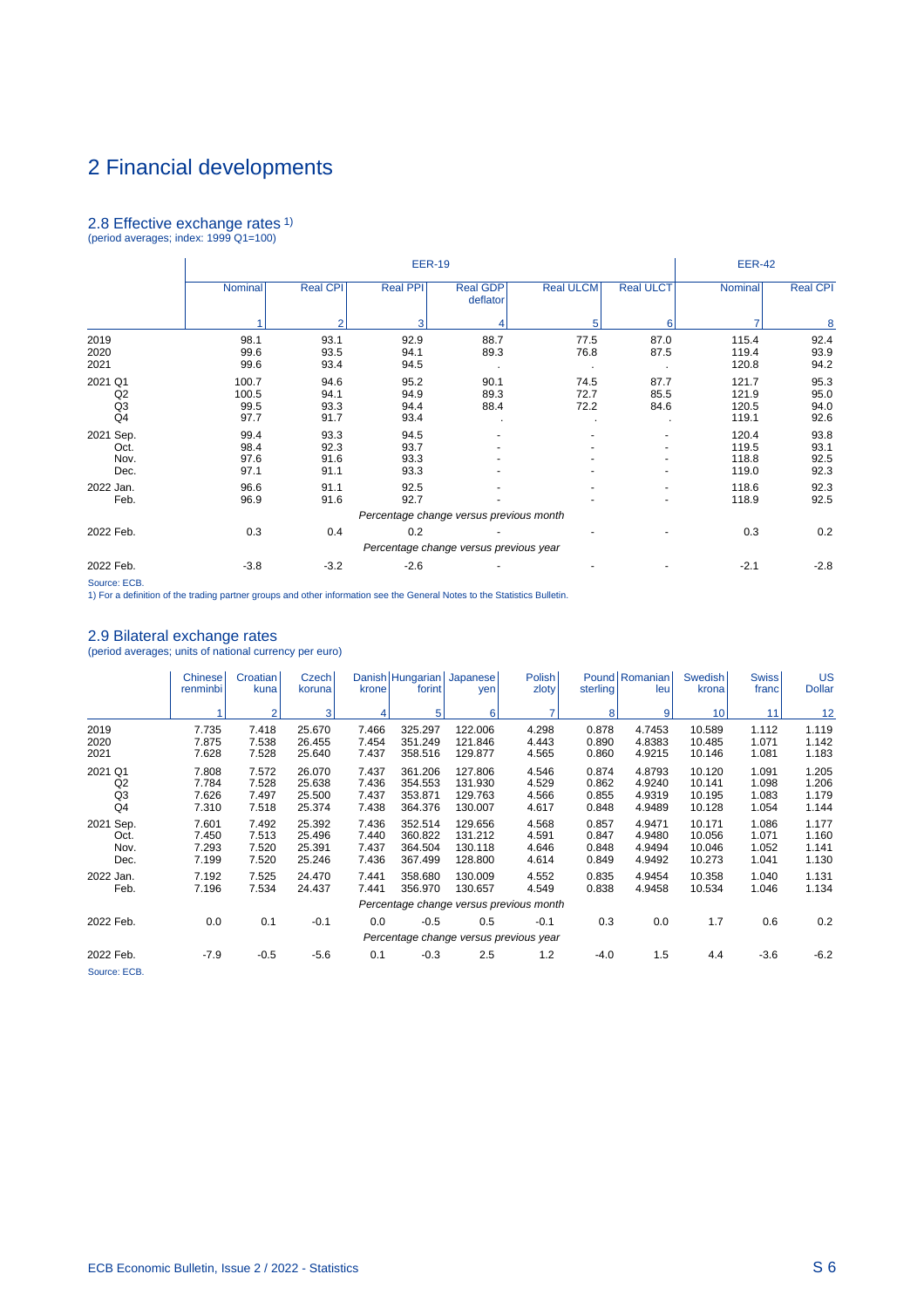|                                                   |                                                      | Total <sup>1)</sup>                                   |                                              | investment                                         | <b>Direct</b>                                                      | Portfolio<br>investment                      |                                                      | <b>Net</b><br>financial<br>derivatives      | Other investment                                       |                                                       | <b>Reserve</b><br>assets                       | Memo:<br><b>Gross</b><br>external |
|---------------------------------------------------|------------------------------------------------------|-------------------------------------------------------|----------------------------------------------|----------------------------------------------------|--------------------------------------------------------------------|----------------------------------------------|------------------------------------------------------|---------------------------------------------|--------------------------------------------------------|-------------------------------------------------------|------------------------------------------------|-----------------------------------|
|                                                   | <b>Assets</b>                                        | <b>Liabilities</b>                                    | <b>Net</b>                                   | <b>Assets</b>                                      | <b>Liabilities</b>                                                 | <b>Assets</b>                                | <b>Liabilities</b>                                   |                                             | <b>Assets</b>                                          | Liabilities                                           |                                                | debt                              |
|                                                   |                                                      | 2                                                     | 3                                            | 4                                                  | 5                                                                  | 6                                            | 7                                                    | 8                                           | 9                                                      | 10                                                    | 11                                             | 12                                |
|                                                   |                                                      |                                                       |                                              |                                                    | Outstanding amounts (international investment position)            |                                              |                                                      |                                             |                                                        |                                                       |                                                |                                   |
| 2020 Q4                                           | 28,404.4                                             | 28,923.5                                              | $-519.1$                                     | 11,051.2                                           | 9,359.9                                                            | 10,737.8                                     | 12,825.4                                             | $-94.4$                                     | 5,830.0                                                | 6,738.2                                               | 879.7                                          | 14,839.8                          |
| 2021 Q1<br>Q2<br>Q3                               | 29.716.7<br>30.235.9<br>30,985.5                     | 30.252.6<br>30.621.4<br>31,256.9                      | $-535.9$<br>$-385.5$<br>$-271.4$             | 11,390.2<br>11.421.3<br>11,649.1                   | 9.479.9<br>9.467.6<br>9,436.7                                      | 11.486.1<br>12,003.1<br>12,222.1             | 13.623.3<br>13.994.9<br>14,310.7                     | $-132.1$<br>$-123.6$<br>$-92.6$             | 6.123.2<br>6.066.0<br>6,204.5                          | 7,149.4<br>7,158.9<br>7,509.5                         | 849.4<br>869.0<br>1,002.4                      | 15,477.1<br>15,367.0<br>15,733.0  |
|                                                   |                                                      |                                                       |                                              | Outstanding amounts as a percentage of GDP         |                                                                    |                                              |                                                      |                                             |                                                        |                                                       |                                                |                                   |
| 2021 Q3                                           | 257.6                                                | 259.8                                                 | $-2.3$                                       | 96.8                                               | 78.4                                                               | 101.6                                        | 119.0                                                | $-0.8$                                      | 51.6                                                   | 62.4                                                  | 8.3                                            | 130.8                             |
|                                                   |                                                      |                                                       |                                              |                                                    |                                                                    | <b>Transactions</b>                          |                                                      |                                             |                                                        |                                                       |                                                |                                   |
| 2021 Q1<br>Q2<br>Q <sub>3</sub><br>Q <sub>4</sub> | 528.3<br>177.2<br>369.7<br>129.2                     | 429.9<br>89.5<br>288.4<br>8.5                         | 98.4<br>87.8<br>81.3<br>120.8                | 101.6<br>$-28.7$<br>49.0<br>$-14.6$                | $-7.3$<br>$-19.9$<br>$-78.2$<br>$-62.1$                            | 266.3<br>226.8<br>117.3<br>141.5             | 178.5<br>57.7<br>64.6<br>$-60.7$                     | 6.0<br>1.0<br>14.1<br>31.8                  | 157.6<br>$-28.4$<br>66.9<br>$-32.5$                    | 258.7<br>51.7<br>302.1<br>131.3                       | $-3.1$<br>6.5<br>122.4<br>2.9                  |                                   |
| 2021 July<br>Aug.<br>Sep.<br>Oct.<br>Nov.<br>Dec. | 190.5<br>155.1<br>24.1<br>262.9<br>115.6<br>$-249.3$ | 152.7<br>143.8<br>$-8.1$<br>251.3<br>76.1<br>$-319.0$ | 37.7<br>11.3<br>32.2<br>11.6<br>39.5<br>69.7 | 34.9<br>$-10.2$<br>24.2<br>14.9<br>42.2<br>$-71.6$ | $-26.4$<br>$-54.8$<br>3.0<br>$-6.9$<br>31.9<br>$-87.1$             | 38.7<br>35.2<br>43.5<br>39.8<br>54.3<br>47.3 | 59.3<br>11.9<br>$-6.6$<br>22.7<br>$-40.1$<br>$-43.3$ | 21.7<br>$-8.3$<br>0.7<br>4.6<br>21.0<br>6.2 | 95.5<br>16.6<br>$-45.2$<br>200.5<br>$-2.5$<br>$-230.4$ | 119.9<br>186.7<br>$-4.5$<br>235.6<br>84.4<br>$-188.7$ | $-0.3$<br>121.9<br>0.8<br>3.2<br>0.6<br>$-0.8$ |                                   |
|                                                   |                                                      |                                                       |                                              |                                                    | 12-month cumulated transactions                                    |                                              |                                                      |                                             |                                                        |                                                       |                                                |                                   |
| 2021 Dec.                                         | 1,204.5                                              | 816.2                                                 | 388.2                                        | 107.3                                              | $-167.6$<br>12-month cumulated transactions as a percentage of GDP | 752.0                                        | 240.1                                                | 53.0                                        | 163.6                                                  | 743.7                                                 | 128.7                                          |                                   |
| 2021 Dec.                                         | 9.8                                                  | 6.7                                                   | 3.2                                          | 0.9                                                | $-1.4$                                                             | 6.1                                          | 2.0                                                  | 0.4                                         | 1.3                                                    | 6.1                                                   | 1.1                                            |                                   |

# 2.10 Euro area balance of payments, financial account (EUR billions, unless otherwise indicated; outstanding amounts at end of period; transactions during period)

Source: ECB.

1) Net financial derivatives are included in total assets.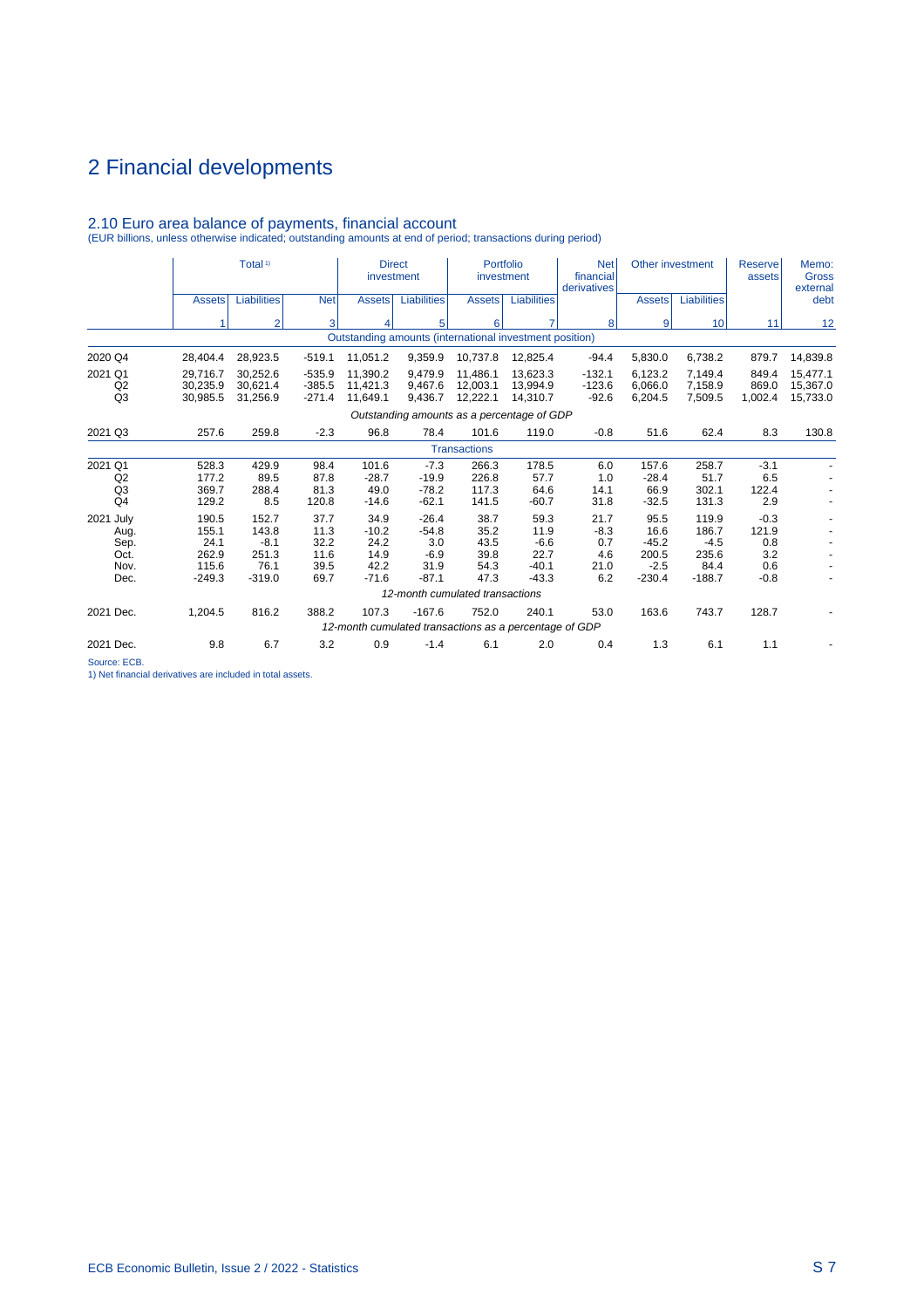# 3.1 GDP and expenditure components (quarterly data seasonally adjusted; annual data unadjusted)

|                                                   |                                          |                                           |                                          |                                                                                  |                                                       |                                                                         | <b>GDP</b>                       |                                      |                                         |                                 |                                          |                                          |
|---------------------------------------------------|------------------------------------------|-------------------------------------------|------------------------------------------|----------------------------------------------------------------------------------|-------------------------------------------------------|-------------------------------------------------------------------------|----------------------------------|--------------------------------------|-----------------------------------------|---------------------------------|------------------------------------------|------------------------------------------|
|                                                   | <b>Total</b>                             |                                           |                                          |                                                                                  |                                                       | Domestic demand                                                         |                                  |                                      |                                         |                                 | External balance <sup>1)</sup>           |                                          |
|                                                   |                                          | <b>Total</b>                              | <b>Private</b><br>consumption            | Government<br>consumption                                                        |                                                       | Gross fixed capital formation<br><b>Total</b><br>construction machinery | <b>Total</b>                     | Intellectual<br>property<br>products | Changes in<br>inventories <sup>2)</sup> | <b>Total</b>                    | Exports <sup>1)</sup>                    | Imports <sup>1)</sup>                    |
|                                                   | 1                                        | $\overline{2}$                            | 3                                        | $\overline{\mathbf{4}}$                                                          | 5                                                     | 6                                                                       | $\overline{7}$                   | 8                                    | 9                                       | 10                              | 11                                       | 12                                       |
|                                                   |                                          |                                           |                                          |                                                                                  |                                                       | <b>Current prices (EUR billions)</b>                                    |                                  |                                      |                                         |                                 |                                          |                                          |
| 2019<br>2020<br>2021                              | 11,405.6<br>12,255.5                     | 11,984.2 11,578.1<br>10,982.1<br>11,756.0 | 6,378.5<br>5,905.3<br>6,248.8            |                                                                                  | 2,456.5 2,654.2<br>2,572.4 2,497.0<br>2,709.6 2,694.1 | 1,253.6<br>1,216.4<br>1,362.9                                           | 770.6<br>682.6<br>759.2          | 623.0<br>591.1<br>564.5              | 89.0<br>7.3<br>103.5                    | 406.0<br>423.5<br>499.5         | 5,766.1<br>5,177.3<br>6,063.9            | 5,360.1<br>4,753.8<br>5,564.3            |
| 2021 Q1<br>Q2<br>Q3<br>Q4                         | 2,945.9<br>3,018.4<br>3,122.9<br>3,157.9 | 2,808.9<br>2,888.8<br>2,990.2<br>3,058.8  | 1,471.5<br>1,533.6<br>1,614.4<br>1,626.7 | 661.7<br>675.0<br>682.8<br>690.6                                                 | 648.2<br>664.4<br>671.4<br>703.8                      | 325.2<br>337.8<br>344.5<br>351.8                                        | 186.6<br>189.3<br>187.7<br>193.4 | 134.6<br>135.5<br>137.2<br>156.7     | 27.6<br>15.8<br>21.7<br>37.7            | 137.0<br>129.7<br>132.6<br>99.1 | 1,407.0<br>1,476.6<br>1,542.4<br>1,632.1 | 1,269.9<br>1,347.0<br>1,409.7<br>1,533.0 |
|                                                   |                                          |                                           |                                          |                                                                                  |                                                       | as a percentage of GDP                                                  |                                  |                                      |                                         |                                 |                                          |                                          |
| 2021                                              | 100.0                                    | 95.9                                      | 51.0                                     | 22.1                                                                             | 22.0                                                  | 11.1                                                                    | 6.2                              | 4.6                                  | 0.8                                     | 4.1                             |                                          |                                          |
|                                                   |                                          |                                           |                                          |                                                                                  |                                                       | Chain-linked volumes (prices for the previous year)                     |                                  |                                      |                                         |                                 |                                          |                                          |
|                                                   |                                          |                                           |                                          |                                                                                  |                                                       | quarter-on-quarter percentage changes                                   |                                  |                                      |                                         |                                 |                                          |                                          |
| 2021 Q1<br>Q2<br>Q <sub>3</sub><br>Q4             | $-0.1$<br>2.2<br>2.3<br>0.3              | $-0.2$<br>2.3<br>2.1<br>0.9               | $-2.3$<br>3.9<br>4.5<br>$-0.6$           | $-0.5$<br>2.3<br>0.3<br>0.5                                                      | 0.1<br>1.3<br>$-0.9$<br>3.5                           | 0.6<br>1.8<br>$-0.9$<br>0.6                                             | 2.3<br>0.5<br>$-1.8$<br>2.1      | $-3.7$<br>1.0<br>0.1<br>12.5         |                                         |                                 | 1.3<br>2.8<br>1.7<br>2.9                 | 1.2<br>3.1<br>1.4<br>4.6                 |
|                                                   |                                          |                                           |                                          |                                                                                  |                                                       | annual percentage changes                                               |                                  |                                      |                                         |                                 |                                          |                                          |
| 2019<br>2020<br>2021                              | 1.6<br>$-6.4$<br>5.3                     | 2.5<br>$-6.2$<br>4.2                      | 1.3<br>$-7.9$<br>3.5                     | 1.8<br>1.1<br>3.8                                                                | 6.8<br>$-7.0$<br>4.3                                  | 3.3<br>$-4.6$<br>6.4                                                    | 1.8<br>$-11.9$<br>9.8            | 22.3<br>$-5.8$<br>$-6.5$             |                                         | ä,                              | 2.7<br>$-9.1$<br>10.9                    | 4.7<br>$-9.0$<br>8.7                     |
| 2021 Q1<br>Q2<br>Q <sub>3</sub><br>Q <sub>4</sub> | $-0.9$<br>14.6<br>4.0<br>4.6             | $-3.6$<br>12.2<br>3.7<br>5.2              | $-5.6$<br>12.3<br>2.9<br>5.4             | 2.6<br>7.9<br>2.6<br>2.5                                                         | $-5.9$<br>18.6<br>3.0<br>4.0                          | 2.7<br>19.5<br>3.0<br>2.1                                               | 7.3<br>30.5<br>2.4<br>3.0        | $-31.4$<br>3.6<br>3.7<br>9.6         |                                         | $\overline{a}$                  | 0.1<br>26.7<br>10.6<br>9.0               | $-5.6$<br>21.8<br>10.6<br>10.7           |
|                                                   |                                          |                                           |                                          | contributions to quarter-on-quarter percentage changes in GDP; percentage points |                                                       |                                                                         |                                  |                                      |                                         |                                 |                                          |                                          |
| 2021 Q1<br>Q2<br>Q <sub>3</sub><br>Q4             | $-0.1$<br>2.2<br>2.3<br>0.3              | $-0.2$<br>2.2<br>2.0<br>0.8               | $-1.2$<br>1.9<br>2.3<br>$-0.3$           | $-0.1$<br>0.5<br>0.1<br>0.1                                                      | 0.0<br>0.3<br>$-0.2$<br>0.7                           | 0.1<br>0.2<br>$-0.1$<br>0.1                                             | 0.1<br>0.0<br>$-0.1$<br>0.1      | $-0.2$<br>0.0<br>0.0<br>0.6          | 1.0<br>$-0.5$<br>$-0.1$<br>0.3          | 0.1<br>0.0<br>0.2<br>$-0.6$     |                                          |                                          |
|                                                   |                                          |                                           |                                          | contributions to annual percentage changes in GDP; percentage points             |                                                       |                                                                         |                                  |                                      |                                         |                                 |                                          |                                          |
| 2019<br>2020<br>2021                              | 1.6<br>$-6.4$<br>5.3                     | 2.4<br>$-6.0$<br>4.2                      | 0.7<br>$-4.2$<br>1.9                     | 0.4<br>0.2<br>0.9                                                                | 1.4<br>$-1.5$<br>1.0                                  | 0.3<br>$-0.5$<br>0.7                                                    | 0.1<br>$-0.8$<br>0.6             | 1.0<br>$-0.3$<br>$-0.3$              | $-0.1$<br>$-0.5$<br>0.4                 | $-0.8$<br>$-0.4$<br>1.4         |                                          |                                          |
| 2021 Q1<br>Q2<br>Q <sub>3</sub><br>Q4             | $-0.9$<br>14.6<br>4.0<br>4.6             | $-3.5$<br>11.9<br>3.5<br>4.9              | $-2.9$<br>6.4<br>1.5<br>2.8              | 0.6<br>1.9<br>0.6<br>0.6                                                         | $-1.4$<br>3.9<br>0.6<br>0.9                           | 0.3<br>2.0<br>0.3<br>0.2                                                | 0.4<br>1.7<br>0.1<br>0.2         | $-2.1$<br>0.2<br>0.2<br>0.5          | 0.2<br>$-0.3$<br>0.8<br>0.7             | 2.6<br>2.7<br>0.5<br>$-0.3$     |                                          |                                          |

Sources: Eurostat and ECB calculations.

1) Exports and imports cover goods and services and include cross-border intra-euro area trade. 2) Including acquisitions less disposals of valuables.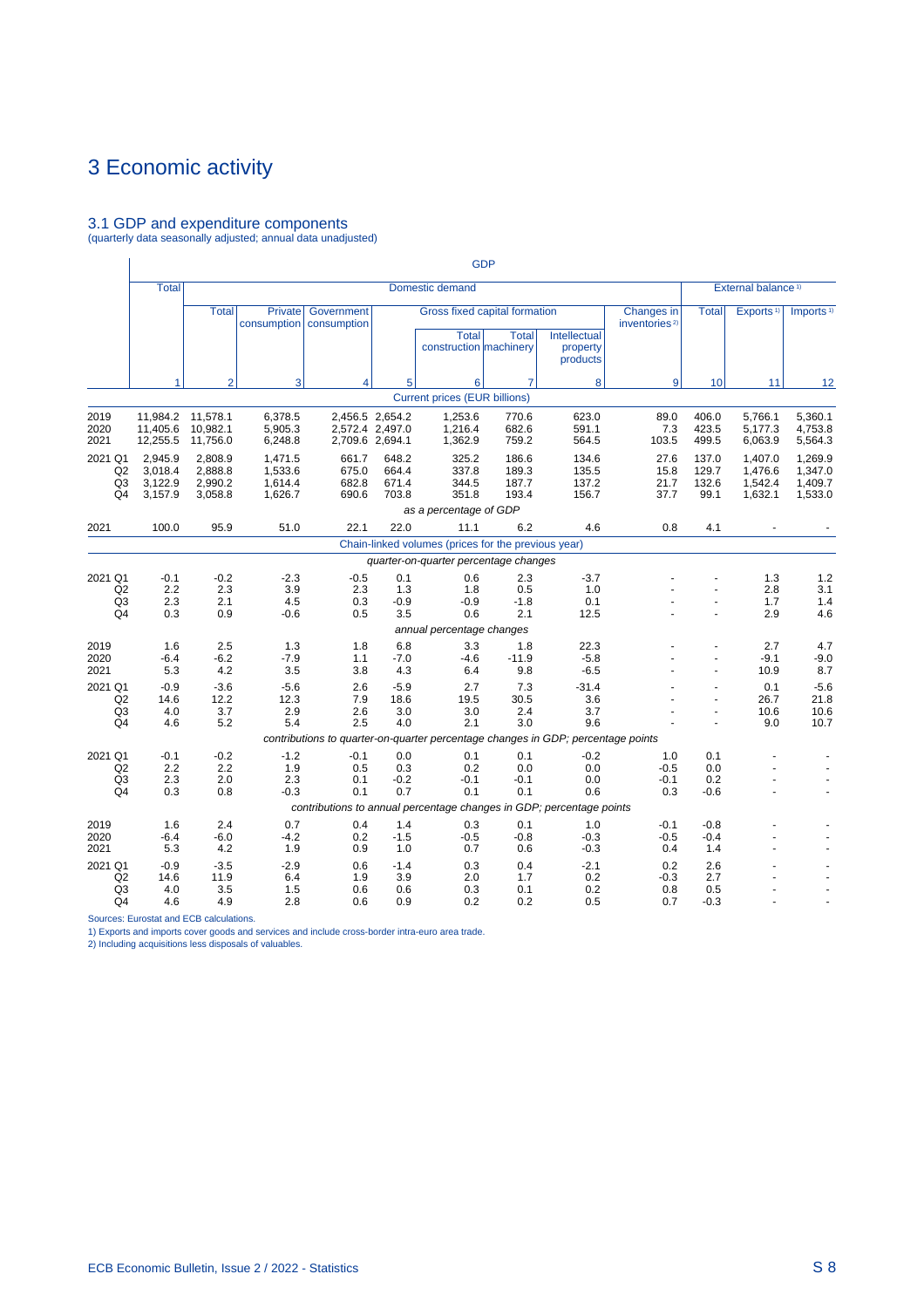# 3.2 Value added by economic activity (quarterly data seasonally adjusted; annual data unadjusted)

|                                                               |                                          |                                      |                                                                      |                                  |                                                          |                                                        | Gross value added (basic prices)      |                                  |                                                                                                          |                                                                        |                                                   | <b>Taxes less</b><br>subsidies   |
|---------------------------------------------------------------|------------------------------------------|--------------------------------------|----------------------------------------------------------------------|----------------------------------|----------------------------------------------------------|--------------------------------------------------------|---------------------------------------|----------------------------------|----------------------------------------------------------------------------------------------------------|------------------------------------------------------------------------|---------------------------------------------------|----------------------------------|
|                                                               | <b>Total</b>                             | forestry and<br>fishing              | Agriculture, Manufacturing Const-<br>energy and ruction<br>utilities |                                  | Trade,<br>transport,<br>modation<br>and food<br>services | Infor-<br>mation<br>accom- and com-<br>munica-<br>tion | Finance<br>and<br>insurance           | Real<br>estate                   | Professional,<br>business and<br>support<br>services                                                     | Public ad-<br>ministration,<br>education,<br>health and<br>social work | Arts, enter-<br>tainment<br>and other<br>services | on<br>products                   |
|                                                               | 1                                        | $\overline{2}$                       | 3                                                                    | 4                                | 5 <sup>1</sup>                                           | 6                                                      | $\overline{7}$                        | 8                                | 9                                                                                                        | 10                                                                     | 11                                                | 12                               |
|                                                               |                                          |                                      |                                                                      |                                  |                                                          |                                                        | <b>Current prices (EUR billions)</b>  |                                  |                                                                                                          |                                                                        |                                                   |                                  |
| 2019<br>2020<br>2021                                          | 10,742.5<br>10,275.9<br>10,991.5         | 178.3<br>177.1<br>186.1              | 2,101.5<br>1,971.7<br>2,168.5                                        | 560.9<br>552.6<br>603.3          | 2,041.4<br>1,801.0<br>1,994.8                            | 531.7<br>545.3<br>584.8                                | 478.8<br>471.1<br>476.2               | 1,205.1<br>1,211.7<br>1,246.6    | 1,249.8<br>1,168.1<br>1,257.8                                                                            | 2,025.5<br>2,054.6<br>2,142.3                                          | 369.4<br>322.8<br>331.1                           | 1,241.7<br>1,129.7<br>1,264.0    |
| 2021 Q1<br>Q2<br>Q3<br>Q4                                     | 2,652.3<br>2.705.9<br>2,794.1<br>2,825.6 | 44.6<br>45.8<br>47.1<br>48.7         | 531.6<br>535.3<br>545.7<br>557.9                                     | 146.2<br>150.3<br>150.3<br>154.8 | 456.7<br>480.8<br>521.9<br>533.4                         | 141.4<br>144.7<br>146.5<br>151.0                       | 119.3<br>118.9<br>119.0<br>118.6      | 307.5<br>309.5<br>312.3<br>313.2 | 303.7<br>308.9<br>320.2<br>325.4                                                                         | 523.9<br>530.8<br>543.0<br>539.2                                       | 77.5<br>80.8<br>88.0<br>83.2                      | 293.6<br>312.5<br>328.8<br>332.3 |
| 2021                                                          | 100.0                                    | 1.7                                  | 19.7                                                                 | 5.5                              | 18.1                                                     | 5.3                                                    | as a percentage of value added<br>4.3 | 11.3                             | 11.4                                                                                                     | 19.5                                                                   | 3.0                                               |                                  |
|                                                               |                                          |                                      |                                                                      |                                  | Chain-linked volumes (prices for the previous year)      |                                                        |                                       |                                  |                                                                                                          |                                                                        |                                                   |                                  |
|                                                               |                                          |                                      |                                                                      |                                  | quarter-on-quarter percentage changes                    |                                                        |                                       |                                  |                                                                                                          |                                                                        |                                                   |                                  |
| 2021 Q1<br>Q2<br>Q3<br>Q4                                     | 0.1<br>1.9<br>2.5<br>0.1                 | $-3.6$<br>0.8<br>$-0.7$<br>1.4       | 1.0<br>0.5<br>0.4<br>0.0                                             | $-1.2$<br>1.8<br>$-0.8$<br>1.1   | $-0.9$<br>4.4<br>7.3<br>0.2                              | 2.1<br>1.7<br>1.5<br>2.8                               | 1.0<br>0.5<br>$-0.4$<br>0.2           | 0.0<br>0.8<br>0.7<br>0.1         | 0.6<br>1.8<br>3.1<br>1.1                                                                                 | 0.1<br>1.8<br>1.6<br>$-1.1$                                            | $-0.5$<br>5.7<br>11.1<br>$-3.3$                   | $-2.3$<br>5.0<br>0.4<br>1.6      |
|                                                               |                                          |                                      |                                                                      |                                  |                                                          |                                                        | annual percentage changes             |                                  |                                                                                                          |                                                                        |                                                   |                                  |
| 2019<br>2020<br>2021                                          | 1.6<br>$-6.4$<br>5.3                     | 1.6<br>$-0.1$<br>$-1.7$              | 0.2<br>$-6.8$<br>7.8                                                 | 2.0<br>$-5.3$<br>5.0             | 2.5<br>$-13.7$<br>7.5                                    | 5.7<br>1.2<br>6.6                                      | 0.3<br>$-0.8$<br>2.0                  | 1.5<br>$-0.8$<br>1.7             | 1.8<br>$-7.9$<br>6.7                                                                                     | 1.1<br>$-3.0$<br>3.6                                                   | 1.7<br>$-17.1$<br>2.6                             | 1.6<br>$-6.4$<br>6.1             |
| 2021 Q1<br>Q <sub>2</sub><br>Q <sub>3</sub><br>Q4             | $-1.2$<br>14.4<br>4.1<br>4.6             | $-1.3$<br>$-0.7$<br>$-2.6$<br>$-2.2$ | 3.6<br>22.0<br>5.7<br>1.9                                            | 0.6<br>18.5<br>1.7<br>0.9        | $-7.9$<br>23.1<br>7.1<br>11.3                            | 3.5<br>10.9<br>4.1<br>8.3                              | 1.5<br>4.7<br>0.8<br>1.2              | 0.3<br>3.7<br>1.2<br>1.6         | $-2.3$<br>16.4<br>7.2<br>6.8                                                                             | 0.7<br>9.8<br>1.9<br>2.4                                               | $-16.4$<br>15.1<br>3.2<br>12.9                    | 1.2<br>16.1<br>3.3<br>4.7        |
|                                                               |                                          |                                      |                                                                      |                                  |                                                          |                                                        |                                       |                                  | contributions to quarter-on-quarter percentage changes in value added; percentage points                 |                                                                        |                                                   |                                  |
| 2021 Q1<br>Q2<br>Q3<br>Q4                                     | 0.1<br>1.9<br>2.5<br>0.1                 | $-0.1$<br>0.0<br>0.0<br>0.0          | 0.2<br>0.1<br>0.1<br>0.0                                             | $-0.1$<br>0.1<br>0.0<br>0.1      | $-0.2$<br>0.8<br>1.3<br>0.0                              | 0.1<br>0.1<br>0.1<br>0.1                               | 0.0<br>0.0<br>0.0<br>0.0              | 0.0<br>0.1<br>0.1<br>0.0         | 0.1<br>0.2<br>0.4<br>0.1<br>contributions to annual percentage changes in value added; percentage points | 0.0<br>0.4<br>0.3<br>$-0.2$                                            | 0.0<br>0.2<br>0.3<br>$-0.1$                       | $\ddot{\phantom{1}}$             |
| 2019<br>2020<br>2021                                          | 1.6<br>$-6.4$<br>5.3                     | 0.0<br>0.0<br>0.0                    | 0.0<br>$-1.3$<br>1.6                                                 | 0.1<br>$-0.3$<br>0.3             | 0.5<br>$-2.6$<br>1.4                                     | 0.3<br>0.1<br>0.4                                      | 0.0<br>0.0<br>0.1                     | 0.2<br>$-0.1$<br>0.2             | 0.2<br>$-0.9$<br>0.8                                                                                     | 0.2<br>$-0.6$<br>0.8                                                   | 0.1<br>$-0.6$<br>0.1                              |                                  |
| 2021 Q1<br>Q <sub>2</sub><br>Q <sub>3</sub><br>Q <sub>4</sub> | $-1.2$<br>14.4<br>4.1<br>4.6             | 0.0<br>0.0<br>0.0<br>0.0             | 0.7<br>4.1<br>1.1<br>0.4                                             | 0.0<br>1.0<br>0.1<br>0.0         | $-1.5$<br>3.8<br>1.3<br>2.0                              | 0.2<br>0.6<br>0.2<br>0.4                               | 0.1<br>0.2<br>0.0<br>0.1              | 0.0<br>0.5<br>0.1<br>0.2         | $-0.3$<br>1.8<br>0.8<br>0.8                                                                              | 0.1<br>2.0<br>0.4<br>0.5                                               | $-0.6$<br>0.4<br>0.1<br>0.4                       |                                  |

Sources: Eurostat and ECB calculations.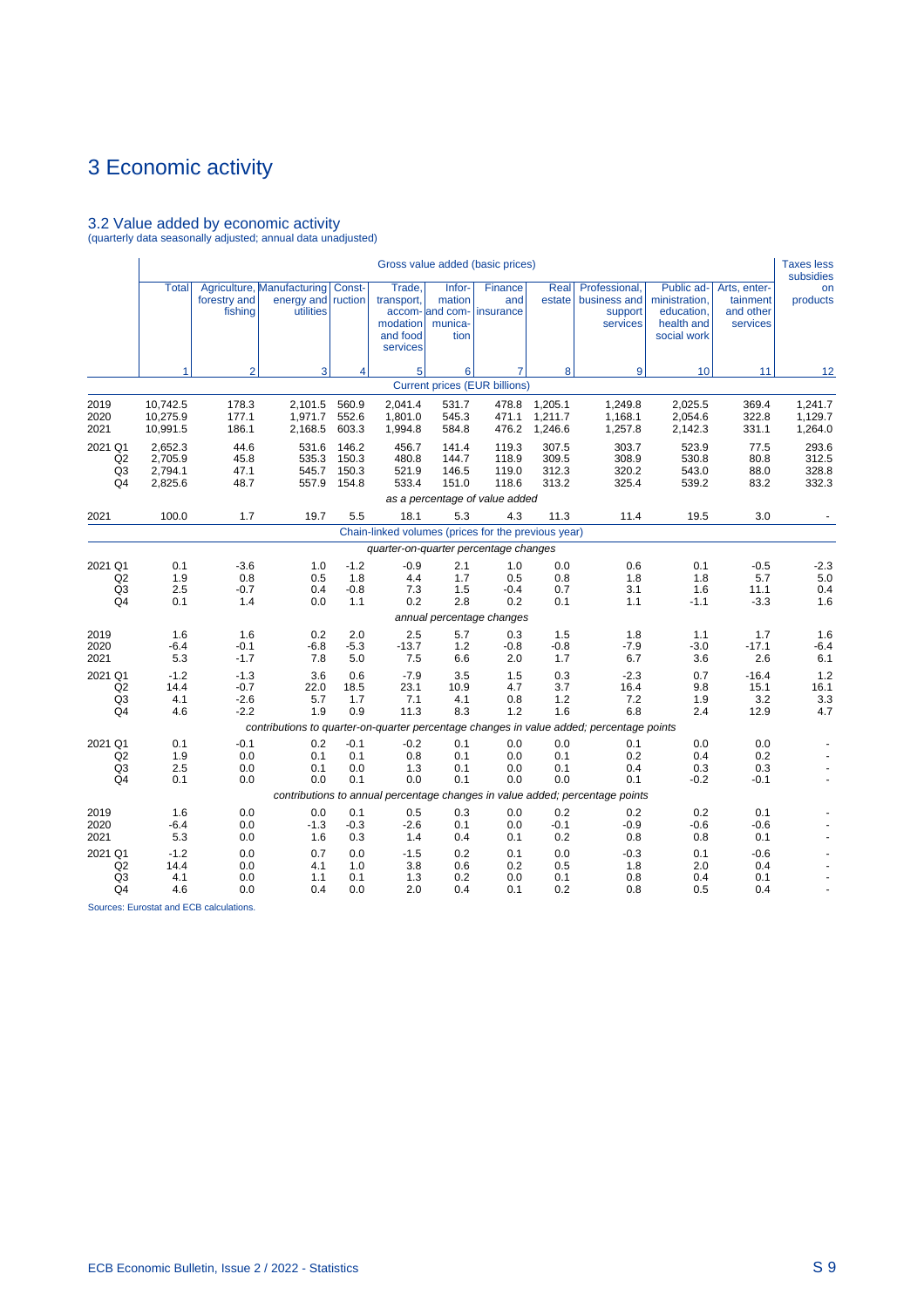3.3 Employment 1) (quarterly data seasonally adjusted; annual data unadjusted)

|                                                               | <b>Total</b>                 |                              | By employment<br><b>status</b>    |                                                 |                                                   |                              |                                                                              |                               | By economic activity                    |                             |                                                      |                                                                                 |                                                 |
|---------------------------------------------------------------|------------------------------|------------------------------|-----------------------------------|-------------------------------------------------|---------------------------------------------------|------------------------------|------------------------------------------------------------------------------|-------------------------------|-----------------------------------------|-----------------------------|------------------------------------------------------|---------------------------------------------------------------------------------|-------------------------------------------------|
|                                                               |                              | Employ-                      | Self-<br>ees employed             | Agricul-<br>ture.<br>forestry<br>and<br>fishing | Manufac-<br>turing,<br>energy<br>and<br>utilities | Con-<br>struc-<br>tion       | Trade.<br>transport,<br>accom-<br>modation<br>and food   munica-<br>services | mation<br>and<br>com-<br>tion | Infor- Finance<br>and<br>insur-<br>ance | Real<br>estate              | Professional,<br>business and<br>support<br>services | <b>Public adminis-</b><br>tration, edu-<br>cation, health<br>and<br>social work | Arts,<br>entertainment<br>and other<br>services |
|                                                               | 1                            | $\overline{2}$               | 3                                 | 4                                               | 5                                                 | 6                            | $\overline{7}$                                                               | 8                             | 9                                       | 10                          | 11                                                   | 12                                                                              | 13                                              |
|                                                               |                              |                              |                                   |                                                 |                                                   |                              | Persons employed                                                             |                               |                                         |                             |                                                      |                                                                                 |                                                 |
|                                                               |                              |                              |                                   |                                                 |                                                   |                              | as a percentage of total persons employed                                    |                               |                                         |                             |                                                      |                                                                                 |                                                 |
| 2019<br>2020<br>2021                                          | 100.0<br>100.0<br>100.0      | 86.0<br>86.0<br>86.2         | 14.0<br>14.0<br>13.8              | 3.0<br>3.0<br>3.0                               | 14.6<br>14.5<br>14.3                              | 6.1<br>6.2<br>6.3            | 25.0<br>24.5<br>24.2                                                         | 2.9<br>3.0<br>3.1             | 2.4<br>2.4<br>2.4                       | 1.0<br>1.0<br>1.0           | 14.0<br>13.9<br>14.1                                 | 24.3<br>24.9<br>25.1                                                            | 6.7<br>6.6<br>6.5                               |
|                                                               |                              |                              |                                   |                                                 |                                                   |                              | annual percentage changes                                                    |                               |                                         |                             |                                                      |                                                                                 |                                                 |
| 2019<br>2020<br>2021                                          | 1.3<br>$-1.5$<br>1.1         | 1.5<br>$-1.5$<br>1.4         | 0.2<br>$-1.7$<br>$-0.3$           | $-2.4$<br>$-2.3$<br>0.3                         | 1.1<br>$-1.9$<br>$-0.4$                           | 2.5<br>0.8<br>3.0            | 1.5<br>$-3.7$<br>0.0                                                         | 3.3<br>1.5<br>4.5             | 0.0<br>$-0.6$<br>0.2                    | 1.7<br>$-0.3$<br>0.6        | 1.4<br>$-2.4$<br>2.5                                 | 1.4<br>0.9<br>2.1                                                               | 0.4<br>$-3.0$<br>$-0.2$                         |
| 2021 Q1<br>Q <sub>2</sub><br>Q <sub>3</sub><br>Q <sub>4</sub> | $-1.7$<br>2.0<br>2.1<br>2.2  | $-1.7$<br>2.4<br>2.3<br>2.5  | $-1.5$<br>$-0.2$<br>0.5<br>$-0.1$ | $-0.5$<br>2.5<br>0.1<br>$-0.8$                  | $-2.3$<br>$-0.5$<br>0.4<br>0.9                    | 1.5<br>4.8<br>2.8<br>2.9     | $-5.4$<br>0.8<br>1.9<br>2.8                                                  | 2.2<br>4.3<br>5.4<br>6.2      | $-0.7$<br>0.4<br>0.7<br>0.3             | 0.9<br>1.5<br>0.2<br>$-0.1$ | $-1.7$<br>4.3<br>4.3<br>3.4                          | 1.4<br>2.7<br>2.2<br>2.0                                                        | $-4.0$<br>2.0<br>1.0<br>0.6                     |
|                                                               |                              |                              |                                   |                                                 |                                                   |                              | <b>Hours worked</b>                                                          |                               |                                         |                             |                                                      |                                                                                 |                                                 |
|                                                               |                              |                              |                                   |                                                 |                                                   |                              | as a percentage of total hours worked                                        |                               |                                         |                             |                                                      |                                                                                 |                                                 |
| 2019<br>2020<br>2021                                          | 100.0<br>100.0<br>100.0      | 81.3<br>82.0<br>81.8         | 18.7<br>18.0<br>18.2              | 4.1<br>4.3<br>4.2                               | 14.9<br>14.9<br>14.8                              | 6.8<br>6.9<br>7.2            | 25.9<br>24.2<br>24.4<br>annual percentage changes                            | 3.1<br>3.3<br>3.4             | 2.4<br>2.6<br>2.5                       | 1.0<br>1.1<br>1.1           | 13.9<br>13.8<br>14.0                                 | 21.7<br>23.1<br>22.8                                                            | 6.1<br>5.7<br>5.7                               |
| 2019                                                          | 1.0                          | 1.3                          | $-0.2$                            | $-3.4$                                          | 0.5                                               | 2.3                          | 1.1                                                                          | 3.4                           | 0.3                                     | 2.0                         | 1.3                                                  | 1.3                                                                             | 0.2                                             |
| 2020<br>2021                                                  | $-7.8$<br>5.3                | $-7.0$<br>5.0                | $-11.2$<br>6.5                    | $-2.5$<br>1.7                                   | $-7.6$<br>4.5                                     | $-6.3$<br>8.8                | $-13.8$<br>6.1                                                               | $-1.8$<br>6.7                 | $-2.7$<br>2.2                           | $-6.8$<br>6.3               | $-8.2$<br>6.8                                        | $-2.0$<br>3.8                                                                   | $-13.1$<br>5.1                                  |
| 2021 Q1<br>Q2<br>Q <sub>3</sub><br>Q4                         | $-2.6$<br>16.7<br>3.2<br>4.9 | $-2.8$<br>15.2<br>3.5<br>4.9 | $-1.3$<br>23.9<br>1.8<br>4.5      | 1.6<br>7.0<br>$-0.8$<br>$-0.7$                  | $-1.3$<br>15.1<br>2.5<br>2.5                      | 5.3<br>25.7<br>2.6<br>4.0    | $-10.7$<br>24.6<br>4.4<br>10.2                                               | 2.2<br>11.1<br>7.1<br>6.2     | 0.8<br>5.7<br>1.3<br>0.8                | 2.7<br>19.0<br>3.4<br>1.6   | $-1.9$<br>18.6<br>6.5<br>5.3                         | 2.4<br>8.8<br>1.8<br>1.9                                                        | $-7.8$<br>25.2<br>0.7<br>6.7                    |
|                                                               |                              |                              |                                   |                                                 |                                                   |                              | Hours worked per person employed                                             |                               |                                         |                             |                                                      |                                                                                 |                                                 |
|                                                               |                              |                              |                                   |                                                 |                                                   |                              | annual percentage changes                                                    |                               |                                         |                             |                                                      |                                                                                 |                                                 |
| 2019<br>2020<br>2021                                          | $-0.3$<br>$-6.4$<br>4.1      | $-0.2$<br>$-5.6$<br>3.6      | $-0.4$<br>$-9.7$<br>6.9           | $-1.0$<br>$-0.2$<br>1.4                         | $-0.6$<br>$-5.8$<br>4.9                           | $-0.2$<br>$-7.0$<br>5.6      | $-0.4$<br>$-10.5$<br>6.1                                                     | 0.0<br>$-3.2$<br>2.1          | 0.2<br>$-2.2$<br>2.0                    | 0.3<br>$-6.5$<br>5.6        | $-0.1$<br>$-5.9$<br>4.2                              | $-0.1$<br>$-2.8$<br>1.7                                                         | $-0.2$<br>$-10.4$<br>5.3                        |
| 2021 Q1<br>Q <sub>2</sub><br>Q <sub>3</sub><br>Q4             | $-0.9$<br>14.4<br>1.1<br>2.6 | $-1.1$<br>12.5<br>1.2<br>2.3 | 0.2<br>24.2<br>1.4<br>4.6         | 2.1<br>4.4<br>$-0.9$<br>0.1                     | 1.1<br>15.6<br>2.1<br>1.6                         | 3.8<br>19.9<br>$-0.2$<br>1.1 | $-5.6$<br>23.6<br>2.4<br>7.2                                                 | $-0.1$<br>6.5<br>1.6<br>0.0   | 1.5<br>5.3<br>0.6<br>0.4                | 1.8<br>17.3<br>3.2<br>1.7   | $-0.2$<br>13.7<br>2.1<br>1.9                         | 1.0<br>5.9<br>$-0.4$<br>$-0.1$                                                  | $-3.9$<br>22.8<br>$-0.3$<br>6.0                 |

Sources: Eurostat and ECB calculations. 1) Data for employment are based on the ESA 2010.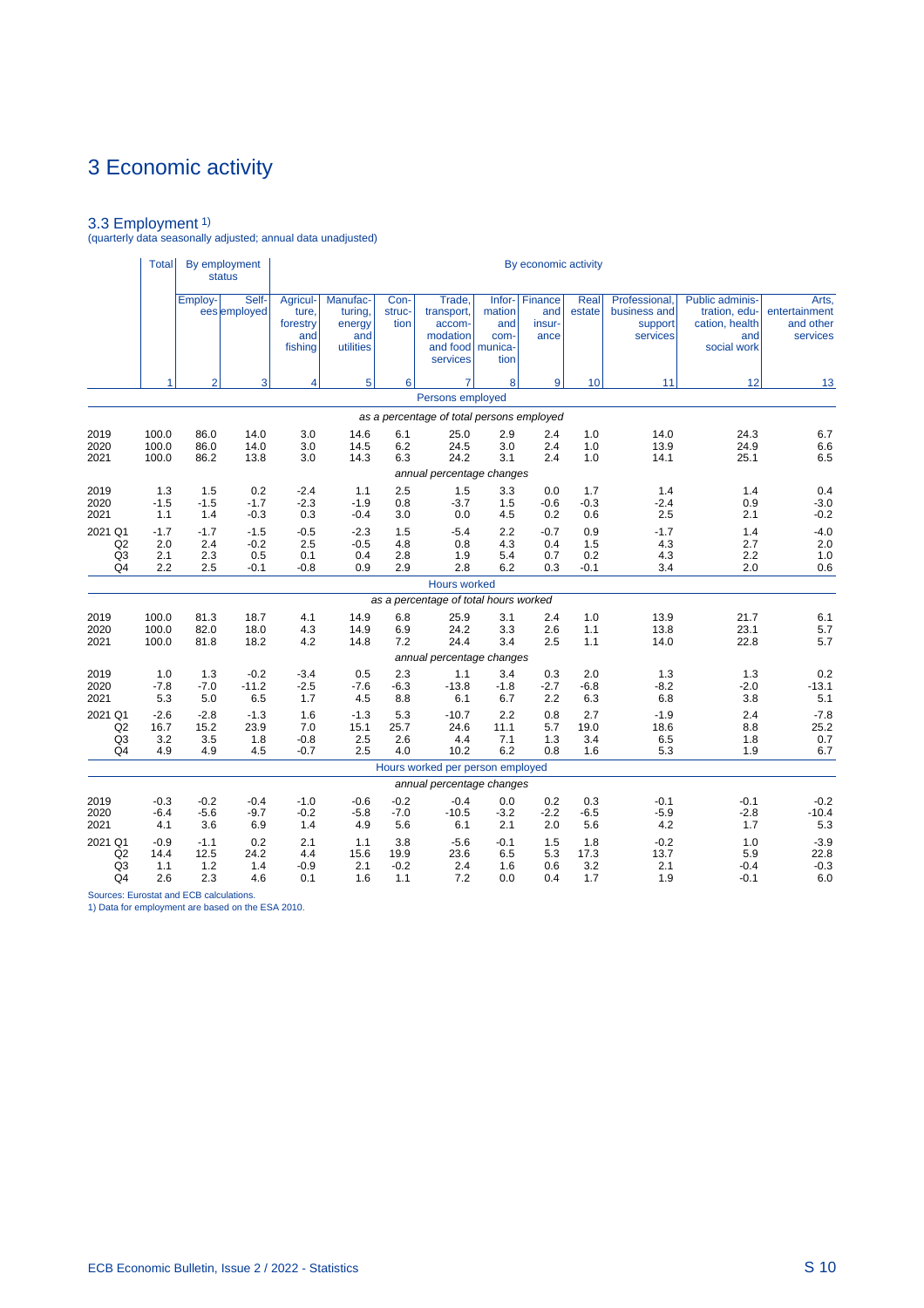# 3.4 Labour force, unemployment and job vacancies (seasonally adjusted, unless otherwise indicated)

|                                                               | Labour<br>force,              | Under-<br>employ-                                            |                                                |                                 |                                                                                                                                          |                                           |                                 | Unemployment <sup>1)</sup>                |                                      |                                           |                                 |                                           |                                 | Job<br>vacancy           |
|---------------------------------------------------------------|-------------------------------|--------------------------------------------------------------|------------------------------------------------|---------------------------------|------------------------------------------------------------------------------------------------------------------------------------------|-------------------------------------------|---------------------------------|-------------------------------------------|--------------------------------------|-------------------------------------------|---------------------------------|-------------------------------------------|---------------------------------|--------------------------|
|                                                               | millions                      | ment.<br>% of                                                | <b>Total</b>                                   |                                 | Long-term<br>unemploy-                                                                                                                   |                                           |                                 | By age                                    |                                      |                                           |                                 | By gender                                 |                                 | rate <sup>3)</sup>       |
|                                                               |                               | labour<br>force                                              | <b>Millions</b>                                | % of<br>labour                  | ment.<br>% of                                                                                                                            |                                           | <b>Adult</b>                    |                                           | Youth                                |                                           | Male                            |                                           | Female                          |                          |
|                                                               |                               |                                                              |                                                | force                           | labour<br>force $2$                                                                                                                      | <b>Millions</b>                           | % of<br>labour<br>force         | <b>Millions</b>                           | % of<br>labour<br>force              | <b>Millions</b>                           | % of<br>labour<br>force         | <b>Millions</b>                           | labour<br>force                 | % of % of total<br>posts |
|                                                               |                               | $\overline{2}$                                               | 3                                              | 4                               | 5                                                                                                                                        | 6                                         | 7                               | 8                                         | 9                                    | 10                                        | 11                              | 12                                        | 13                              | 14                       |
| % of total<br>in 2020                                         |                               |                                                              | 100.0                                          |                                 |                                                                                                                                          | 80.1                                      |                                 | 19.9                                      |                                      | 51.3                                      |                                 | 48.7                                      |                                 |                          |
| 2019<br>2020<br>2021                                          | 163.492<br>161.008            | 3.5<br>3.5                                                   | 12.430<br>12.826<br>12.608                     | 7.6<br>8.0<br>7.7               | 3.3<br>3.0                                                                                                                               | 10.062<br>10.275<br>10.164                | 6.8<br>7.0<br>6.8               | 2.368<br>2.551<br>2.444                   | 16.3<br>18.1<br>16.8                 | 6.349<br>6.576<br>6.409                   | 7.3<br>7.6<br>7.4               | 6.081<br>6.250<br>6.199                   | 8.0<br>8.3<br>8.1               | 2.2<br>1.8<br>2.4        |
| 2021 Q1<br>Q <sub>2</sub><br>Q <sub>3</sub><br>Q <sub>4</sub> | 161.937<br>163.223<br>164.039 | 3.7<br>3.5<br>3.3                                            | 13.409<br>12.968<br>12.386<br>11.670           | 8.3<br>7.9<br>7.6<br>7.1        | 3.2<br>3.3<br>3.1                                                                                                                        | 10.816<br>10.382<br>9.960<br>9.497        | 7.3<br>7.0<br>6.7<br>6.4        | 2.593<br>2.586<br>2.426<br>2.172          | 18.3<br>17.8<br>16.4<br>14.7         | 6.811<br>6.573<br>6.292<br>5.961          | 7.9<br>7.6<br>7.2<br>6.8        | 6.598<br>6.395<br>6.095<br>5.709          | 8.7<br>8.4<br>8.0<br>7.4        | 2.1<br>2.3<br>2.6<br>2.7 |
| 2021 Aug.<br>Sep.<br>Oct.<br>Nov.<br>Dec.                     | ٠                             | $\blacksquare$<br>٠<br>$\blacksquare$<br>٠<br>$\blacksquare$ | 12.374<br>12.064<br>11.914<br>11.656<br>11.439 | 7.5<br>7.3<br>7.3<br>7.1<br>7.0 | $\overline{\phantom{a}}$<br>$\overline{\phantom{a}}$<br>$\overline{\phantom{a}}$<br>$\overline{\phantom{a}}$<br>$\overline{\phantom{a}}$ | 9.979<br>9.742<br>9.667<br>9.476<br>9.349 | 6.7<br>6.5<br>6.5<br>6.3<br>6.2 | 2.395<br>2.322<br>2.247<br>2.180<br>2.090 | 16.1<br>15.6<br>15.2<br>14.8<br>14.2 | 6.286<br>6.144<br>6.062<br>5.940<br>5.880 | 7.2<br>7.0<br>6.9<br>6.8<br>6.7 | 6.088<br>5.920<br>5.852<br>5.716<br>5.558 | 7.9<br>7.7<br>7.6<br>7.4<br>7.2 |                          |
| 2022 Jan.                                                     |                               | ٠                                                            | 11.225                                         | 6.8                             |                                                                                                                                          | 9.187                                     | 6.1                             | 2.038                                     | 13.9                                 | 5.777                                     | 6.6                             | 5.448                                     | 7.1                             |                          |

Sources: Eurostat and ECB calculations.

1) Where annual and quarterly Labour Force Survey data have not yet been published, they are estimated as simple averages of the monthly data. There is a break in series from<br>the first quarter of 2021 due to the implementa which are not direct estimates from Labour Force Survey microdata, but based on a larger sample including data from other integrated household surveys. 2) Not seasonally adjusted.

3) The job vacancy rate is equal to the number of job vacancies divided by the sum of the number of occupied posts and the number of job vacancies, expressed as a percentage. Data are non-seasonally adjusted and cover industry, construction and services (excluding households as employers and extra-territorial organisations and bodies).

#### 3.5 Short-term business statistics

|                                           | <u>torm baomooo o</u>                                                                            |                                          | Industrial production                    |                                          |                                          |                                       | Con-<br>struction                        |                                       | <b>Retail sales</b>                      |                                       |                                       | <b>Services</b>                | <b>New</b><br>turnover <sup>1)</sup> passenger      |
|-------------------------------------------|--------------------------------------------------------------------------------------------------|------------------------------------------|------------------------------------------|------------------------------------------|------------------------------------------|---------------------------------------|------------------------------------------|---------------------------------------|------------------------------------------|---------------------------------------|---------------------------------------|--------------------------------|-----------------------------------------------------|
|                                           | <b>Total</b><br>(excluding construction)                                                         |                                          |                                          |                                          | <b>Main Industrial Groupings</b>         |                                       | produc-<br>tion                          | <b>Total</b>                          | beverages,<br>tobacco                    | Food, Non-food                        | Fuel                                  |                                | car regis-<br>trations                              |
|                                           |                                                                                                  | Manu-<br>facturing                       | Inter-<br>mediate<br>goods               | Capital<br>goods                         | Consumer<br>goods                        | Energy                                |                                          |                                       |                                          |                                       |                                       |                                |                                                     |
|                                           |                                                                                                  | $\overline{2}$                           | 3                                        | 4                                        | 5                                        | 6                                     | 7                                        | 8                                     | 9                                        | 10                                    | 11                                    | 12                             | 13                                                  |
| % of total<br>in 2015                     | 100.0                                                                                            | 88.7                                     | 32.1                                     | 34.5                                     | 21.8                                     | 11.6                                  |                                          | 100.0 100.0                           | 40.4                                     | 52.5                                  | 7.1                                   | 100.0                          | 100.0                                               |
|                                           |                                                                                                  |                                          |                                          |                                          |                                          |                                       | annual percentage changes                |                                       |                                          |                                       |                                       |                                |                                                     |
| 2019<br>2020<br>2021                      | $-1.1$<br>$-7.9$<br>7.8                                                                          | $-1.1$<br>$-8.4$<br>8.5                  | $-2.5$<br>$-7.2$<br>9.5                  | $-1.1$<br>$-11.9$<br>8.5                 | 1.4<br>$-4.2$<br>8.0                     | $-1.7$<br>$-4.6$<br>1.5               | 2.2<br>$-5.8$<br>4.9                     | 2.4<br>$-0.8$<br>5.1                  | 1.0<br>3.7<br>1.1                        | 3.7<br>$-2.3$<br>7.7                  | 0.8<br>$-14.4$<br>9.4                 | 2.9<br>$-8.6$<br>13.1          | 1.8<br>$-25.1$<br>$-3.1$                            |
| 2021 Q1<br>Q2<br>Q <sub>3</sub><br>Q4     | 4.7<br>23.1<br>6.0<br>0.1                                                                        | 5.1<br>25.2<br>6.8<br>$-0.1$             | 4.9<br>25.6<br>7.7<br>1.9                | 8.7<br>31.3<br>5.1<br>$-4.5$             | 1.3<br>18.5<br>8.9<br>4.6                | $-0.1$<br>5.6<br>$-0.8$<br>1.8        | 2.9<br>17.9<br>0.7<br>$-0.2$             | 2.4<br>11.8<br>2.5<br>4.0             | 2.6<br>2.1<br>0.2<br>$-0.5$              | 3.2<br>18.7<br>4.1<br>6.1             | $-5.1$<br>29.8<br>3.5<br>13.9         | $-0.1$<br>25.0<br>13.0<br>16.4 | 3.7<br>53.4<br>$-23.6$<br>$-25.0$                   |
| 2021 Aug.<br>Sep.<br>Oct.<br>Nov.<br>Dec. | 5.6<br>4.0<br>0.1<br>$-1.4$<br>1.6                                                               | 6.7<br>4.5<br>0.3<br>$-1.9$<br>1.7       | 6.9<br>4.9<br>2.4<br>2.0<br>1.3          | 4.8<br>2.9<br>$-2.4$<br>$-9.5$<br>$-1.0$ | 9.4<br>6.8<br>1.5<br>5.7<br>7.0          | $-1.9$<br>0.0<br>$-0.8$<br>4.3<br>1.8 | $-2.6$<br>1.8<br>3.3<br>0.4<br>$-3.9$    | 1.4<br>2.8<br>1.7<br>8.5<br>2.1       | $-1.4$<br>0.8<br>$-1.1$<br>0.9<br>$-1.1$ | 3.3<br>4.0<br>3.0<br>12.6<br>3.4      | 1.4<br>5.0<br>9.1<br>19.8<br>13.8     |                                | $-24.7$<br>$-24.0$<br>$-28.4$<br>$-21.6$<br>$-24.9$ |
| 2022 Jan.                                 | $\bullet$                                                                                        | $\bullet$                                | $\sim$                                   |                                          |                                          |                                       |                                          | 7.8                                   | $-1.7$                                   | 14.8                                  | 12.7                                  |                                | $-10.0$                                             |
|                                           |                                                                                                  |                                          |                                          |                                          | month-on-month percentage changes (s.a.) |                                       |                                          |                                       |                                          |                                       |                                       |                                |                                                     |
| 2021 Aug.<br>Sep.<br>Oct.<br>Nov.<br>Dec. | $-1.6$<br>$-0.7$<br>$-1.5$<br>2.4<br>1.2                                                         | $-2.0$<br>$-0.8$<br>$-1.4$<br>2.8<br>1.1 | $-1.3$<br>$-0.2$<br>$-0.1$<br>1.0<br>0.5 | $-2.2$<br>$-1.5$<br>1.2<br>1.4<br>2.6    | $-2.2$<br>0.4<br>$-4.3$<br>2.8<br>0.5    | 0.6<br>1.4<br>0.5<br>1.6<br>$-0.8$    | $-0.9$<br>0.8<br>0.9<br>$-0.2$<br>$-4.0$ | 0.8<br>$-0.1$<br>0.3<br>1.1<br>$-2.7$ | $-0.7$<br>0.8<br>0.1<br>0.2<br>0.5       | 2.3<br>$-1.4$<br>0.4<br>1.8<br>$-4.9$ | $-0.7$<br>1.0<br>0.5<br>$-1.7$<br>0.1 |                                | 0.2<br>1.7<br>$-1.9$<br>0.5<br>2.4                  |
| 2022 Jan.                                 | Sources: Eurostat, ECB calculations and European Automobile Manufacturers Association (col. 13). |                                          |                                          |                                          |                                          |                                       |                                          | 0.2                                   | 0.0                                      | 0.2                                   | $-1.3$                                |                                | $-5.4$                                              |

1) Including wholesale trade.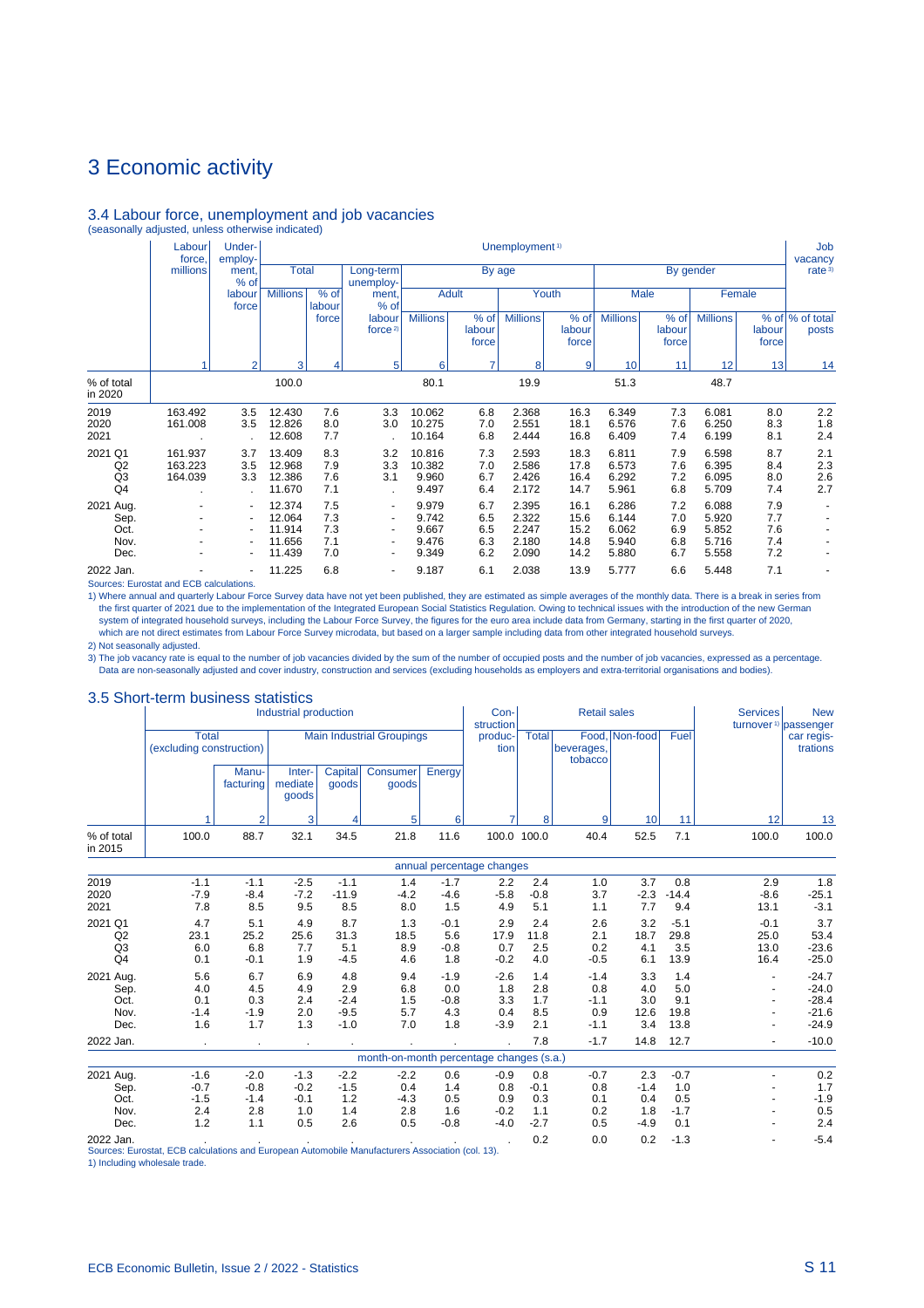#### 3.6 Opinion surveys (seasonally adjusted)

|                                                                  |                                                             |                                                                        |                                          |                                       | <b>European Commission Business and Consumer Surveys</b><br>(percentage balances, unless otherwise indicated) |                                                 |                                     | <b>Purchasing Managers' Surveys</b><br>(diffusion indices) |                                                                  |                              |                              |                                     |
|------------------------------------------------------------------|-------------------------------------------------------------|------------------------------------------------------------------------|------------------------------------------|---------------------------------------|---------------------------------------------------------------------------------------------------------------|-------------------------------------------------|-------------------------------------|------------------------------------------------------------|------------------------------------------------------------------|------------------------------|------------------------------|-------------------------------------|
|                                                                  | Economic<br>sentiment<br>indicator<br>(long-term<br>average | <b>Manufacturing industry</b><br>Industrial<br>confidence<br>indicator | Capacity<br>utilisation<br>(%)           | Consumer<br>confidence<br>indicator   | Construction<br>confidence<br>indicator                                                                       | Retail<br>trade<br>confid-<br>ence<br>indicator | Services<br>confidence<br>indicator | Service industries<br>Capacity<br>utilisation<br>(%)       | Purchasing<br>Managers'<br>Index (PMI)<br>for manu-<br>facturing | Manu-<br>facturing<br>output | activity<br>for<br>services  | <b>Business Composite</b><br>output |
|                                                                  | $= 100$                                                     | $\overline{2}$                                                         | 3                                        |                                       | 5                                                                                                             | 6                                               | 7                                   | 8                                                          | 9                                                                | 10 <sup>1</sup>              | 11                           | 12                                  |
| 1999-15                                                          | 98.8                                                        | $-5.2$                                                                 | 80.6                                     | $-11.6$                               | $-15.4$                                                                                                       | $-8.6$                                          | 7.3                                 |                                                            | 51.2                                                             | 52.5                         | 53.0                         | 52.8                                |
| 2019<br>2020<br>2021                                             | 103.3<br>88.0<br>110.1                                      | $-5.1$<br>$-14.3$<br>9.5                                               | 81.9<br>73.9<br>81.7                     | $-6.9$<br>$-14.3$<br>$-7.6$           | 6.7<br>$-7.4$<br>3.4                                                                                          | $-0.5$<br>$-12.9$<br>$-2.5$                     | 10.8<br>$-16.5$<br>7.1              | 90.5<br>86.3<br>87.6                                       | 47.4<br>48.6<br>60.2                                             | 47.8<br>48.0<br>58.3         | 52.7<br>42.5<br>53.6         | 51.3<br>44.0<br>54.9                |
| 2021<br>Q <sub>1</sub><br>Q2<br>Q <sub>3</sub><br>Q <sub>4</sub> | 94.6<br>113.2<br>116.8<br>115.7                             | $-2.4$<br>11.8<br>14.2<br>14.4                                         | 79.8<br>82.6<br>82.4<br>82.0             | $-13.7$<br>$-5.5$<br>$-4.6$<br>$-6.7$ | $-5.7$<br>4.4<br>5.7<br>9.2                                                                                   | $-16.6$<br>0.7<br>3.5<br>2.2                    | $-14.7$<br>10.5<br>16.9<br>15.7     | 85.9<br>87.3<br>88.5<br>88.6                               | 58.4<br>63.1<br>60.9<br>58.2                                     | 58.5<br>62.7<br>58.6<br>53.6 | 46.9<br>54.7<br>58.4<br>54.5 | 49.9<br>56.8<br>58.4<br>54.3        |
| Sep.<br>2021<br>Oct.<br>Nov.<br>Dec.                             | 116.4<br>117.2<br>116.2<br>113.8                            | 14.2<br>14.4<br>14.3<br>14.6                                           | $\blacksquare$<br>82.0<br>$\blacksquare$ | $-4.0$<br>$-4.9$<br>$-6.8$<br>$-8.4$  | 7.5<br>8.7<br>9.0<br>10.1                                                                                     | 1.4<br>1.9<br>3.7<br>1.1                        | 15.1<br>18.0<br>18.2<br>10.9        | ٠<br>89.0<br>$\overline{\phantom{a}}$                      | 58.6<br>58.3<br>58.4<br>58.0                                     | 55.6<br>53.3<br>53.8<br>53.8 | 56.4<br>54.6<br>55.9<br>53.1 | 56.2<br>54.2<br>55.4<br>53.3        |
| 2022 Jan.<br>Feb.                                                | 112.7<br>114.0                                              | 13.9<br>14.0                                                           | 81.9                                     | $-8.5$<br>$-8.8$                      | 8.1<br>9.9                                                                                                    | 3.7<br>5.4                                      | 9.1<br>13.0                         | 88.1                                                       | 58.7<br>58.2                                                     | 55.4<br>55.5                 | 51.1<br>55.5                 | 52.3<br>55.5                        |

Sources: European Commission (Directorate-General for Economic and Financial Affairs) (col. 1-8) and Markit (col. 9-12).

#### 3.7 Summary accounts for households and non-financial corporations (current prices, unless otherwise indicated; not seasonally adjusted)

|                      |                                                                      |                                     |                                    | <b>Households</b>                                              |                                                          |                   |                        |                                  |                          |                                    | Non-financial corporations |                                                  |                   |
|----------------------|----------------------------------------------------------------------|-------------------------------------|------------------------------------|----------------------------------------------------------------|----------------------------------------------------------|-------------------|------------------------|----------------------------------|--------------------------|------------------------------------|----------------------------|--------------------------------------------------|-------------------|
|                      | Saving<br>ratio<br>(gross)                                           | <b>Debt</b><br>ratiol               | Real gross<br>disposable<br>income | investment                                                     | Financial Non-financial<br>investment   worth<br>(gross) | <b>Net</b><br>2)  | Hous-<br>ing<br>wealth | <b>Profit</b><br>share $3$       | Saving<br>ratio<br>(net) | <b>Debt</b><br>ratio <sup>4)</sup> | investment                 | Financial Non-financial<br>investment<br>(gross) | Finan-<br>cing    |
|                      | Percentage of gross<br>disposable income<br>(adjusted) <sup>1)</sup> |                                     |                                    |                                                                | Annual percentage changes                                |                   |                        | Percentage of net<br>value added |                          | Percent-<br>age of<br><b>GDP</b>   |                            | Annual percentage changes                        |                   |
|                      |                                                                      | 5 <sup>1</sup><br>21<br>3<br>6<br>4 |                                    |                                                                |                                                          |                   |                        | 8 <sup>1</sup>                   | $\mathbf{9}$             | 10 <sub>1</sub>                    | 11                         | 12                                               | 13                |
| 2018<br>2019<br>2020 | 12.5<br>13.1<br>19.4                                                 | 93.0<br>93.3<br>96.1                | 1.9<br>1.9<br>$-0.6$               | 1.9<br>2.7<br>4.1                                              | 6.2<br>3.8<br>$-3.5$                                     | 2.5<br>6.0<br>4.6 | 4.6<br>4.0<br>3.9      | 35.5<br>35.3<br>31.3             | 5.9<br>6.3<br>4.5        | 75.3<br>74.9<br>82.0               | 2.0<br>2.0<br>3.3          | 7.7<br>7.9<br>$-14.5$                            | 1.5<br>1.8<br>2.0 |
| 2020 Q4              | 19.4                                                                 | 96.1                                | 0.2                                | 4.1                                                            | 1.9                                                      | 4.6               | 3.9                    | 31.3                             | 4.5                      | 82.0                               | 3.3                        | $-20.7$                                          | 2.0               |
| 2021 Q1<br>Q2<br>Q3  | 20.6<br>19.0<br>18.5                                                 | 96.6<br>96.7<br>97.0                | $-0.4$<br>3.2<br>0.8               | 4.6<br>6.9<br>11.0<br>5.9<br>4.1<br>31.1<br>3.9<br>6.6<br>16.9 |                                                          |                   |                        |                                  | 5.9<br>7.6<br>8.1        | 83.2<br>80.6<br>79.8               | 4.0<br>4.5<br>4.6          | $-10.6$<br>19.1<br>14.7                          | 2.2<br>2.3<br>2.5 |

Sources: ECB and Eurostat.

1) Based on four-quarter cumulated sums of saving, debt and gross disposable income (adjusted for the change in pension entitlements).

2) Financial assets (net of financial liabilities) and non-financial assets. Non-financial assets consist mainly of housing wealth (residential structures and land). They also include non-financial assets of unincorporated enterprises classified within the household sector. 3) The profit share uses net entrepreneurial income, which is broadly equivalent to current profits in business accounting. 4) Defined as consolidated loans and debt securities liabilities.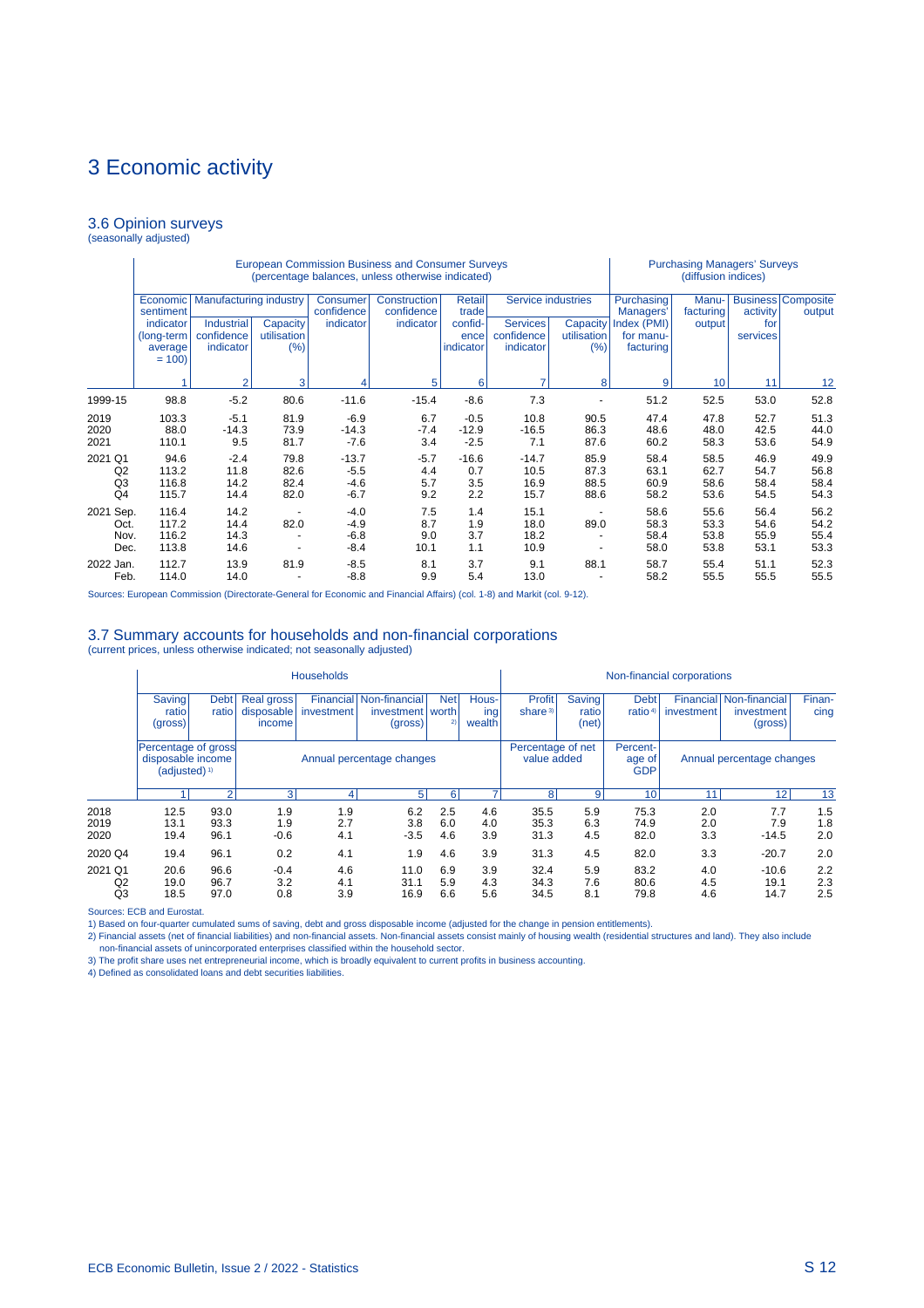|                                                            |                                                            |                                                                                                                                                     |                                              |                                                    |                                                    | <b>Current account</b>                           |                                                  |                                                  |                                                  |                                              |                                              | Capital<br>account <sup>1)</sup>            |                                            |
|------------------------------------------------------------|------------------------------------------------------------|-----------------------------------------------------------------------------------------------------------------------------------------------------|----------------------------------------------|----------------------------------------------------|----------------------------------------------------|--------------------------------------------------|--------------------------------------------------|--------------------------------------------------|--------------------------------------------------|----------------------------------------------|----------------------------------------------|---------------------------------------------|--------------------------------------------|
|                                                            |                                                            | <b>Total</b>                                                                                                                                        |                                              |                                                    | Goods                                              | <b>Services</b>                                  |                                                  | <b>Primary income</b>                            |                                                  | Secondary income                             |                                              |                                             |                                            |
|                                                            | <b>Credit</b>                                              | <b>Debit</b>                                                                                                                                        | <b>Balance</b>                               | <b>Credit</b>                                      | <b>Debit</b>                                       | <b>Credit</b>                                    | <b>Debit</b>                                     | <b>Credit</b>                                    | <b>Debit</b>                                     | <b>Credit</b>                                | <b>Debit</b>                                 | <b>Credit</b>                               | <b>Debit</b>                               |
|                                                            |                                                            | $\overline{2}$                                                                                                                                      | 3                                            | 4                                                  | 5                                                  | 6                                                |                                                  | 8                                                | 9                                                | 10                                           | 11                                           | 12 <sup>1</sup>                             | 13                                         |
| 2021 Q1<br>Q2<br>Q3<br>Q <sub>4</sub><br>2021 July<br>Aug. | 1,048.5<br>1,071.5<br>1,109.5<br>1,152.9<br>371.7<br>368.8 | 952.9<br>992.1<br>1.040.8<br>1,086.7<br>340.8<br>354.0                                                                                              | 95.6<br>79.4<br>68.7<br>66.2<br>30.9<br>14.8 | 601.5<br>617.9<br>626.3<br>668.0<br>210.4<br>207.8 | 501.1<br>536.3<br>554.4<br>625.3<br>182.7<br>185.5 | 226.9<br>233.4<br>249.5<br>273.1<br>82.1<br>82.4 | 202.9<br>208.7<br>234.4<br>213.8<br>74.4<br>83.4 | 189.7<br>190.3<br>191.9<br>179.2<br>64.1<br>63.7 | 174.5<br>174.9<br>176.6<br>171.9<br>59.6<br>60.2 | 30.4<br>29.9<br>41.8<br>32.6<br>15.1<br>14.9 | 74.5<br>72.3<br>75.3<br>75.6<br>24.1<br>25.0 | 15.6<br>18.3<br>30.7<br>59.9<br>12.5<br>8.0 | 12.4<br>11.5<br>13.2<br>44.8<br>5.3<br>3.3 |
| Sep.<br>Oct.<br>Nov.<br>Dec.                               | 369.0<br>376.0<br>390.7<br>386.2                           | 346.0<br>356.0<br>367.1<br>363.6                                                                                                                    | 23.0<br>20.0<br>23.6<br>22.6                 | 208.1<br>215.2<br>226.0<br>226.8                   | 186.3<br>199.0<br>210.7<br>215.6                   | 85.0<br>90.8<br>93.3<br>89.0                     | 76.6<br>72.7<br>70.4<br>70.7                     | 64.1<br>58.9<br>60.7<br>59.5                     | 56.8<br>58.9<br>60.1<br>52.9                     | 11.8<br>11.1<br>10.6<br>10.9                 | 26.2<br>25.4<br>25.8<br>24.4                 | 10.2<br>8.6<br>5.7<br>45.6                  | 4.6<br>4.3<br>3.7<br>36.9                  |
|                                                            |                                                            |                                                                                                                                                     |                                              |                                                    |                                                    | 12-month cumulated transactions                  |                                                  |                                                  |                                                  |                                              |                                              |                                             |                                            |
| 2021 Dec.                                                  | 4,382.3                                                    | 697.8<br>134.7<br>297.7<br>4,072.5<br>982.9<br>751.1<br>309.8 2,513.6<br>2,217.2<br>859.8<br>12-month cumulated transactions as a percentage of GDP |                                              |                                                    |                                                    |                                                  |                                                  |                                                  |                                                  |                                              | 124.5                                        | 81.9                                        |                                            |
| 2021 Dec.                                                  | 35.8                                                       | 33.3                                                                                                                                                | 2.5                                          | 20.5                                               | 18.1                                               | 8.0                                              | 7.0                                              | 6.1                                              | 5.7                                              | 1.1                                          | 2.4                                          | 1.0                                         | 0.7                                        |

# 3.8 Euro area balance of payments, current and capital accounts (EUR billions; seasonally adjusted unless otherwise indicated; transactions)

1) The capital account is not seasonally adjusted.

# 3.9 Euro area external trade in goods 1) , values and volumes by product group 2) (seasonally adjusted, unless otherwise indicated)

|                                                   |                                             | Total (n.s.a.)                               |                                                    |                                                    | Exports (f.o.b.)                                |                                                 |                                                    |                                                    |                                                                            |                                                    | $Imports$ (c.i.f.)                                 |                                                    |                                                |
|---------------------------------------------------|---------------------------------------------|----------------------------------------------|----------------------------------------------------|----------------------------------------------------|-------------------------------------------------|-------------------------------------------------|----------------------------------------------------|----------------------------------------------------|----------------------------------------------------------------------------|----------------------------------------------------|----------------------------------------------------|----------------------------------------------------|------------------------------------------------|
|                                                   |                                             |                                              |                                                    | <b>Total</b>                                       |                                                 |                                                 | Memo item:                                         |                                                    | <b>Total</b>                                                               |                                                    |                                                    | Memo items:                                        |                                                |
|                                                   |                                             | Exports   Imports                            |                                                    | Intermediate<br>goods                              | Capital<br>goods                                | Consump-<br>tion<br>goods                       | Manu-<br>facturing                                 |                                                    | Intermediate<br>qoods                                                      | Capital<br>qoods                                   | Consump-<br>tion<br>goods                          | Manu-<br>facturing                                 | Oil                                            |
|                                                   |                                             | $\overline{2}$                               | 3                                                  |                                                    | 5                                               | 6                                               |                                                    | 8                                                  |                                                                            | 10 <sup>1</sup>                                    | 11                                                 | 12                                                 | 13                                             |
|                                                   |                                             |                                              |                                                    |                                                    |                                                 |                                                 |                                                    |                                                    | Values (EUR billions; annual percentage changes for columns 1 and 2)       |                                                    |                                                    |                                                    |                                                |
| 2021 Q1<br>Q2<br>Q <sub>3</sub><br>Q <sub>4</sub> | 0.7<br>34.4<br>13.6<br>12.0                 | 0.4<br>34.0<br>22.8<br>31.1                  | 581.7<br>596.2<br>607.5<br>632.9                   | 280.6<br>291.4<br>305.1<br>$\cdot$                 | 115.1<br>116.9<br>118.4                         | 174.2<br>177.4<br>171.6                         | 486.9<br>493.6<br>501.7<br>521.2                   | 512.2<br>558.8<br>580.5<br>643.6                   | 284.3<br>324.2<br>344.7<br>$\bullet$                                       | 91.5<br>92.3<br>93.7<br>$\sim$ 100 $\pm$           | 129.7<br>136.1<br>135.3<br>$\sim$                  | 382.8<br>405.4<br>415.3<br>446.6                   | 47.1<br>53.6<br>58.8<br>$\sim$                 |
| 2021 July<br>Aug.<br>Sep.<br>Oct.<br>Nov.<br>Dec. | 12.1<br>19.5<br>10.2<br>7.4<br>14.5<br>14.1 | 18.1<br>29.1<br>21.7<br>24.7<br>32.0<br>36.7 | 202.0<br>203.0<br>202.5<br>207.3<br>213.5<br>212.2 | 99.4<br>103.2<br>102.5<br>104.3<br>107.5<br>$\sim$ | 40.8<br>39.2<br>38.5<br>37.5<br>38.6            | 57.6<br>56.7<br>57.3<br>60.6<br>62.9            | 167.3<br>167.0<br>167.3<br>170.7<br>175.3<br>175.2 | 189.2<br>194.4<br>197.0<br>206.5<br>215.3<br>221.9 | 112.6<br>115.4<br>116.7<br>124.6<br>131.0<br>$\sim$                        | 30.6<br>31.7<br>31.4<br>30.6<br>31.6               | 43.8<br>45.3<br>46.2<br>47.5<br>49.9<br>$\sim$     | 135.0<br>140.3<br>139.9<br>143.2<br>149.9<br>153.6 | 19.7<br>19.6<br>19.5<br>23.0<br>25.1<br>$\sim$ |
|                                                   |                                             |                                              |                                                    |                                                    |                                                 |                                                 |                                                    |                                                    | Volume indices (2000 = 100; annual percentage changes for columns 1 and 2) |                                                    |                                                    |                                                    |                                                |
| 2021 Q1<br>Q2<br>Q <sub>3</sub><br>Q <sub>4</sub> | 0.8<br>29.3<br>4.4                          | 0.2<br>20.4<br>5.4<br>$\bullet$              | 104.5<br>104.7<br>103.5                            | 108.5<br>109.2<br>109.7<br>$\sim$                  | 100.8<br>101.7<br>100.9<br>$\sim$               | 101.5<br>101.8<br>96.5<br>$\sim$                | 103.8<br>103.4<br>102.0<br>$\cdot$                 | 104.8<br>109.8<br>108.1<br>$\sim$                  | 103.2<br>110.5<br>109.1<br>$\sim$                                          | 112.6<br>113.8<br>112.3<br>$\sim$                  | 105.4<br>108.5<br>104.9                            | 108.2<br>112.2<br>110.8<br>$\blacksquare$          | 85.8<br>85.1<br>84.9                           |
| 2021 June<br>July<br>Aug.<br>Sep.<br>Oct.<br>Nov. | 19.2<br>4.9<br>9.1<br>0.1<br>$-2.9$<br>3.1  | 16.0<br>3.2<br>11.3<br>2.5<br>2.8<br>9.1     | 104.4<br>104.3<br>103.3<br>102.8<br>104.1<br>106.2 | 110.2<br>109.1<br>110.8<br>109.4<br>109.6<br>112.1 | 100.1<br>104.7<br>100.0<br>97.9<br>94.9<br>98.0 | 100.3<br>97.6<br>95.3<br>96.6<br>101.4<br>103.1 | 103.1<br>103.2<br>101.4<br>101.4<br>102.8<br>104.7 | 109.3<br>107.0<br>108.8<br>108.5<br>110.7<br>114.4 | 109.4<br>108.7<br>109.6<br>109.0<br>112.4<br>118.0                         | 114.5<br>110.0<br>115.1<br>112.0<br>106.0<br>107.5 | 108.2<br>103.5<br>105.2<br>105.9<br>108.2<br>111.7 | 112.2<br>108.9<br>112.5<br>110.9<br>111.8<br>115.3 | 83.7<br>85.9<br>85.9<br>82.8<br>89.8<br>95.4   |

Sources: ECB and Eurostat. 1) Differences between ECB's b.o.p. goods (Table 3.8) and Eurostat's trade in goods (Table 3.9) are mainly due to different definitions.

2) Product groups as classified in the Broad Economic Categories.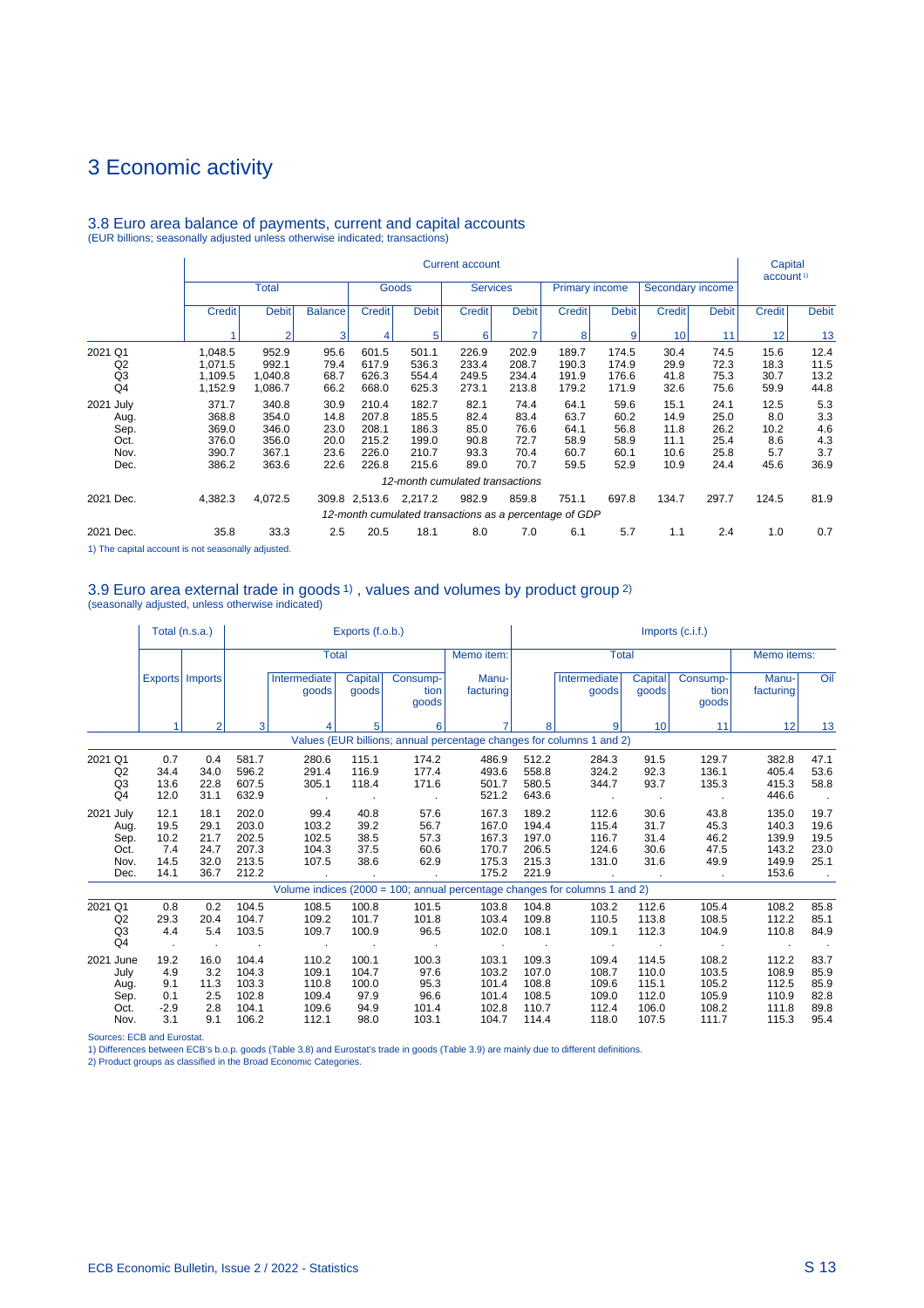# 4.1 Harmonised Index of Consumer Prices 1) (annual percentage changes, unless otherwise indicated)

|                                       | <b>Total</b>                     |                          |                                                                 |                          |                          | Total (s.a.; percentage change vis-à-vis previous period) <sup>2)</sup> |                          |                             |                                   |                          |                          | <b>Administered prices</b>                               |                             |
|---------------------------------------|----------------------------------|--------------------------|-----------------------------------------------------------------|--------------------------|--------------------------|-------------------------------------------------------------------------|--------------------------|-----------------------------|-----------------------------------|--------------------------|--------------------------|----------------------------------------------------------|-----------------------------|
|                                       | Index:<br>2015<br>$= 100$        |                          | <b>Total</b><br><b>Total</b><br>excluding<br>food and<br>energy | <b>Goods</b>             | <b>Services</b>          | <b>Total</b>                                                            | Processed<br>food        | Unpro-<br>cessed<br>food    | Non-energy<br>industrial<br>goods | Energy<br>(n.s.a.)       | <b>Services</b>          | <b>Total HICP</b><br>excluding<br>administered<br>prices | Admini-<br>stered<br>prices |
|                                       |                                  | 2                        | 3                                                               | 4                        | 5                        | 6                                                                       |                          | 8                           | 9                                 | 10                       | 11                       | 12                                                       | 13                          |
| % of total<br>in 2021                 | 100.0 100.0                      |                          | 68.7                                                            | 58.2                     | 41.8                     | 100.0                                                                   | 16.7                     | 5.1                         | 26.9                              | 9.5                      | 41.8                     | 86.7                                                     | 13.3                        |
| 2019<br>2020<br>2021                  | 104.8<br>105.1<br>107.8          | 1.2<br>0.3<br>2.6        | 1.0<br>0.7<br>1.5                                               | 1.0<br>$-0.4$<br>3.4     | 1.5<br>1.0<br>1.5        |                                                                         |                          |                             |                                   |                          |                          | 1.1<br>0.2<br>2.5                                        | 1.9<br>0.6<br>3.1           |
| 2021 Q1<br>Q2<br>Q <sub>3</sub><br>Q4 | 105.8<br>107.4<br>108.0<br>109.9 | 1.1<br>1.8<br>2.8<br>4.6 | 1.2<br>0.9<br>1.4<br>2.4                                        | 0.8<br>2.5<br>4.1<br>6.2 | 1.3<br>0.9<br>1.2<br>2.4 | 1.2<br>0.6<br>1.2<br>1.6                                                | 0.4<br>0.3<br>0.7<br>0.9 | $-0.7$<br>1.6<br>0.7<br>1.1 | 1.1<br>$-0.1$<br>1.4<br>0.0       | 6.5<br>3.7<br>4.3<br>9.1 | 0.5<br>0.3<br>0.6<br>1.0 | 1.0<br>1.8<br>2.7<br>4.6                                 | 1.4<br>2.4<br>3.5<br>5.1    |
| 2021<br>Sep.<br>Oct.<br>Nov.<br>Dec.  | 108.5<br>109.4<br>109.9<br>110.4 | 3.4<br>4.1<br>4.9<br>5.0 | 1.9<br>2.0<br>2.6<br>2.6                                        | 4.6<br>5.5<br>6.3<br>6.8 | 1.7<br>2.1<br>2.7<br>2.4 | 0.2<br>0.7<br>0.7<br>0.3                                                | 0.2<br>0.3<br>0.2<br>0.5 | 0.3<br>$-0.2$<br>0.8<br>0.9 | $-0.5$<br>0.0<br>0.3<br>0.4       | 1.4<br>5.6<br>2.9<br>0.4 | 0.4<br>0.3<br>0.5<br>0.1 | 3.3<br>4.0<br>4.8<br>4.9                                 | 3.6<br>4.6<br>5.2<br>5.6    |
| 2022 Jan.<br>Feb. $3)$                | 110.7<br>111.7                   | 5.1<br>5.8               | 2.3<br>2.7                                                      | 7.1                      | 2.3<br>2.5               | 1.1<br>0.7                                                              | 0.5<br>0.6               | 0.8<br>0.8                  | 0.7<br>0.6                        | 6.2<br>3.3               | 0.2<br>0.2               | 4.9                                                      | 6.3                         |

|                                       |                          |                                                     |                             | Goods                    |                                   |                                | <b>Services</b>          |                          |                          |                                |                               |                          |  |
|---------------------------------------|--------------------------|-----------------------------------------------------|-----------------------------|--------------------------|-----------------------------------|--------------------------------|--------------------------|--------------------------|--------------------------|--------------------------------|-------------------------------|--------------------------|--|
|                                       |                          | Food (including alcoholic<br>beverages and tobacco) |                             |                          | Industrial goods                  |                                | Housing                  |                          |                          | Transport   Communi-<br>cation | Recreation<br>and<br>personal | Miscel-<br>laneous       |  |
|                                       |                          | <b>Total Processed</b><br>food                      | Unpro-<br>cessed<br>food    | <b>Total</b>             | Non-energy<br>industrial<br>goods | Energy                         |                          | <b>Rents</b>             |                          |                                | care                          |                          |  |
|                                       | 14                       | 15                                                  | 16                          | 17                       | 18                                | 19                             | 20                       | 21                       | 22                       | 23                             | 24                            | 25                       |  |
| % of total<br>in 2021                 | 21.8                     | 16.7                                                | 5.1                         | 36.4                     | 26.9                              | 9.5                            | 12.2                     | 7.5                      | 6.5                      | 2.7                            | 11.4                          | 9.0                      |  |
| 2019<br>2020<br>2021                  | 1.8<br>2.3<br>1.5        | 1.9<br>1.8<br>1.5                                   | 1.4<br>4.0<br>1.6           | 0.5<br>$-1.8$<br>4.5     | 0.3<br>0.2<br>1.5                 | 1.1<br>$-6.8$<br>13.0          | 1.4<br>1.4<br>1.4        | 1.3<br>1.3<br>1.2        | 2.0<br>0.5<br>2.1        | $-0.7$<br>$-0.6$<br>0.3        | 1.7<br>1.0<br>1.5             | 1.5<br>1.4<br>1.6        |  |
| 2021 Q1<br>Q2<br>Q <sub>3</sub><br>Q4 | 1.3<br>0.6<br>1.9<br>2.5 | 1.2<br>0.8<br>1.7<br>2.4                            | 1.7<br>$-0.2$<br>2.5<br>2.7 | 0.5<br>3.6<br>5.4<br>8.4 | 0.9<br>0.8<br>1.8<br>2.4          | $-0.6$<br>12.0<br>15.8<br>25.7 | 1.3<br>1.4<br>1.4<br>1.6 | 1.2<br>1.3<br>1.1<br>1.1 | 1.1<br>0.8<br>2.4<br>4.0 | $-0.4$<br>$-0.1$<br>0.7<br>1.2 | 1.4<br>0.5<br>1.1<br>3.1      | 1.5<br>1.6<br>1.6<br>1.7 |  |
| 2021 Sep.<br>Oct.<br>Nov.<br>Dec.     | 2.0<br>1.9<br>2.2<br>3.2 | 1.9<br>2.1<br>2.3<br>2.8                            | 2.6<br>1.4<br>1.9<br>4.7    | 6.1<br>7.6<br>8.8<br>8.9 | 2.1<br>2.0<br>2.4<br>2.9          | 17.6<br>23.7<br>27.5<br>25.9   | 1.5<br>1.6<br>1.6<br>1.6 | 1.2<br>1.2<br>1.1<br>1.1 | 3.3<br>3.6<br>4.4<br>4.0 | 0.6<br>1.5<br>1.0<br>1.0       | 1.9<br>2.3<br>3.8<br>3.3      | 1.5<br>1.7<br>1.7<br>1.8 |  |
| 2022 Jan.<br>Feb. $3)$                | 3.5<br>4.1               | 3.0<br>3.5                                          | 5.2<br>6.1                  | 9.3                      | 2.1<br>3.0                        | 28.8<br>31.7                   | 1.7                      | 1.2                      | 3.1                      | 0.0                            | 3.8<br>$\cdot$                | 1.6                      |  |

Sources: Eurostat and ECB calculations.

1) Data refer to the changing composition of the euro area.<br>2) In May 2016 the ECB started publishing enhanced seasonally adjusted HICP series for the euro area, following a review of the seasonal adjustment approach as de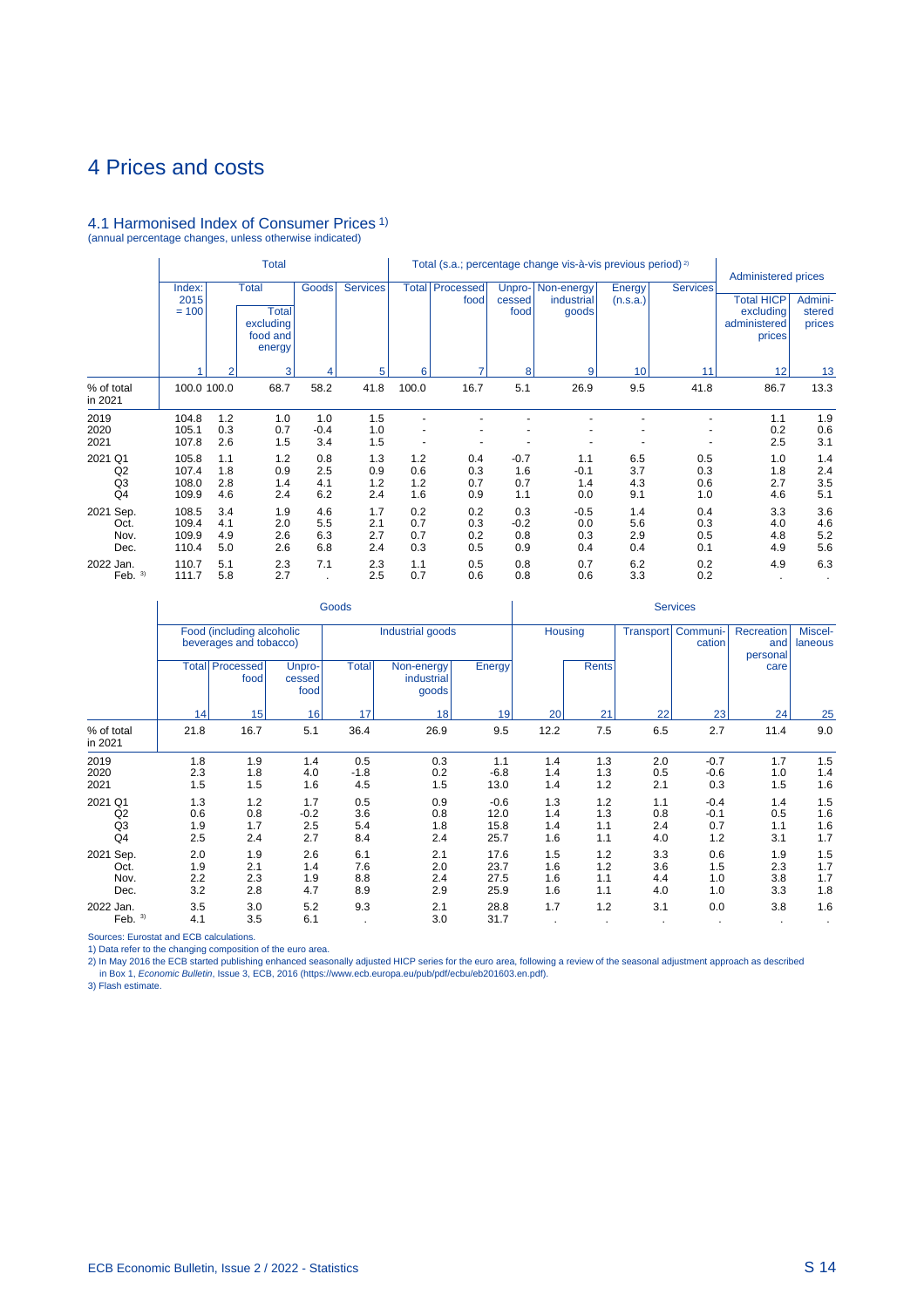#### 4.2 Industry, construction and property prices (annual percentage changes, unless otherwise indicated)

Industrial producer prices excluding construction <sup>1</sup> Con- Residential Experimental Industrial producer prices excluding construction <sup>1</sup> **Con-** Residential Experimental<br>
Total **Total** Industry excluding construction and energy **Finally Example 1 Energy Energy Energy Energy Energy Energy Ene** Total Total Industry excluding construction and energy Energy 2) prices 3) commercial property (index: property 2015 = 100) Manu- Total Intermediate Capital Consumer goods prices in prices in the facturing forces of a consumer goods prices in the prices of the facturing forces of a consumer goods prices in the facturing forces of a facturing and goods Total Food, Non-<br>beverages food beverages and tobacco 1 2 3 4 5 6 7 8 9 10 11 12 13 % of total | 100.0 100.0 77.3 72.1 28.9 20.7 22.5 16.5 5.9 27.9 in 2015 2019 104.7 0.6 0.6 0.8 0.1 1.5 1.0 1.1 0.9 -0.1 1.9 4.2 4.5 2020 102.0 -2.6 -1.7 -0.1 -1.6 0.9 1.0 1.1 0.6 -9.7 1.2 5.4 1.7 2021 114.5 12.3 7.4 5.8 10.9 2.5 2.1 2.0 1.8 32.3 . . . 2021 Q1 105.9 2.1 1.3 1.4 2.7 1.0 0.0 -0.7 0.7 3.8 2.7 6.1 -1.6 Q2 109.4 9.2 6.8 4.7 9.0 1.7 1.8 1.8 1.2 23.7 4.7 7.3 -4.3 Q3 115.6 14.0 9.3 7.5 14.1 3.0 2.8 2.9 2.1 34.3 7.7 9.1 . Q4 127.2 24.0 12.3 9.6 18.0 4.3 3.9 3.9 3.0 67.5 . . . 2021 Aug. 115.0 13.5 9.2 7.5 14.3 3.1 2.8 2.9 2.2 32.0 - - - Sep. 118.1 16.1 10.4 8.1 15.3 3.6 3.0 3.1 2.3 40.8 - - - - - -Oct. 124.5 21.9 11.9 9.0 16.9 4.0 3.4 3.2 2.7 62.4 - - - - - - Nov. 126.7 23.7 12.7 9.8 18.3 4.4 3.9 3.9 3.1 66.1 - - - Dec. 130.5 26.3 12.3 10.1 18.7 4.7 4.5 4.7 3.2 73.8 - - - 2022 Jan. 137.3 30.6 13.9 11.7 20.2 5.7 6.1 6.3 4.8 85.6 - - -

Sources: Eurostat, ECB calculations, and ECB calculations based on MSCI data and national sources (col. 13).

1) Domestic sales only.

2) Input prices for residential buildings.

3) Experimental data based on non-harmonised sources (see https://www.ecb.europa.eu/stats/ecb\_statistics/governance\_and\_quality\_framework/html/experimental-data.en.html for further details).

### 4.3 Commodity prices and GDP deflators

(annual percentage changes, unless otherwise indicated)

|                                       |                                  |                          |                          |                             | <b>GDP</b> deflators                |                                               |                          | Oil prices<br>(EUR per           | Non-energy commodity prices (EUR) |                              |                              |                               |                              |                              |                              |
|---------------------------------------|----------------------------------|--------------------------|--------------------------|-----------------------------|-------------------------------------|-----------------------------------------------|--------------------------|----------------------------------|-----------------------------------|------------------------------|------------------------------|-------------------------------|------------------------------|------------------------------|------------------------------|
|                                       | <b>Total</b><br>(s.a.;           | <b>Total</b>             |                          |                             | Domestic demand                     |                                               | Exports <sup>1)</sup>    | Imports <sup>1)</sup>            | barrel)                           |                              |                              | Import-weighted <sup>2)</sup> |                              | Use-weighted <sup>2)</sup>   |                              |
|                                       | index:<br>2015<br>$= 100$        |                          | Total                    | Private<br>consump-<br>tion | Govern-<br>ment<br>consump-<br>tion | <b>Gross</b><br>fixed<br>capital<br>formation |                          |                                  |                                   | <b>Total</b>                 | Food                         | Non-food                      | <b>Total</b>                 |                              | Food Non-food                |
|                                       |                                  |                          | 3                        | 4                           | 5                                   | 6                                             | 7                        | 8                                | 9                                 | 10                           | 11                           | 12                            | 13                           | 14                           | 15                           |
| % of total                            |                                  |                          |                          |                             |                                     |                                               |                          |                                  |                                   | 100.0                        | 45.4                         | 54.6                          | 100.0                        | 50.4                         | 49.6                         |
| 2019<br>2020<br>2021                  | 105.3<br>107.1<br>109.2          | 1.7<br>1.7<br>2.0        | 1.5<br>1.2<br>2.7        | 1.1<br>0.5<br>2.2           | 1.8<br>3.6<br>1.4                   | 2.3<br>1.2<br>3.4                             | 0.8<br>$-1.3$<br>5.5     | 0.3<br>$-2.6$<br>7.6             | 57.2<br>37.0<br>59.8              | 2.0<br>1.4<br>29.5           | 4.4<br>3.3<br>21.3           | $-0.1$<br>$-0.3$<br>37.2      | 3.0<br>$-1.0$<br>28.8        | 8.2<br>$-0.3$<br>21.7        | $-2.3$<br>$-1.8$<br>37.1     |
| 2021 Q1<br>Q <sub>2</sub><br>Q3<br>Q4 | 108.1<br>108.4<br>109.7<br>110.6 | 1.5<br>0.6<br>2.8<br>3.0 | 1.5<br>1.5<br>3.6<br>4.2 | 1.1<br>1.5<br>2.6<br>3.7    | 2.5<br>$-1.3$<br>2.7<br>2.0         | 1.2<br>2.7<br>4.7<br>5.3                      | 1.0<br>4.5<br>7.1<br>9.8 | 0.9<br>7.1<br>9.7<br>13.0        | 50.4<br>57.0<br>61.9<br>69.4      | 18.3<br>38.3<br>31.0<br>30.7 | 9.2<br>20.2<br>26.1<br>30.0  | 27.3<br>56.4<br>35.4<br>31.3  | 14.1<br>35.7<br>32.3<br>33.7 | 5.5<br>20.5<br>28.2<br>33.4  | 24.6<br>54.4<br>36.7<br>34.0 |
| Sep.<br>2021<br>Oct.<br>Nov.<br>Dec.  |                                  |                          |                          |                             |                                     |                                               |                          | $\blacksquare$<br>$\blacksquare$ | 63.4<br>72.1<br>70.8<br>65.7      | 26.8<br>33.3<br>29.8<br>29.1 | 23.5<br>26.6<br>31.0<br>32.3 | 29.9<br>39.7<br>28.7<br>26.4  | 29.9<br>34.0<br>33.4<br>33.7 | 27.1<br>26.3<br>35.7<br>38.0 | 33.0<br>42.7<br>30.8<br>29.4 |
| 2022 Jan.<br>Feb.                     |                                  |                          |                          |                             |                                     |                                               |                          | $\blacksquare$                   | 75.5<br>84.4                      | 29.1<br>29.5                 | 29.5<br>31.7                 | 28.7<br>27.7                  | 33.3<br>32.4                 | 34.8<br>34.3                 | 31.7<br>30.4                 |

Sources: Eurostat, ECB calculations and Bloomberg (col. 9).

1) Deflators for exports and imports refer to goods and services and include cross-border trade within the euro area.

2) Import-weighted: weighted according to 2009-11 average import structure; use-weighted: weighted according to 2009-11 average domestic demand structure.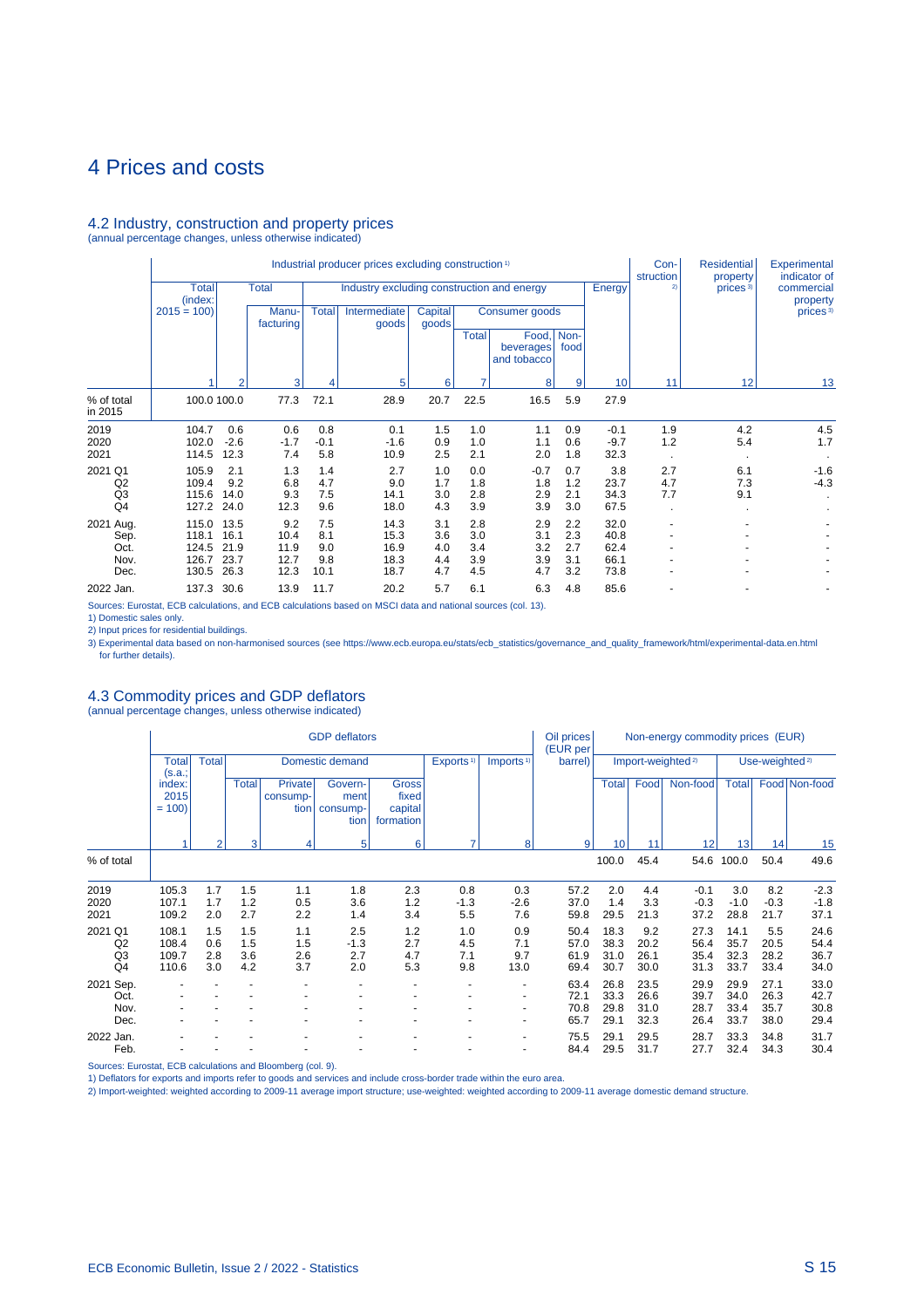# 4.4 Price-related opinion surveys (seasonally adjusted)

|                                       |                              | European Commission Business and Consumer Surveys     | (percentage balances)         |                                | <b>Purchasing Managers' Surveys</b><br>(diffusion indices) |                              |                              |                              |                              |  |
|---------------------------------------|------------------------------|-------------------------------------------------------|-------------------------------|--------------------------------|------------------------------------------------------------|------------------------------|------------------------------|------------------------------|------------------------------|--|
|                                       |                              | Selling price expectations<br>(for next three months) |                               |                                | <b>Consumer</b><br>price trends<br>over past               | Input prices                 |                              | <b>Prices charged</b>        |                              |  |
|                                       | Manu-<br>facturing           | Retail trade                                          | <b>Services</b>               | Construction                   | 12 months                                                  | Manu-<br>facturing           | <b>Services</b>              | Manu-<br>facturing           | <b>Services</b>              |  |
|                                       |                              | $\overline{2}$                                        | 3                             |                                | 5                                                          | 6                            | ⇁                            | 8                            | 9                            |  |
| 1999-15                               | 4.3                          | 5.6                                                   | ٠                             | $-4.5$                         | 32.3                                                       | 56.7                         | 56.3                         |                              | 49.7                         |  |
| 2019<br>2020<br>2021                  | 4.3<br>$-1.1$<br>31.1        | 7.3<br>1.6<br>22.8                                    | 9.1<br>$-0.8$<br>9.4          | 7.5<br>$-5.7$<br>18.6          | 18.2<br>10.9<br>28.7                                       | 48.8<br>49.0<br>84.0         | 57.1<br>52.1<br>61.9         | 50.4<br>48.7<br>66.8         | 52.4<br>47.2<br>53.4         |  |
| 2021 Q1<br>Q2<br>Q <sub>3</sub><br>Q4 | 10.9<br>30.2<br>37.0<br>46.5 | 4.9<br>18.1<br>27.8<br>40.6                           | $-1.8$<br>8.5<br>12.3<br>18.5 | $-3.5$<br>16.2<br>26.3<br>35.5 | 8.2<br>20.4<br>35.0<br>51.3                                | 74.0<br>85.9<br>87.7<br>88.4 | 54.0<br>60.1<br>63.8<br>69.5 | 56.5<br>68.2<br>70.3<br>72.1 | 48.6<br>53.1<br>55.1<br>56.9 |  |
| 2021 Sep.<br>Oct.<br>Nov.<br>Dec.     | 38.4<br>42.3<br>49.3<br>48.0 | 30.4<br>36.7<br>44.1<br>40.9                          | 13.1<br>16.5<br>19.7<br>19.3  | 25.0<br>32.9<br>37.8<br>35.7   | 39.3<br>46.3<br>52.5<br>55.2                               | 86.9<br>89.5<br>88.9<br>86.7 | 65.2<br>67.5<br>71.4<br>69.6 | 70.4<br>72.6<br>73.7<br>70.2 | 55.1<br>55.8<br>57.8<br>57.2 |  |
| 2022 Jan.<br>Feb.                     | 47.4<br>49.8                 | 42.6<br>47.4                                          | 21.0<br>22.3                  | 37.1<br>38.1                   | 57.9<br>62.7                                               | 83.5<br>82.0                 | 70.9<br>72.2                 | 72.7<br>71.7                 | 57.9<br>58.8                 |  |

Sources: European Commission (Directorate-General for Economic and Financial Affairs) and Markit.

### 4.5 Labour cost indices

(annual percentage changes, unless otherwise indicated)

|                                 | <b>Total</b><br>(index: | <b>Total</b><br>For selected economic activities<br>By component |                       |                                    |                      |                                | Memo item:<br>Indicator of        |
|---------------------------------|-------------------------|------------------------------------------------------------------|-----------------------|------------------------------------|----------------------|--------------------------------|-----------------------------------|
|                                 | $2016 = 100$            |                                                                  | Wages and<br>salaries | Employers' social<br>contributions | Business economy     | Mainly non-business<br>economy | negotiated<br>wages <sup>1)</sup> |
|                                 |                         |                                                                  |                       |                                    | 5                    | 6                              |                                   |
| % of total<br>in 2018           | 100.0                   | 100.0                                                            | 75.3                  | 24.7                               | 69.0                 | 31.0                           |                                   |
| 2019<br>2020<br>2021            | 106.9<br>110.3          | 2.4<br>3.1<br>$\cdot$                                            | 2.6<br>3.7            | 2.0<br>1.0                         | 2.4<br>2.8           | 2.5<br>3.8                     | 2.2<br>1.8<br>1.5                 |
| 2021 Q1<br>Q <sub>2</sub><br>Q3 | 104.8<br>116.0<br>107.6 | 1.5<br>$-0.1$<br>2.5                                             | 2.3<br>$-0.5$<br>2.3  | $-1.1$<br>1.2<br>3.0               | 1.2<br>$-0.9$<br>2.4 | 2.0<br>1.8<br>2.6              | 1.4<br>1.8<br>1.4                 |
| Q4                              |                         | $\bullet$                                                        | $\cdot$               |                                    |                      |                                | 1.5                               |

Sources: Eurostat and ECB calculations.<br>1) Experimental data based on non-harmonised sources (see https://www.ecb.europa.eu/stats/ecb\_statistics/governance\_and\_quality\_framework/html/experimental-data.en.html for further details).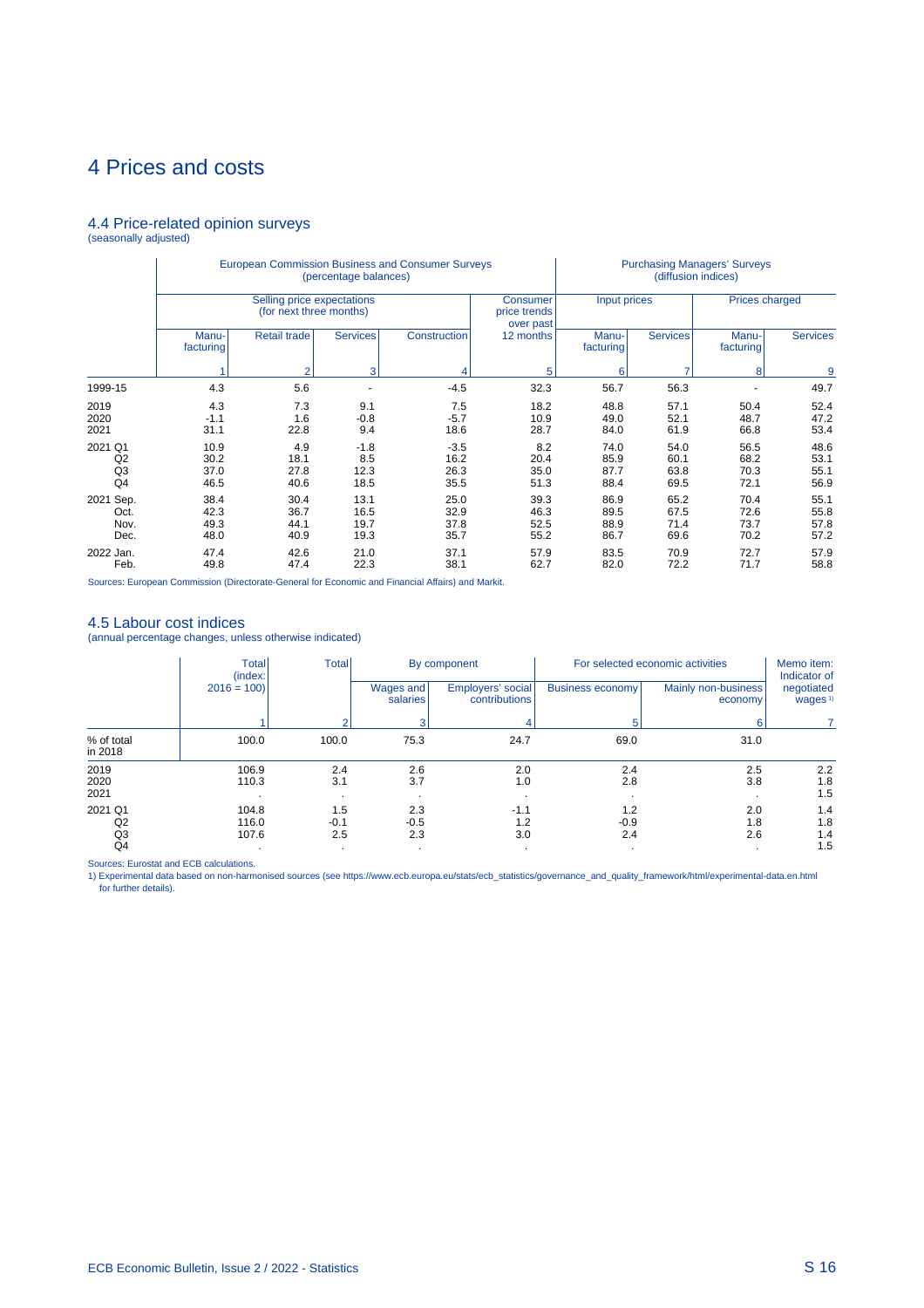|                | <b>Total</b><br>(index: | <b>Total</b>   |                          |                                                            |                   |                                                                 | By economic activity      |                                        |                |                                                      |                                                                        |                                                   |
|----------------|-------------------------|----------------|--------------------------|------------------------------------------------------------|-------------------|-----------------------------------------------------------------|---------------------------|----------------------------------------|----------------|------------------------------------------------------|------------------------------------------------------------------------|---------------------------------------------------|
|                | 2015<br>$=100$          |                | Agriculture,<br>forestry | Manu-<br>facturing,<br>and fishing energy and<br>utilities | Con-<br>struction | Trade,<br>transport,<br>accom-<br>modation and<br>food services | Information<br>and commu- | Finance<br>and<br>nication   insurance | Real<br>estate | Professional,<br>business and<br>support<br>services | Public ad-<br>ministration,<br>education,<br>health and<br>social work | Arts, enter-<br>tainment<br>and other<br>services |
|                | 1                       | $\overline{2}$ | 3                        | 4                                                          | 5                 | 6<br>Unit labour costs                                          | $\overline{7}$            | 8                                      | 9              | 10                                                   | 11                                                                     | 12                                                |
|                |                         |                |                          |                                                            |                   |                                                                 |                           |                                        |                |                                                      |                                                                        |                                                   |
| 2019           | 105.3                   | 1.8            | $-0.9$                   | 2.3                                                        | 1.8               | 0.7                                                             | 0.9                       | 1.8                                    | 2.5            | 2.4                                                  | 2.6                                                                    | 2.0                                               |
| 2020           | 110.1                   | 4.5            | $-1.6$                   | 3.0                                                        | 4.5               | 6.4                                                             | 0.8                       | 0.2                                    | 1.6            | 5.5                                                  | 6.5                                                                    | 13.5                                              |
| 2021           | 109.9                   | $-0.1$         | 5.0                      | $-3.5$                                                     | 2.8               | $-1.3$                                                          | 2.2                       | 0.9                                    | 4.3            | 0.3                                                  | 0.3                                                                    | 1.6                                               |
| 2021 Q1        | 110.1                   | 1.3            | 3.1                      | $-3.9$                                                     | 5.6               | 2.3                                                             | 0.9                       | 1.1                                    | 3.7            | 2.9                                                  | 2.8                                                                    | 14.6                                              |
| Q <sub>2</sub> | 109.0                   | $-4.4$         | 6.5                      | $-11.0$                                                    | $-1.8$            | $-7.0$                                                          | 1.2                       | $-2.3$                                 | 8.2            | $-2.7$                                               | $-4.5$                                                                 | $-2.4$                                            |
| Q <sub>3</sub> | 109.9                   | 1.4            | 6.0                      | $-1.3$                                                     | 2.9               | $-0.2$                                                          | 4.8                       | 2.9                                    | 3.0            | 0.5                                                  | 2.4                                                                    | 0.4                                               |
| Q4             | 110.8                   | 1.0            | 4.6                      | 2.1                                                        | 4.4               | $-0.8$                                                          | 1.5                       | 1.9                                    | 2.8            | 0.4                                                  | 0.7                                                                    | $-5.9$                                            |
|                |                         |                |                          |                                                            |                   | Compensation per employee                                       |                           |                                        |                |                                                      |                                                                        |                                                   |
| 2019           | 107.4                   | 2.1            | 3.2                      | 1.4                                                        | 1.4               | 1.6                                                             | 3.2                       | 2.2                                    | 2.4            | 2.8                                                  | 2.3                                                                    | 3.3                                               |
| 2020           | 106.7                   | $-0.7$         | 0.5                      | $-2.2$                                                     | $-1.8$            | $-4.7$                                                          | 0.5                       | 0.0                                    | 1.0            | $-0.4$                                               | 2.4                                                                    | $-3.0$                                            |
| 2021           | 111.0                   | 4.0            | 3.0                      | 4.4                                                        | 4.8               | 6.2                                                             | 4.2                       | 2.8                                    | 5.5            | 4.4                                                  | 1.8                                                                    | 4.4                                               |
| 2021 Q1        | 109.4                   | 2.1            | 2.3                      | 2.0                                                        | 4.7               | $-0.5$                                                          | 2.2                       | 3.4                                    | 3.1            | 2.4                                                  | 2.0                                                                    | $-0.2$                                            |
| Q2             | 109.7                   | 7.4            | 3.1                      | 9.1                                                        | 11.1              | 13.6                                                            | 7.7                       | 1.9                                    | 10.6           | 8.6                                                  | 2.1                                                                    | 10.2                                              |
| Q <sub>3</sub> | 112.1                   | 3.3            | 3.2                      | 3.9                                                        | 1.8               | 4.9                                                             | 3.6                       | 3.0                                    | 4.1            | 3.4                                                  | 2.1                                                                    | 2.6                                               |
| Q4             | 112.8                   | 3.5            | 3.1                      | 3.1                                                        | 2.4               | 7.4                                                             | 3.5                       | 2.9                                    | 4.5            | 3.6                                                  | 1.1                                                                    | 5.5                                               |
| 2019           | 102.0                   | 0.3            | 4.1                      | $-0.8$                                                     | $-0.5$            | Labour productivity per person employed<br>0.9                  | 2.4                       | 0.3                                    | $-0.1$         | 0.3                                                  | $-0.3$                                                                 | 1.3                                               |
| 2020           | 97.0                    | $-4.9$         | 2.2                      | $-5.0$                                                     | $-6.0$            | $-10.4$                                                         | $-0.3$                    | $-0.2$                                 | $-0.5$         | $-5.6$                                               | $-3.8$                                                                 | $-14.5$                                           |
| 2021           | 101.0                   | 4.2            | $-2.0$                   | 8.2                                                        | 2.0               | 7.5                                                             | 2.0                       | 1.9                                    | 1.1            | 4.1                                                  | 1.5                                                                    | 2.7                                               |
| 2021 Q1        | 99.3                    | 0.8            | $-0.8$                   | 6.1                                                        | $-0.9$            | $-2.7$                                                          | 1.3                       | 2.2                                    | $-0.6$         | $-0.5$                                               | $-0.8$                                                                 | $-12.9$                                           |
| Q <sub>2</sub> | 100.7                   | 12.3           | $-3.1$                   | 22.6                                                       | 13.1              | 22.1                                                            | 6.4                       | 4.3                                    | 2.2            | 11.6                                                 | 6.9                                                                    | 12.9                                              |
| Q <sub>3</sub> | 102.0                   | 1.9            | $-2.7$                   | 5.3                                                        | $-1.1$            | 5.1                                                             | $-1.2$                    | 0.1                                    | 1.1            | 2.9                                                  | $-0.3$                                                                 | 2.2                                               |
| Q4             | 101.8                   | 2.4            | $-1.4$                   | 1.0                                                        | $-1.9$            | 8.3                                                             | 2.0                       | 0.9                                    | 1.7            | 3.3                                                  | 0.4                                                                    | 12.2                                              |
|                |                         |                |                          |                                                            |                   | Compensation per hour worked                                    |                           |                                        |                |                                                      |                                                                        |                                                   |
| 2019           | 107.4                   | 2.3            | 3.7                      | 1.9                                                        | 1.7               | 2.0                                                             | 3.1                       | 1.8                                    | 2.1            | 2.8                                                  | 2.4                                                                    | 3.7                                               |
| 2020           | 113.0                   | 5.2            | 2.7                      | 3.3                                                        | 3.9               | 5.8                                                             | 2.9                       | 1.5                                    | 5.8            | 4.7                                                  | 4.8                                                                    | 6.2                                               |
| 2021           | 113.4                   | 0.4            | 0.7                      | $-0.1$                                                     | $-0.2$            | 0.6                                                             | 2.3                       | 1.0                                    | 1.3            | 0.8                                                  | 0.5                                                                    | 0.2                                               |
| 2021 Q1        | 114.2                   | 3.3            | 0.8                      | 0.8                                                        | 1.3               | 6.3                                                             | 2.3                       | 1.8                                    | 3.3            | 2.9                                                  | 1.3                                                                    | $3.3\,$                                           |
| Q2             | 112.5                   | $-4.5$         | $-2.5$                   | $-4.5$                                                     | $-5.9$            | $-6.2$                                                          | 1.8                       | $-2.6$                                 | $-0.3$         | $-2.9$                                               | $-2.8$                                                                 | $-5.9$                                            |
| Q3             | 113.8                   | 2.1            | 3.2                      | 1.9                                                        | 2.1               | 2.1                                                             | 1.7                       | 2.7                                    | 0.8            | 1.4                                                  | 2.7                                                                    | 2.5                                               |
| Q4             | 114.9                   | 1.1            | 1.5                      | 1.7                                                        | 2.0               | 0.2                                                             | 3.8                       | 2.8                                    | 1.9            | 2.0                                                  | 1.4                                                                    | 0.8                                               |
|                |                         |                |                          |                                                            |                   | Hourly labour productivity                                      |                           |                                        |                |                                                      |                                                                        |                                                   |
| 2019           | 102.5                   | 0.6            | 5.1                      | $-0.3$                                                     | $-0.2$            | 1.3                                                             | 2.3                       | 0.1                                    | $-0.4$         | 0.4                                                  | $-0.2$                                                                 | 1.5                                               |
| 2020           | 104.1                   | 1.5            | 2.4                      | 0.8                                                        | 1.1               | 0.1                                                             | 3.0                       | 2.0                                    | 6.4            | 0.3                                                  | $-1.0$                                                                 | $-4.6$                                            |
| 2021           | 104.1                   | 0.0            | $-3.4$                   | 3.1                                                        | $-3.4$            | 1.3                                                             | $-0.1$                    | $-0.2$                                 | $-4.3$         | $-0.1$                                               | $-0.2$                                                                 | $-2.4$                                            |
| 2021 Q1        | 104.7                   | 1.7            | $-2.9$                   | 5.0                                                        | $-4.5$            | 3.1                                                             | 1.4                       | 0.7                                    | $-2.3$         | $-0.4$                                               | $-1.7$                                                                 | $-9.3$                                            |
| Q <sub>2</sub> | 104.2                   | $-1.8$         | $-7.2$                   | 6.0                                                        | $-5.7$            | $-1.2$                                                          | -0.1                      | $-0.9$                                 | $-12.8$        | $-1.9$                                               | 0.9                                                                    | $-8.1$                                            |
| Q <sub>3</sub> | 104.4                   | 0.8            | $-1.7$                   | 3.1                                                        | $-0.8$            | 2.6                                                             | $-2.8$                    | $-0.5$                                 | $-2.1$         | 0.7                                                  | 0.1                                                                    | 2.5                                               |
| Q4             | 104.6                   | $-0.2$         | $-1.5$                   | $-0.6$                                                     | $-3.0$            | 1.0                                                             | 2.0                       | 0.5                                    | 0.0            | 1.4                                                  | 0.5                                                                    | 5.8                                               |

# 4.6 Unit labour costs, compensation per labour input and labour productivity (annual percentage changes, unless otherwise indicated; quarterly data seasonally adjusted; annual data unadjusted)

Sources: Eurostat and ECB calculations.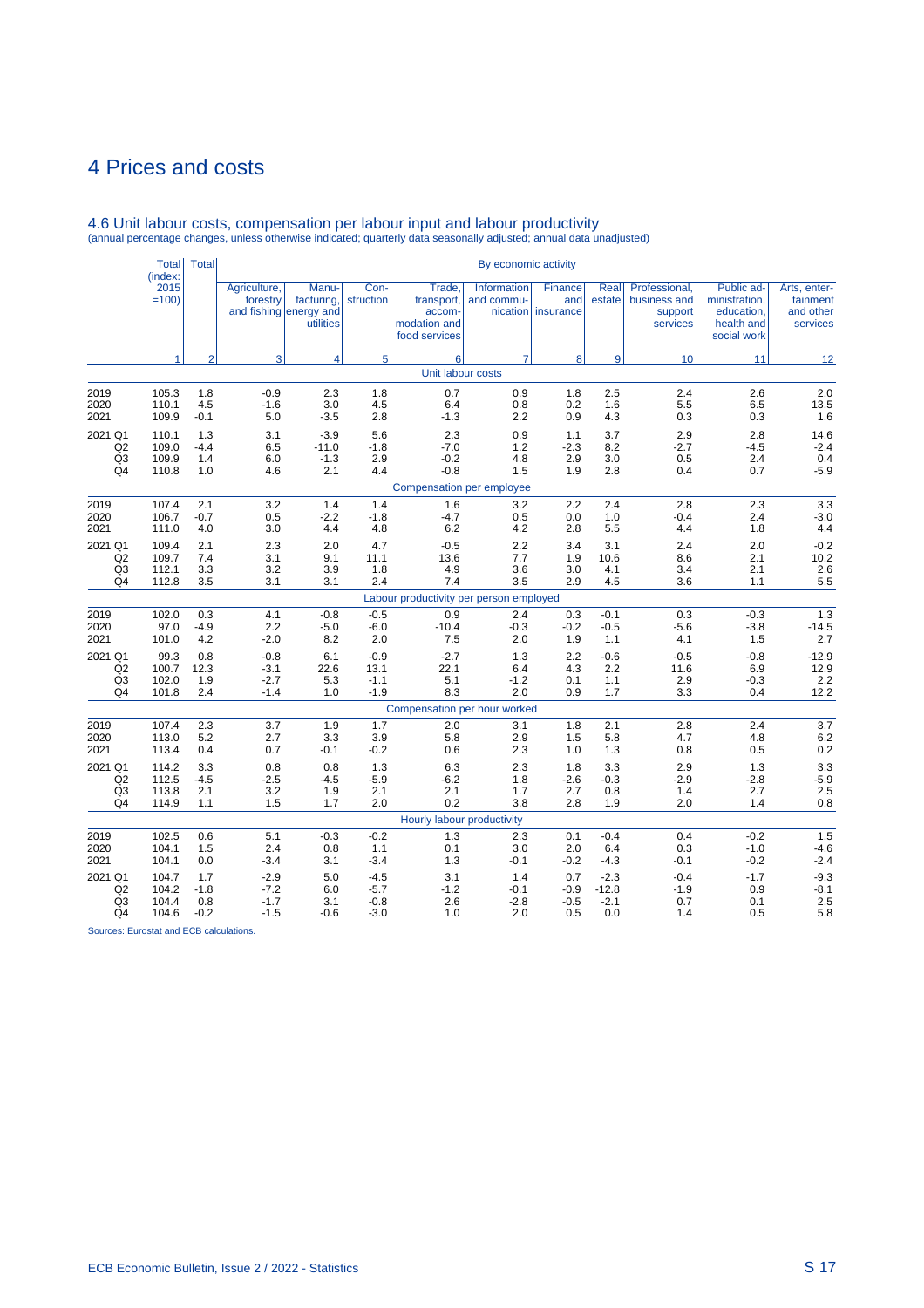5.1 Monetary aggregates 1) (EUR billions and annual growth rates; seasonally adjusted; outstanding amounts and growth rates at end of period; transactions during period)

|                                                   |                                                     |                                                     |                                                          |                                                              |                                                                            | M <sub>3</sub>                                      |                                                          |                                           |                                           |                                                                        |                                              |                                                          |
|---------------------------------------------------|-----------------------------------------------------|-----------------------------------------------------|----------------------------------------------------------|--------------------------------------------------------------|----------------------------------------------------------------------------|-----------------------------------------------------|----------------------------------------------------------|-------------------------------------------|-------------------------------------------|------------------------------------------------------------------------|----------------------------------------------|----------------------------------------------------------|
|                                                   |                                                     |                                                     |                                                          | M <sub>2</sub>                                               |                                                                            |                                                     |                                                          |                                           |                                           | M3-M2                                                                  |                                              |                                                          |
|                                                   |                                                     | M1                                                  |                                                          |                                                              | M2-M1                                                                      |                                                     |                                                          |                                           |                                           |                                                                        |                                              |                                                          |
|                                                   | Currency<br>in<br>circulation                       | Overnight<br>deposits                               |                                                          | <b>Deposits</b><br>agreed<br>maturity<br>of up to<br>2 years | <b>Deposits</b><br>with an redeemable<br>at notice<br>of up to<br>3 months |                                                     |                                                          | <b>Repos</b>                              | Money<br>market<br>fund<br>shares         | <b>Debt</b><br>securities<br>with<br>a maturity<br>of up to<br>2 years |                                              |                                                          |
|                                                   | 1                                                   | $\overline{2}$                                      | 3                                                        | 4                                                            | 5                                                                          | 6                                                   |                                                          | 8                                         | 9                                         | 10                                                                     | 11                                           | 12                                                       |
|                                                   |                                                     |                                                     |                                                          |                                                              |                                                                            | <b>Outstanding amounts</b>                          |                                                          |                                           |                                           |                                                                        |                                              |                                                          |
| 2019<br>2020<br>2021                              | 1,222.4<br>1,360.8<br>1,464.7                       | 7,721.9<br>8,886.2<br>9,796.5                       | 8,944.3<br>10,247.0<br>11,261.2                          | 1,069.7<br>1,034.9<br>927.5                                  | 2,364.2<br>2,450.1<br>2,507.6                                              | 3,433.9<br>3,485.0<br>3,435.1                       | 12,378.2<br>13,731.9<br>14,696.4                         | 79.3<br>101.5<br>117.6                    | 528.8<br>636.5<br>658.5                   | $-1.4$<br>$-0.7$<br>16.4                                               | 606.6<br>737.3<br>792.5                      | 12,984.8<br>14,469.2<br>15,488.9                         |
| 2021 Q1<br>Q2<br>Q3<br>Q4                         | 1,392.9<br>1,419.7<br>1,444.6<br>1,464.7            | 9,137.6<br>9,350.5<br>9,617.8<br>9,796.5            | 10,530.4<br>10,770.2<br>11,062.4<br>11,261.2             | 991.4<br>936.3<br>903.2<br>927.5                             | 2,477.0<br>2,489.6<br>2,493.4<br>2,507.6                                   | 3,468.4<br>3,425.9<br>3,396.6<br>3,435.1            | 13,998.9<br>14,196.1<br>14,458.9<br>14,696.4             | 109.3<br>111.9<br>120.6<br>117.6          | 617.9<br>613.7<br>600.9<br>658.5          | 15.8<br>27.5<br>38.7<br>16.4                                           | 743.1<br>753.2<br>760.2<br>792.5             | 14,741.9<br>14,949.2<br>15,219.1<br>15,488.9             |
| 2021 Aug.<br>Sep.<br>Oct.<br>Nov.<br>Dec.         | 1,435.9<br>1,444.6<br>1,451.8<br>1,459.9<br>1,464.7 | 9,519.2<br>9,617.8<br>9,664.4<br>9,698.3<br>9,796.5 | 10,955.2<br>11,062.4<br>11,116.2<br>11,158.1<br>11,261.2 | 914.2<br>903.2<br>927.0<br>928.9<br>927.5                    | 2,487.1<br>2,493.4<br>2,495.7<br>2,499.4<br>2,507.6                        | 3,401.3<br>3,396.6<br>3,422.7<br>3,428.3<br>3,435.1 | 14,356.5<br>14,458.9<br>14,539.0<br>14,586.5<br>14,696.4 | 112.8<br>120.6<br>133.7<br>126.1<br>117.6 | 617.9<br>600.9<br>618.9<br>644.5<br>658.5 | 36.9<br>38.7<br>39.5<br>40.7<br>16.4                                   | 767.5<br>760.2<br>792.0<br>811.3<br>792.5    | 15,124.0<br>15,219.1<br>15,331.0<br>15,397.8<br>15,488.9 |
| 2022 Jan. (p)                                     | 1,481.9                                             | 9,816.3                                             | 11,298.2                                                 | 951.8                                                        | 2,512.7                                                                    | 3,464.4                                             | 14,762.6                                                 | 131.2                                     | 610.1                                     | 30.2                                                                   | 771.5                                        | 15,534.2                                                 |
|                                                   |                                                     |                                                     |                                                          |                                                              |                                                                            | <b>Transactions</b>                                 |                                                          |                                           |                                           |                                                                        |                                              |                                                          |
| 2019<br>2020<br>2021                              | 57.7<br>138.4<br>105.2                              | 604.8<br>1,250.1<br>902.9                           | 662.5<br>1,388.5<br>1,008.2                              | $-61.6$<br>$-28.9$<br>$-118.4$                               | 62.4<br>86.7<br>67.2                                                       | 0.8<br>57.8<br>$-51.2$                              | 663.3<br>1,446.3<br>956.9                                | 4.2<br>19.5<br>12.0                       | $-4.1$<br>113.8<br>22.7                   | $-58.5$<br>0.1<br>14.2                                                 | $-58.3$<br>133.4<br>48.8                     | 605.0<br>1,579.8<br>1,005.8                              |
| 2021 Q1<br>Q2<br>Q <sub>3</sub><br>Q4             | 32.1<br>26.9<br>25.1<br>21.1                        | 238.9<br>217.3<br>256.1<br>190.6                    | 271.0<br>244.2<br>281.3<br>211.7                         | $-47.1$<br>$-54.0$<br>$-34.4$<br>17.1                        | 28.5<br>12.6<br>11.7<br>14.4                                               | $-18.6$<br>$-41.4$<br>$-22.6$<br>31.5               | 252.3<br>202.8<br>258.6<br>243.2                         | 6.9<br>2.9<br>5.7<br>$-3.5$               | $-18.6$<br>$-3.6$<br>$-12.9$<br>57.7      | 18.1<br>11.7<br>10.0<br>$-25.6$                                        | 6.4<br>11.0<br>2.8<br>28.6                   | 258.7<br>213.8<br>261.4<br>271.8                         |
| 2021 Aug.<br>Sep.<br>Oct.<br>Nov.<br>Dec.         | 8.5<br>8.6<br>8.2<br>8.1<br>4.8                     | 81.1<br>95.8<br>47.6<br>44.4<br>98.6                | 89.5<br>104.4<br>55.8<br>52.5<br>103.4                   | $-17.2$<br>$-12.1$<br>24.0<br>$-5.0$<br>$-1.9$               | 4.7<br>6.2<br>2.3<br>3.6<br>8.5                                            | $-12.5$<br>$-5.9$<br>26.3<br>$-1.4$<br>6.6          | 77.0<br>98.5<br>82.1<br>51.1<br>110.0                    | $-3.1$<br>4.9<br>13.2<br>$-8.1$<br>$-8.6$ | $-0.1$<br>$-17.0$<br>18.0<br>25.6<br>14.0 | 1.0<br>0.9<br>1.2<br>$-2.1$<br>-24.6                                   | $-2.1$<br>$-11.2$<br>32.4<br>15.4<br>$-19.2$ | 74.8<br>87.3<br>114.5<br>66.5<br>90.8                    |
| 2022 Jan. (p)                                     | 17.2                                                | 15.0                                                | 32.2                                                     | 24.6                                                         | 5.7                                                                        | 30.3                                                | 62.5                                                     | 12.7                                      | $-48.3$                                   | 14.1                                                                   | $-21.6$                                      | 40.9                                                     |
|                                                   |                                                     |                                                     |                                                          |                                                              |                                                                            | <b>Growth rates</b>                                 |                                                          |                                           |                                           |                                                                        |                                              |                                                          |
| 2019<br>2020<br>2021                              | 5.0<br>11.3<br>7.7                                  | 8.5<br>16.2<br>10.2                                 | 8.0<br>15.6<br>9.8                                       | $-5.4$<br>$-2.7$<br>$-11.4$                                  | 2.7<br>3.7<br>2.7                                                          | 0.0<br>1.7<br>$-1.5$                                | 5.7<br>11.7<br>7.0                                       | 5.5<br>24.4<br>11.9                       | $-0.8$<br>21.6<br>3.6                     | ÷,<br>$\overline{a}$<br>$\ddot{\phantom{1}}$                           | $-8.8$<br>22.0<br>6.6                        | 4.9<br>12.2<br>6.9                                       |
| 2021 Q1<br>Q <sub>2</sub><br>Q3<br>Q <sub>4</sub> | 10.1<br>9.0<br>8.5<br>7.7                           | 14.2<br>12.2<br>11.5<br>10.2                        | 13.7<br>11.8<br>11.1<br>9.8                              | $-7.8$<br>$-12.9$<br>$-15.5$<br>$-11.4$                      | 4.9<br>3.8<br>3.2<br>2.7                                                   | 0.9<br>$-1.4$<br>$-2.5$<br>$-1.5$                   | 10.2<br>8.3<br>7.6<br>7.0                                | $-3.6$<br>13.5<br>12.7<br>11.9            | 16.5<br>8.5<br>1.0<br>3.6                 | $\overline{a}$<br>ä,                                                   | 7.7<br>10.6<br>7.5<br>6.6                    | 10.1<br>8.4<br>7.6<br>6.9                                |
| 2021 Aug.<br>Sep.<br>Oct.<br>Nov.<br>Dec.         | 8.6<br>8.5<br>8.5<br>8.1<br>7.7                     | 11.4<br>11.5<br>11.1<br>10.3<br>10.2                | 11.1<br>11.1<br>10.7<br>10.0<br>9.8                      | $-12.7$<br>$-15.5$<br>$-12.3$<br>$-11.0$<br>$-11.4$          | 3.3<br>3.2<br>2.9<br>2.6<br>2.7                                            | $-1.5$<br>$-2.5$<br>$-1.7$<br>$-1.4$<br>$-1.5$      | 7.8<br>7.6<br>7.5<br>7.1<br>7.0                          | 15.4<br>12.7<br>28.9<br>20.6<br>11.9      | 7.7<br>1.0<br>3.9<br>8.1<br>3.6           | ä,<br>197.2<br>104.2                                                   | 12.7<br>7.5<br>11.2<br>12.3<br>6.6           | 8.0<br>7.6<br>7.7<br>7.4<br>6.9                          |
| 2022 Jan. (p)                                     | 7.7                                                 | 9.3                                                 | 9.0                                                      | $-6.6$                                                       | 2.6                                                                        | $-0.1$                                              | 6.8                                                      | 14.8                                      | $-3.8$                                    | 85.3                                                                   | 0.6                                          | 6.4                                                      |

Source: ECB. 1) Data refer to the changing composition of the euro area.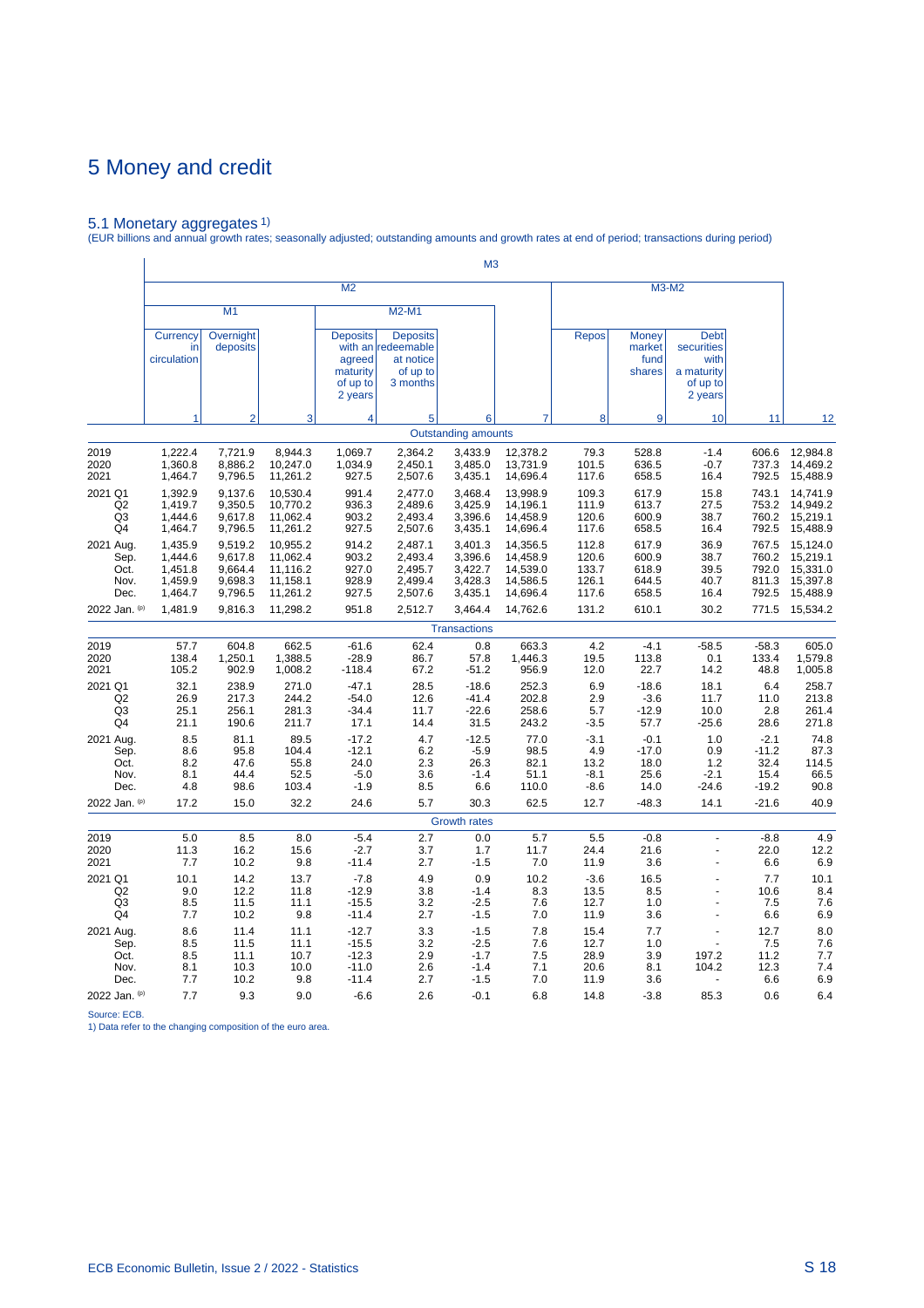5.2 Deposits in M3 1) (EUR billions and annual growth rates; seasonally adjusted; outstanding amounts and growth rates at end of period; transactions during period)

|                | Non-financial corporations <sup>2)</sup> |                        |                                                      |                                                      |              | Households <sup>3)</sup> |                                              |                                                      |                                                      |              | <b>Financial</b><br>corpor-                                               | Insurance<br>corpor-              | Other<br>general              |
|----------------|------------------------------------------|------------------------|------------------------------------------------------|------------------------------------------------------|--------------|--------------------------|----------------------------------------------|------------------------------------------------------|------------------------------------------------------|--------------|---------------------------------------------------------------------------|-----------------------------------|-------------------------------|
|                |                                          | <b>Total Overnight</b> | With an<br>agreed<br>maturity<br>of up to<br>2 years | Redeem-<br>able<br>at notice<br>of up to<br>3 months | <b>Repos</b> |                          | <b>Total   Overnight  </b>                   | With an<br>agreed<br>maturity<br>of up to<br>2 years | Redeem-<br>able<br>at notice<br>of up to<br>3 months | <b>Repos</b> | ations<br>other than<br><b>MFIs and</b><br>ICPF <sub>S<sup>2)</sup></sub> | ations<br>and<br>pension<br>funds | govern-<br>ment <sup>4)</sup> |
|                | 1                                        | $\overline{2}$         | 3                                                    | 4                                                    | 5            | 6                        | $\overline{7}$<br><b>Outstanding amounts</b> | 8                                                    | 9                                                    | 10           | 11                                                                        | 12                                | 13                            |
|                |                                          |                        |                                                      |                                                      |              |                          |                                              |                                                      |                                                      |              |                                                                           |                                   |                               |
| 2019           | 2,483.9                                  | 2,070.3                | 256.7                                                | 150.5                                                | 6.4          | 7,044.4                  | 4,399.1                                      | 492.0                                                | 2,152.4                                              | 1.0          | 1,026.5                                                                   | 215.7                             | 464.7                         |
| 2020           | 2,980.7                                  | 2,527.3                | 309.9                                                | 140.3                                                | 3.2          | 7,659.1                  | 4,960.7                                      | 437.3                                                | 2,260.3                                              | 0.9          | 1,097.0                                                                   | 234.6                             | 501.2                         |
| 2021           | 3,249.2                                  | 2,823.4                | 290.7                                                | 128.7                                                | 6.5          | 8,083.3                  | 5,375.4                                      | 373.0                                                | 2,334.2                                              | 0.7          | 1,236.8                                                                   | 228.3                             | 551.6                         |
| 2021 Q1        | 3,052.8                                  | 2,604.9                | 300.1                                                | 140.4                                                | 7.5          | 7,821.2                  | 5,108.9                                      | 422.1                                                | 2,289.2                                              | 0.9          | 1,133.2                                                                   | 217.0                             | 491.1                         |
| Q <sub>2</sub> | 3,092.1                                  | 2,656.2                | 290.7                                                | 136.8                                                | 8.5          | 7,914.1                  | 5,202.6                                      | 407.1                                                | 2,303.7                                              | 0.7          | 1,164.8                                                                   | 222.5                             | 494.6                         |
| Q <sub>3</sub> | 3,160.5                                  | 2,736.3                | 283.8                                                | 130.9                                                | 9.6          | 8,020.8                  | 5,314.2                                      | 388.9                                                | 2,317.1                                              | 0.7          | 1,210.6                                                                   | 227.4                             | 515.6                         |
| Q4             | 3,249.2                                  | 2,823.4                | 290.7                                                | 128.7                                                | 6.5          | 8,083.3                  | 5,375.4                                      | 373.0                                                | 2,334.2                                              | 0.7          | 1,236.8                                                                   | 228.3                             | 551.6                         |
| 2021 Aug.      | 3,128.9                                  | 2,707.2                | 282.4                                                | 130.7                                                | 8.7          | 7,988.4                  | 5,282.3                                      | 394.6                                                | 2,310.8                                              | 0.7          | 1,187.0                                                                   | 227.1                             | 501.9                         |
| Sep.           | 3,160.5                                  | 2,736.3                | 283.8                                                | 130.9                                                | 9.6          | 8,020.8                  | 5,314.2                                      | 388.9                                                | 2,317.1                                              | 0.7          | 1,210.6                                                                   | 227.4                             | 515.6                         |
| Oct.           | 3,188.1                                  | 2,758.2                | 292.7                                                | 128.9                                                | 8.2          | 8,040.3                  | 5,332.5                                      | 383.5                                                | 2,323.3                                              | 1.0          | 1,244.7                                                                   | 239.2                             | 508.5                         |
| Nov.           | 3,212.1                                  | 2,783.7                | 291.5                                                | 129.5                                                | 7.5          | 8,058.5                  | 5,354.2                                      | 377.8                                                | 2,325.6                                              | 1.0          | 1,233.2                                                                   | 231.9                             | 517.0                         |
| Dec.           | 3,249.2                                  | 2,823.4                | 290.7                                                | 128.7                                                | 6.5          | 8,083.3                  | 5,375.4                                      | 373.0                                                | 2,334.2                                              | 0.7          | 1,236.8                                                                   | 228.3                             | 551.6                         |
| 2022 Jan. (p)  | 3,234.1                                  | 2,802.4                | 294.3                                                | 127.1                                                | 10.3         | 8,134.1                  | 5,424.7                                      | 364.9                                                | 2,343.1                                              | 1.4          | 1,266.5                                                                   | 238.6                             | 538.5                         |
|                |                                          |                        |                                                      |                                                      |              |                          | <b>Transactions</b>                          |                                                      |                                                      |              |                                                                           |                                   |                               |
| 2019           | 149.5                                    | 167.0                  | $-18.9$                                              | 1.8                                                  | $-0.4$       | 396.1                    | 361.2                                        | $-26.3$                                              | 61.7                                                 | $-0.5$       | 25.1                                                                      | 9.8                               | 29.3                          |
| 2020           | 515.6                                    | 469.6                  | 55.8                                                 | $-6.8$                                               | $-2.9$       | 612.0                    | 560.6                                        | $-53.8$                                              | 105.3                                                | 0.0          | 142.6                                                                     | 20.4                              | 36.7                          |
| 2021           | 254.6                                    | 279.9                  | $-21.3$                                              | $-6.9$                                               | 3.0          | 423.3                    | 410.8                                        | $-65.0$                                              | 77.6                                                 | $-0.2$       | 145.9                                                                     | $-8.3$                            | 48.2                          |
| 2021 Q1        | 67.2                                     | 72.8                   | $-10.0$                                              | 0.1                                                  | 4.2          | 160.6                    | 146.0                                        | $-15.7$                                              | 30.4                                                 | 0.0          | 27.5                                                                      | $-18.2$                           | $-10.0$                       |
| Q <sub>2</sub> | 41.6                                     | 53.2                   | $-9.2$                                               | $-3.5$                                               | 1.1          | 93.7                     | 94.2                                         | $-14.9$                                              | 14.5                                                 | $-0.1$       | 34.3                                                                      | 5.6                               | 3.6                           |
| Q3             | 60.9                                     | 69.2                   | $-8.0$                                               | $-1.2$                                               | 0.9          | 108.4                    | 111.3                                        | $-18.3$                                              | 15.5                                                 | -0.1         | 46.0                                                                      | 1.9                               | 21.9                          |
| Q4             | 84.9                                     | 84.6                   | 5.7                                                  | $-2.3$                                               | $-3.1$       | 60.6                     | 59.3                                         | $-16.0$                                              | 17.2                                                 | 0.1          | 38.0                                                                      | 2.3                               | 32.7                          |
| 2021 Aug.      | 18.8                                     | 21.0                   | $-2.6$                                               | $-0.5$                                               | 0.8          | 44.8                     | 44.4                                         | $-4.6$                                               | 5.0                                                  | 0.0          | $-0.5$                                                                    | $-0.2$                            | 2.6                           |
| Sep.           | 26.2                                     | 24.9                   | 0.5                                                  | 0.1                                                  | 0.8          | 33.4                     | 33.0                                         | $-5.9$                                               | 6.4                                                  | $-0.1$       | 22.9                                                                      | $-2.6$                            | 14.7                          |
| Oct.           | 28.0                                     | 22.6                   | 8.8                                                  | $-2.0$                                               | $-1.4$       | 19.7                     | 18.4                                         | $-5.3$                                               | 6.2                                                  | 0.4          | 34.6                                                                      | 11.9                              | $-7.1$                        |
| Nov.           | 20.0                                     | 23.1                   | $-2.8$                                               | 0.5                                                  | $-0.8$       | 17.1                     | 20.8                                         | $-5.8$                                               | 2.2                                                  | $-0.1$       | $-1.6$                                                                    | $-5.9$                            | 5.2                           |
| Dec.           | 36.8                                     | 38.9                   | $-0.3$                                               | -0.7                                                 | $-1.0$       | 23.8                     | 20.1                                         | $-4.9$                                               | 8.8                                                  | -0.2         | 5.1                                                                       | $-3.7$                            | 34.5                          |
| 2022 Jan. (p)  | $-12.3$                                  | $-19.6$                | 3.1                                                  | 0.5                                                  | 3.7          | 44.6                     | 43.0                                         | $-6.4$                                               | 7.4                                                  | 0.7          | 28.8                                                                      | 10.0                              | $-13.1$                       |
|                |                                          |                        |                                                      |                                                      |              |                          | <b>Growth rates</b>                          |                                                      |                                                      |              |                                                                           |                                   |                               |
| 2019           | 6.4                                      | 8.8                    | $-6.8$                                               | 1.2                                                  | $-6.5$       | 6.0                      | 8.9                                          | $-5.1$                                               | 3.0                                                  | $-35.6$      | 2.5                                                                       | 4.8                               | 6.7                           |
| 2020           | 20.7                                     | 22.7                   | 21.6                                                 | $-4.5$                                               | $-47.0$      | 8.7                      | 12.7                                         | $-10.9$                                              | 4.9                                                  | $-5.2$       | 14.3                                                                      | 9.4                               | 7.9                           |
| 2021           | 8.5                                      | 11.0                   | $-6.9$                                               | $-5.0$                                               | 98.2         | 5.5                      | 8.3                                          | $-14.8$                                              | 3.4                                                  | $-18.6$      | 13.2                                                                      | $-3.5$                            | 9.6                           |
| 2021 Q1        | 17.9                                     | 19.6                   | 15.2                                                 | $-2.7$                                               | 9.2          | 9.1                      | 12.6                                         | $-10.4$                                              | 5.9                                                  | 40.9         | 4.6                                                                       | $-5.7$                            | 4.1                           |
| Q <sub>2</sub> | 8.4                                      | 11.4                   | $-8.3$                                               | $-5.7$                                               | 47.4         | 7.6                      | 11.0                                         | $-11.8$                                              | 4.5                                                  | $-20.2$      | 15.9                                                                      | $-2.7$                            | 5.6                           |
| Q3             | 7.1                                      | 10.3                   | $-12.1$                                              | -5.5                                                 | 38.0         | 7.0                      | 10.2                                         | $-13.1$                                              | 4.0                                                  | $-31.8$      | 15.1                                                                      | $-6.8$                            | 9.1                           |
| Q4             | 8.5                                      | 11.0                   | $-6.9$                                               | $-5.0$                                               | 98.2         | 5.5                      | 8.3                                          | $-14.8$                                              | 3.4                                                  | $-18.6$      | 13.2                                                                      | $-3.5$                            | 9.6                           |
| 2021 Aug.      | 6.8                                      | 10.1                   | $-13.0$                                              | $-5.6$                                               | 97.0         | 7.3                      | 10.7                                         | $-12.6$                                              | 4.1                                                  | $-27.9$      | 16.8                                                                      | $-1.8$                            | 6.1                           |
| Sep.           | 7.1                                      | 10.3                   | $-12.1$                                              | $-5.5$                                               | 38.0         | 7.0                      | 10.2                                         | $-13.1$                                              | 4.0                                                  | $-31.8$      | 15.1                                                                      | $-6.8$                            | 9.1                           |
| Oct.           | 7.4                                      | 10.5                   | $-10.1$                                              | $-6.9$                                               | 44.7         | 6.5                      | 9.6                                          | $-13.7$                                              | 3.9                                                  | 6.7          | 18.3                                                                      | $-0.4$                            | 6.0                           |
| Nov.           | 7.9                                      | 10.6                   | $-7.6$                                               | $-6.2$                                               | 35.6         | 6.0                      | 9.0                                          | $-14.4$                                              | 3.4                                                  | 0.0          | 15.7                                                                      | $-3.9$                            | 6.9                           |
| Dec.           | 8.5                                      | 11.0                   | $-6.9$                                               | $-5.0$                                               | 98.2         | 5.5                      | 8.3                                          | $-14.8$                                              | 3.4                                                  | $-18.6$      | 13.2                                                                      | $-3.5$                            | 9.6                           |
| 2022 Jan. (p)  | 7.5                                      | 9.3                    | $-3.7$                                               | $-4.1$                                               | 55.9         | 5.3                      | 8.0                                          | $-15.1$                                              | 3.2                                                  | 58.4         | 15.0                                                                      | 3.1                               | 7.2                           |

Source: ECB.

1) Data refer to the changing composition of the euro area.

2) In accordance with the ESA 2010, in December 2014 holding companies of non-financial groups were reclassified from the non-financial corporations sector to the financial<br>- corporations sector. These entities are include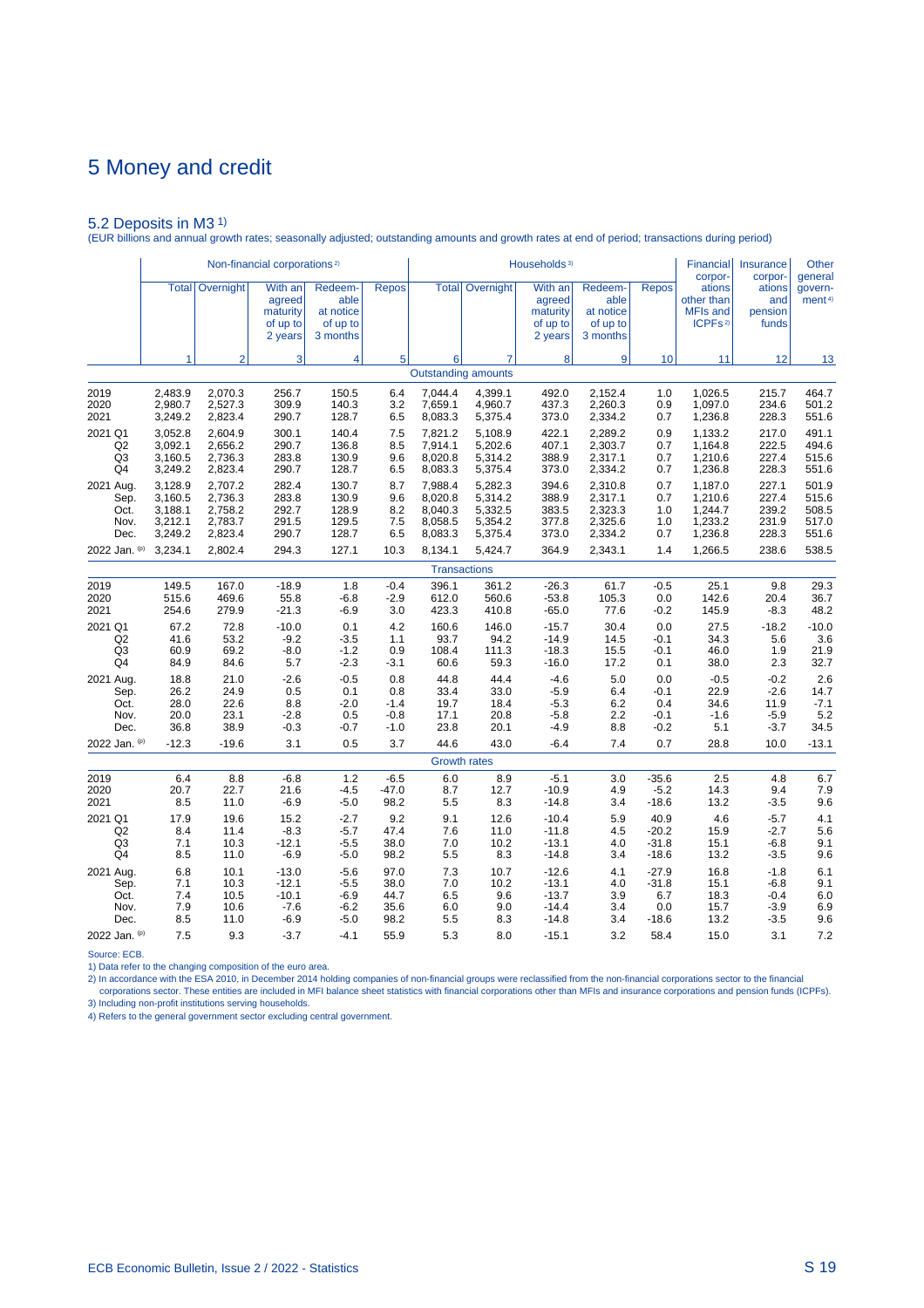### 5.3 Credit to euro area residents 1)

(EUR billions and annual growth rates; seasonally adjusted; outstanding amounts and growth rates at end of period; transactions during period)

|                |              | Credit to general government |                           |              |          |                                                        |                                                         |           |                                                                                                                 |                                                      |                           |                                          |
|----------------|--------------|------------------------------|---------------------------|--------------|----------|--------------------------------------------------------|---------------------------------------------------------|-----------|-----------------------------------------------------------------------------------------------------------------|------------------------------------------------------|---------------------------|------------------------------------------|
|                | <b>Total</b> | Loans                        | <b>Debt</b><br>securities | <b>Total</b> |          |                                                        |                                                         | Loans     |                                                                                                                 |                                                      | <b>Debt</b><br>securities | <b>Equity and</b><br>non-money           |
|                |              |                              |                           |              |          | <b>Total</b><br><b>Adjusted</b><br>loans <sup>2)</sup> | To non-<br>financial<br>corpor-<br>ations <sup>3)</sup> | To house- | <b>To financial</b><br>holds <sup>4)</sup> corporations<br>other than<br><b>MFIs and</b><br>ICPFs <sup>3)</sup> | To insurance<br>corporations<br>and pension<br>funds |                           | market fund<br>investment<br>fund shares |
|                | 1            | $\overline{2}$               | 3                         | 4            | 5        | 6                                                      | 7                                                       | 8         | 9                                                                                                               | 10 <sup>1</sup>                                      | 11                        | 12                                       |
|                |              |                              |                           |              |          | <b>Outstanding amounts</b>                             |                                                         |           |                                                                                                                 |                                                      |                           |                                          |
| 2019           | 4,654.6      | 989.2                        | 3,653.6                   | 13,856.8     | 11,446.4 | 11,835.1                                               | 4,474.3                                                 | 5,930.1   | 891.0                                                                                                           | 151.0                                                | 1,560.5                   | 849.9                                    |
| 2020           | 5,914.6      | 998.8                        | 4,903.9                   | 14,333.2     | 11,919.8 | 12,299.4                                               | 4,710.6                                                 | 6,129.7   | 911.7                                                                                                           | 167.8                                                | 1,548.2                   | 865.3                                    |
| 2021           | 6,552.1      | 997.2                        | 5,553.1                   | 14,815.2     | 12,341.8 | 12,726.8                                               | 4,869.1                                                 | 6,367.5   | 944.0                                                                                                           | 161.2                                                | 1,584.3                   | 889.0                                    |
| 2021 Q1        | 6.069.4      | 994.5                        | 5.073.2                   | 14,457.5     | 12,058.9 | 12,411.5                                               | 4.766.3                                                 | 6,187.3   | 953.7                                                                                                           | 151.6                                                | 1,518.5                   | 880.2                                    |
| Q <sub>2</sub> | 6,217.0      | 1,003.7                      | 5,211.6                   | 14,488.0     | 12,077.6 | 12,441.9                                               | 4,736.2                                                 | 6,250.2   | 942.1                                                                                                           | 149.1                                                | 1,523.2                   | 887.2                                    |
| Q3             | 6,364.7      | 999.2                        | 5,363.9                   | 14,611.5     | 12,182.5 | 12,536.2                                               | 4,775.0                                                 | 6,311.0   | 951.8                                                                                                           | 144.7                                                | 1,532.4                   | 896.6                                    |
| Q4             | 6,552.1      | 997.2                        | 5,553.1                   | 14,815.2     | 12,341.8 | 12,726.8                                               | 4,869.1                                                 | 6,367.5   | 944.0                                                                                                           | 161.2                                                | 1,584.3                   | 889.0                                    |
| 2021 Aug.      | 6,347.8      | 1,004.0                      | 5.342.2                   | 14,556.8     | 12,137.3 | 12,492.9                                               | 4.759.1                                                 | 6,292.7   | 939.4                                                                                                           | 146.0                                                | 1,524.0                   | 895.5                                    |
| Sep.           | 6,364.7      | 999.2                        | 5,363.9                   | 14,611.5     | 12,182.5 | 12,536.2                                               | 4,775.0                                                 | 6,311.0   | 951.8                                                                                                           | 144.7                                                | 1,532.4                   | 896.6                                    |
| Oct.           | 6,391.9      | 987.4                        | 5,402.9                   | 14,682.9     | 12,231.6 | 12,592.5                                               | 4,795.3                                                 | 6,334.5   | 947.2                                                                                                           | 154.6                                                | 1,555.8                   | 895.5                                    |
| Nov.           | 6,476.2      | 987.3                        | 5,487.3                   | 14.739.4     | 12.310.2 | 12,659.5                                               | 4.821.0                                                 | 6,360.0   | 968.7                                                                                                           | 160.6                                                | 1,541.7                   | 887.4                                    |
| Dec.           | 6,552.1      | 997.2                        | 5,553.1                   | 14,815.2     | 12,341.8 | 12,726.8                                               | 4,869.1                                                 | 6,367.5   | 944.0                                                                                                           | 161.2                                                | 1,584.3                   | 889.0                                    |
| 2022 Jan. (p)  | 6,546.2      | 992.3                        | 5,552.2                   | 14,904.6     | 12,446.6 | 12,598.0                                               | 4,869.8                                                 | 6,415.0   | 989.1                                                                                                           | 172.7                                                | 1,566.6                   | 891.3                                    |
|                |              |                              |                           |              |          | <b>Transactions</b>                                    |                                                         |           |                                                                                                                 |                                                      |                           |                                          |
| 2019           | $-88.4$      | $-23.2$                      | $-65.6$                   | 449.7        | 376.1    | 422.9                                                  | 115.0                                                   | 200.3     | 40.6                                                                                                            | 20.2                                                 | 30.2                      | 43.4                                     |
| 2020           | 1,041.9      | 13.5                         | 1,028.3                   | 737.1        | 538.1    | 559.0                                                  | 288.2                                                   | 209.1     | 23.9                                                                                                            | 16.9                                                 | 170.8                     | 28.2                                     |
| 2021           | 667.2        | $-0.5$                       | 677.3                     | 570.6        | 480.8    | 515.8                                                  | 176.4                                                   | 262.2     | 51.9                                                                                                            | $-9.7$                                               | 80.4                      | 9.4                                      |
| 2021 Q1        | 150.1        | $-3.8$                       | 164.3                     | 150.6        | 139.6    | 111.2                                                  | 56.1                                                    | 60.7      | 39.2                                                                                                            | $-16.4$                                              | 2.7                       | 8.3                                      |
| Q <sub>2</sub> | 163.8        | 9.1                          | 154.1                     | 53.3         | 43.5     | 51.7                                                   | $-18.3$                                                 | 75.0      | $-10.8$                                                                                                         | $-2.4$                                               | 4.8                       | 5.0                                      |
| Q3             | 152.2        | $-4.7$                       | 156.9                     | 136.9        | 122.5    | 125.4                                                  | 40.1                                                    | 65.9      | 23.5                                                                                                            | $-7.0$                                               | 9.6                       | 4.8                                      |
| Q4             | 201.0        | $-1.2$                       | 202.0                     | 229.8        | 175.3    | 227.5                                                  | 98.6                                                    | 60.7      | $-0.1$                                                                                                          | 16.1                                                 | 63.2                      | $-8.7$                                   |
| 2021 Aug.      | 51.0         | $-3.1$                       | 54.1                      | 32.6         | 30.6     | 29.0                                                   | 10.3                                                    | 19.9      | 2.4                                                                                                             | $-1.9$                                               | $-3.1$                    | 5.1                                      |
| Sep.           | 38.0         | $-4.8$                       | 42.9                      | 54.8         | 44.2     | 49.0                                                   | 15.2                                                    | 20.7      | 12.2                                                                                                            | $-3.9$                                               | 8.6                       | 2.0                                      |
| Oct.           | 31.9         | $-12.0$                      | 43.9                      | 79.7         | 48.0     | 60.5                                                   | 19.3                                                    | 23.1      | $-4.4$                                                                                                          | 9.9                                                  | 35.2                      | $-3.6$                                   |
| Nov.           | 65.0         | 1.0                          | 64.0                      | 52.3         | 72.9     | 65.7                                                   | 25.6                                                    | 23.2      | 18.6                                                                                                            | 5.6                                                  | $-14.0$                   | $-6.7$                                   |
| Dec.           | 104.1        | 9.8                          | 94.1                      | 97.8         | 54.3     | 101.2                                                  | 53.7                                                    | 14.3      | $-14.3$                                                                                                         | 0.5                                                  | 41.9                      | 1.6                                      |
| 2022 Jan. (p)  | 11.6         | $-5.3$                       | 17.0                      | 60.5         | 71.5     | 60.5                                                   | 1.2                                                     | 26.1      | 45.0                                                                                                            | $-0.7$                                               | $-15.5$                   | 4.5                                      |
|                |              |                              |                           |              |          | <b>Growth rates</b>                                    |                                                         |           |                                                                                                                 |                                                      |                           |                                          |
| 2019           | $-1.9$       | $-2.3$                       | $-1.8$                    | 3.4          | 3.4      | 3.7                                                    | 2.6                                                     | 3.5       | 4.8                                                                                                             | 16.0                                                 | 2.0                       | 5.5                                      |
| 2020           | 22.2         | 1.4                          | 27.8                      | 5.4          | 4.7      | 4.7                                                    | 6.4                                                     | 3.5       | 2.7                                                                                                             | 10.3                                                 | 11.4                      | 3.4                                      |
| 2021           | 11.3         | $-0.1$                       | 13.8                      | 4.0          | 4.0      | 4.2                                                    | 3.8                                                     | 4.3       | 5.7                                                                                                             | $-4.7$                                               | 5.3                       | 1.1                                      |
| 2021 Q1        | 21.7         | $-0.8$                       | 28.0                      | 4.6          | 3.6      | 3.5                                                    | 4.6                                                     | 3.8       | $-1.2$                                                                                                          | $-3.5$                                               | 10.1                      | 8.3                                      |
| Q2             | 13.1         | 0.5                          | 16.2                      | 3.6          | 3.1      | 3.0                                                    | 1.4                                                     | 4.5       | 3.4                                                                                                             | $-3.5$                                               | 5.3                       | 7.5                                      |
| Q <sub>3</sub> | 11.0         | 0.0                          | 13.5                      | 3.4          | 3.2      | 3.3                                                    | 1.6                                                     | 4.3       | 6.4                                                                                                             | $-10.1$                                              | 3.0                       | 7.3                                      |
| Q4             | 11.3         | $-0.1$                       | 13.8                      | 4.0          | 4.0      | 4.2                                                    | 3.8                                                     | 4.3       | 5.7                                                                                                             | $-4.7$                                               | 5.3                       | 1.1                                      |
| 2021 Aug.      | 12.1         | 1.0                          | 14.8                      | 3.2          | 3.0      | 3.0                                                    | 1.0                                                     | 4.5       | 5.7                                                                                                             | $-6.0$                                               | 2.7                       | 7.1                                      |
| Sep.           | 11.0         | 0.0                          | 13.5                      | 3.4          | 3.2      | 3.3                                                    | 1.6                                                     | 4.3       | 6.4                                                                                                             | $-10.1$                                              | 3.0                       | 7.3                                      |
| Oct.           | 10.5         | $-1.2$                       | 13.2                      | 3.7          | 3.4      | 3.5                                                    | 1.9                                                     | 4.3       | 6.3                                                                                                             | $-5.6$                                               | 4.6                       | 7.7                                      |
| Nov.           | 10.8         | $-1.2$                       | 13.5                      | 3.8          | 3.7      | 3.7                                                    | 2.4                                                     | 4.4       | 6.2                                                                                                             | 0.5                                                  | 3.2                       | 6.2                                      |
| Dec.           | 11.3         | $-0.1$                       | 13.8                      | 4.0          | 4.0      | 4.2                                                    | 3.8                                                     | 4.3       | 5.7                                                                                                             | $-4.7$                                               | 5.3                       | 1.1                                      |
| 2022 Jan. (p)  | 10.8         | 0.1                          | 13.0                      | 4.3          | 4.4      | 4.6                                                    | 3.7                                                     | 4.4       | 8.2                                                                                                             | 4.7                                                  | 4.5                       | 1.6                                      |

Source: ECB.

1) Data refer to the changing composition of the euro area.

2) Adjusted for loan sales and securitisation (resulting in derecognition from the MFI statistical balance sheet) as well as for positions arising from notional cash pooling services provided by MFIs.

3) In accordance with the ESA 2010, in December 2014 holding companies of non-financial groups were reclassified from the non-financial corporations sector to the financial<br>Corporations sector. These entities are included 4) Including non-profit institutions serving households.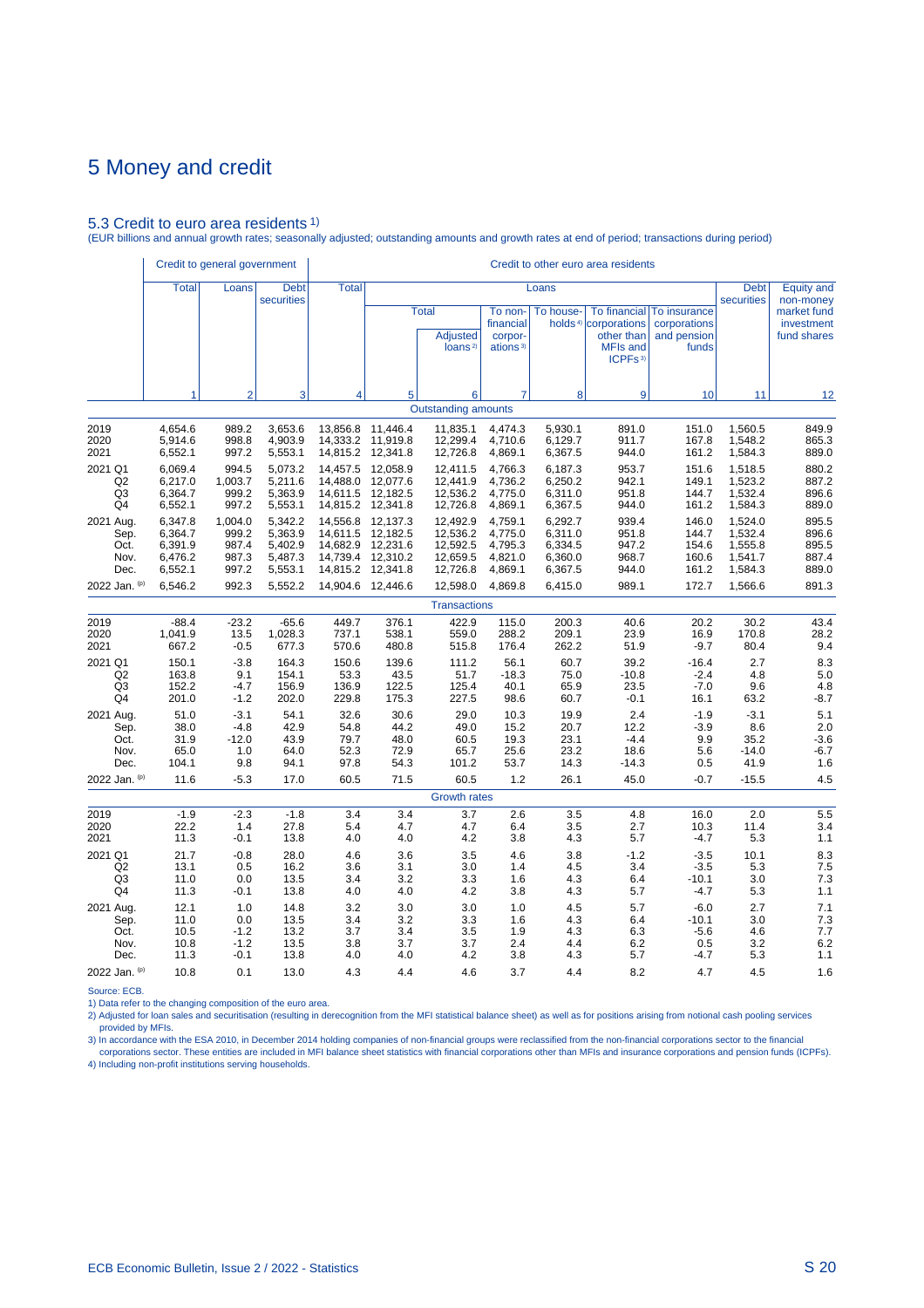|                |              |                                        | Non-financial corporations <sup>2)</sup> |                                           |                            | Households <sup>3)</sup> |                                                        |                          |                                |             |  |
|----------------|--------------|----------------------------------------|------------------------------------------|-------------------------------------------|----------------------------|--------------------------|--------------------------------------------------------|--------------------------|--------------------------------|-------------|--|
|                | <b>Total</b> | <b>Adjusted</b><br>loans <sup>4)</sup> | Up to 1 year                             | Over <sub>1</sub><br>and up to<br>5 years | Over 5 years               |                          | <b>Total</b><br><b>Adjusted</b><br>loans <sup>4)</sup> | Loans for<br>consumption | Loans for<br>house<br>purchase | Other loans |  |
|                | 1            | $\overline{2}$                         | 3                                        | 4                                         | 5                          | 6                        | $\overline{7}$                                         | 8                        | 9                              | 10          |  |
|                |              |                                        |                                          |                                           | <b>Outstanding amounts</b> |                          |                                                        |                          |                                |             |  |
| 2019           | 4,474.3      | 4,576.5                                | 966.7                                    | 877.5                                     | 2,630.1                    | 5,930.1                  | 6,221.7                                                | 720.1                    | 4,523.5                        | 686.5       |  |
| 2020           | 4,710.6      | 4,832.1                                | 897.6                                    | 1,010.2                                   | 2,802.8                    | 6,129.7                  | 6,398.1                                                | 700.6                    | 4,724.7                        | 704.4       |  |
| 2021           | 4,869.1      | 5,000.1                                | 888.0                                    | 1,008.7                                   | 2,972.5                    | 6,367.5                  | 6,630.7                                                | 698.3                    | 4,970.8                        | 698.4       |  |
| 2021 Q1        | 4,766.3      | 4,888.3                                | 893.9                                    | 1,016.7                                   | 2,855.8                    | 6,187.3                  | 6,450.4                                                | 696.7                    | 4,787.4                        | 703.2       |  |
| Q2             | 4,736.2      | 4,857.3                                | 832.4                                    | 970.4                                     | 2,933.3                    | 6,250.2                  | 6,509.1                                                | 694.1                    | 4,852.6                        | 703.5       |  |
| Q3             | 4,775.0      | 4,890.0                                | 835.1                                    | 972.2                                     | 2,967.7                    | 6,311.0                  | 6,569.3                                                | 696.6                    | 4,914.4                        | 699.9       |  |
| Q4             | 4,869.1      | 5,000.1                                | 888.0                                    | 1,008.7                                   | 2,972.5                    | 6,367.5                  | 6,630.7                                                | 698.3                    | 4,970.8                        | 698.4       |  |
| 2021 Aug.      | 4,759.1      | 4,873.7                                | 828.1                                    | 969.4                                     | 2.961.7                    | 6,292.7                  | 6,552.2                                                | 695.4                    | 4,895.1                        | 702.2       |  |
| Sep.           | 4,775.0      | 4,890.0                                | 835.1                                    | 972.2                                     | 2,967.7                    | 6,311.0                  | 6,569.3                                                | 696.6                    | 4,914.4                        | 699.9       |  |
| Oct.           | 4,795.3      | 4,913.2                                | 859.2                                    | 971.8                                     | 2,964.3                    | 6,334.5                  | 6,590.4                                                | 699.0                    | 4,935.1                        | 700.4       |  |
| Nov.           | 4,821.0      | 4,933.1                                | 869.8                                    | 980.3                                     | 2,970.8                    | 6,360.0                  | 6,615.5                                                | 702.5                    | 4,956.9                        | 700.6       |  |
| Dec.           | 4,869.1      | 5,000.1                                | 888.0                                    | 1,008.7                                   | 2,972.5                    | 6,367.5                  | 6,630.7                                                | 698.3                    | 4,970.8                        | 698.4       |  |
| 2022 Jan. (p)  | 4,869.8      | 4,843.8                                | 888.0                                    | 1,000.6                                   | 2,981.1                    | 6,415.0                  | 6,615.5                                                | 696.5                    | 5,010.8                        | 707.7       |  |
|                |              |                                        |                                          |                                           | <b>Transactions</b>        |                          |                                                        |                          |                                |             |  |
| 2019           | 115.0        | 142.5                                  | $-13.0$                                  | 44.8                                      | 83.2                       | 200.3                    | 216.2                                                  | 41.0                     | 168.5                          | $-9.2$      |  |
| 2020           | 288.2        | 325.2                                  | $-54.1$                                  | 138.6                                     | 203.6                      | 209.1                    | 193.0                                                  | $-11.8$                  | 210.7                          | 10.2        |  |
| 2021           | 176.4        | 209.0                                  | $-2.3$                                   | 3.4                                       | 175.2                      | 262.2                    | 268.4                                                  | 10.8                     | 254.9                          | $-3.5$      |  |
| 2021 Q1        | 56.1         | 58.3                                   | $-3.8$                                   | 6.8                                       | 53.1                       | 60.7                     | 58.0                                                   | $-2.2$                   | 63.2                           | $-0.3$      |  |
| Q <sub>2</sub> | $-18.3$      | $-22.0$                                | $-57.6$                                  | $-43.0$                                   | 82.2                       | 75.0                     | 70.4                                                   | 2.3                      | 72.1                           | $0.6\,$     |  |
| Q <sub>3</sub> | 40.1         | 44.5                                   | 4.1                                      | 1.9                                       | 34.1                       | 65.9                     | 67.6                                                   | 4.1                      | 64.0                           | $-2.2$      |  |
| Q4             | 98.6         | 128.3                                  | 55.1                                     | 37.7                                      | 5.8                        | 60.7                     | 72.4                                                   | 6.6                      | 55.7                           | $-1.6$      |  |
| 2021 Aug.      | 10.3         | 14.1                                   | 0.0                                      | 0.8                                       | 9.5                        | 19.9                     | 21.3                                                   | 0.3                      | 20.5                           | $-0.9$      |  |
| Sep.           | 15.2         | 19.8                                   | 7.0                                      | 2.4                                       | 5.8                        | 20.7                     | 21.3                                                   | 2.1                      | 19.7                           | $-1.2$      |  |
| Oct.           | 19.3         | 25.9                                   | 23.8                                     | $-0.9$                                    | $-3.6$                     | 23.1                     | 23.0                                                   | 2.8                      | 20.3                           | 0.1         |  |
| Nov.           | 25.6         | 22.8                                   | 10.6                                     | 9.6                                       | 5.4                        | 23.2                     | 24.2                                                   | 4.7                      | 18.8                           | $-0.3$      |  |
| Dec.           | 53.7         | 79.6                                   | 20.6                                     | 29.0                                      | 4.0                        | 14.3                     | 25.2                                                   | $-0.9$                   | 16.6                           | $-1.4$      |  |
| 2022 Jan. (p)  | 1.2          | 0.7                                    | $-1.2$                                   | $-8.2$                                    | 10.6                       | 26.1                     | 25.7                                                   | $-2.6$                   | 24.2                           | 4.5         |  |
|                |              |                                        |                                          |                                           | <b>Growth rates</b>        |                          |                                                        |                          |                                |             |  |
| 2019           | 2.6          | 3.2                                    | $-1.3$                                   | 5.3                                       | 3.2                        | 3.5                      | 3.6                                                    | 6.0                      | 3.9                            | $-1.3$      |  |
| 2020           | 6.4          | 7.1                                    | $-5.7$                                   | 15.9                                      | 7.8                        | 3.5                      | 3.1                                                    | $-1.6$                   | 4.7                            | 1.5         |  |
| 2021           | 3.8          | 4.3                                    | $-0.2$                                   | 0.4                                       | 6.3                        | 4.3                      | 4.2                                                    | 1.6                      | 5.4                            | $-0.5$      |  |
| 2021 Q1        | 4.6          | 5.3                                    | $-9.2$                                   | 11.1                                      | 7.5                        | 3.8                      | 3.3                                                    | $-1.6$                   | 5.0                            | 1.5         |  |
| Q2             | 1.4          | 1.9                                    | $-11.8$                                  | $-2.1$                                    | 7.3                        | 4.5                      | 4.0                                                    | 0.6                      | 5.7                            | 0.6         |  |
| Q3             | 1.6          | 2.1                                    | $-8.6$                                   | $-3.6$                                    | 6.9                        | 4.3                      | 4.1                                                    | 0.5                      | 5.6                            | $-0.1$      |  |
| Q <sub>4</sub> | 3.8          | 4.3                                    | $-0.2$                                   | 0.4                                       | 6.3                        | 4.3                      | 4.2                                                    | 1.6                      | 5.4                            | $-0.5$      |  |
| 2021 Aug.      | 1.0          | 1.5                                    | $-11.0$                                  | $-3.8$                                    | 6.8                        | 4.5                      | 4.1                                                    | 0.1                      | 5.8                            | 0.1         |  |
| Sep.           | 1.6          | 2.1                                    | $-8.6$                                   | $-3.6$                                    | 6.9                        | 4.3                      | 4.1                                                    | 0.5                      | 5.6                            | $-0.1$      |  |
| Oct.           | 1.9          | 2.6                                    | $-5.1$                                   | $-3.5$                                    | 6.1                        | 4.3                      | 4.1                                                    | 0.6                      | 5.5                            | $-0.3$      |  |
| Nov.           | 2.4          | 2.9                                    | $-3.6$                                   | $-2.2$                                    | 6.0                        | 4.4                      | 4.2                                                    | 1.6                      | 5.5                            | $-0.3$      |  |
| Dec.           | 3.8          | 4.3                                    | $-0.2$                                   | 0.4                                       | 6.3                        | 4.3                      | 4.2                                                    | 1.6                      | 5.4                            | $-0.5$      |  |
| 2022 Jan. (p)  | 3.7          | 4.4                                    | 0.4                                      | 0.0                                       | 6.1                        | 4.4                      | 4.3                                                    | 1.4                      | 5.5                            | 0.3         |  |

### 5.4 MFI loans to euro area non-financial corporations and households 1) (EUR billions and annual growth rates; seasonally adjusted; outstanding amounts and growth rates at end of period; transactions during period)

Source: ECB.<br>2) Data refer to the changing composition of the euro area.<br>2) In accordance with the ESA 2010, in December 2014 holding companies of non-financial groups were reclassified from the non-financial corporations 3) Including non-profit institutions serving households.

4) Adjusted for loan sales and securitisation (resulting in derecognition from the MFI statistical balance sheet) as well as for positions arising from notional cash pooling services provided by MFIs.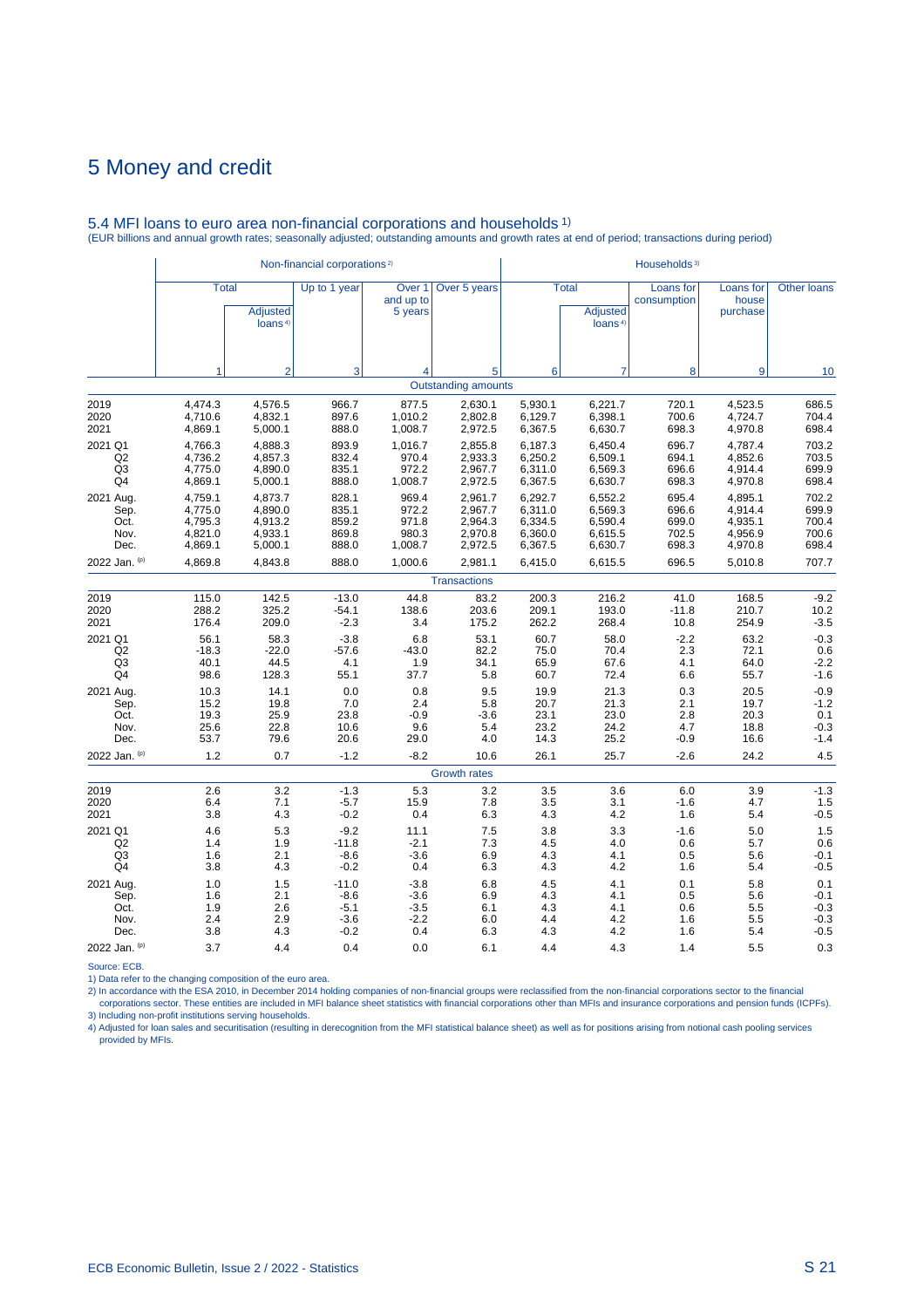# 5.5 Counterparts to M3 other than credit to euro area residents 1) (EUR billions and annual growth rates; seasonally adjusted; outstanding amounts and growth rates at end of period; transactions during period)

|                                           |                                            |                                                     | <b>MFI</b> liabilities                                                 |                                                                       |                                                         | <b>MFI</b> assets                                   |                                                     |                                           |                                                                                   |                                                                            |
|-------------------------------------------|--------------------------------------------|-----------------------------------------------------|------------------------------------------------------------------------|-----------------------------------------------------------------------|---------------------------------------------------------|-----------------------------------------------------|-----------------------------------------------------|-------------------------------------------|-----------------------------------------------------------------------------------|----------------------------------------------------------------------------|
|                                           | Central<br>government                      |                                                     |                                                                        | Longer-term financial liabilities vis-à-vis other euro area residents |                                                         |                                                     | Net external<br>assets                              |                                           | <b>Other</b>                                                                      |                                                                            |
|                                           | holdings <sup>2)</sup>                     | <b>Total</b>                                        | <b>Deposits</b><br>with an<br>agreed<br>maturity<br>of over<br>2 years | <b>Deposits</b><br>redeemable<br>at notice<br>of over<br>3 months     | <b>Debt</b><br>with a<br>maturity<br>of over<br>2 years | Capital<br>securities and reserves                  |                                                     |                                           | <b>Total</b><br><b>Repos</b><br>with central<br>counter-<br>parties <sup>3)</sup> | <b>Reverse</b><br>repos to<br>central<br>counter-<br>parties <sup>3)</sup> |
|                                           | 1                                          | $\overline{2}$                                      | 3                                                                      | $\overline{4}$                                                        | 5                                                       | 6                                                   | $\overline{7}$                                      | 8                                         | 9                                                                                 | 10                                                                         |
|                                           |                                            |                                                     |                                                                        |                                                                       | <b>Outstanding amounts</b>                              |                                                     |                                                     |                                           |                                                                                   |                                                                            |
| 2019<br>2020<br>2021                      | 363.4<br>744.6<br>797.1                    | 7,055.1<br>6.961.4<br>6,888.0                       | 1,944.5<br>1,914.8<br>1,838.9                                          | 50.2<br>42.1<br>37.1                                                  | 2,155.2<br>1.991.8<br>1,998.0                           | 2,905.3<br>3,012.7<br>3,013.9                       | 1,474.7<br>1,437.6<br>1,368.5                       | 417.4<br>489.8<br>438.1                   | 178.9<br>130.1<br>118.8                                                           | 187.2<br>139.2<br>136.8                                                    |
| 2021 Q1<br>Q2<br>Q <sub>3</sub><br>Q4     | 704.0<br>680.1<br>690.9<br>797.1           | 6,891.3<br>6,847.3<br>6,856.6<br>6,888.0            | 1,897.4<br>1,868.8<br>1,850.7<br>1,838.9                               | 41.2<br>40.2<br>38.6<br>37.1                                          | 1,985.5<br>1,956.0<br>1,975.9<br>1,998.0                | 2,967.2<br>2,982.3<br>2,991.4<br>3,013.9            | 1,409.5<br>1,411.7<br>1,375.2<br>1,368.5            | 400.9<br>359.9<br>415.2<br>438.1          | 127.2<br>123.7<br>139.0<br>118.8                                                  | 130.2<br>134.5<br>146.0<br>136.8                                           |
| 2021 Aug.<br>Sep.<br>Oct.<br>Nov.<br>Dec. | 708.7<br>690.9<br>739.5<br>706.9<br>797.1  | 6.873.8<br>6,856.6<br>6,872.5<br>6,905.5<br>6,888.0 | 1,851.2<br>1,850.7<br>1,842.7<br>1,830.9<br>1,838.9                    | 39.0<br>38.6<br>38.1<br>37.7<br>37.1                                  | 1,960.7<br>1,975.9<br>2,002.6<br>2,011.9<br>1,998.0     | 3,022.9<br>2,991.4<br>2,989.0<br>3,025.1<br>3,013.9 | 1.446.7<br>1,375.2<br>1,392.0<br>1,394.9<br>1,368.5 | 355.2<br>415.2<br>476.1<br>399.7<br>438.1 | 125.3<br>139.0<br>140.0<br>144.5<br>118.8                                         | 128.4<br>146.0<br>147.6<br>149.9<br>136.8                                  |
| 2022 Jan. (p)                             | 724.6                                      | 6,880.8                                             | 1,840.6                                                                | 36.8                                                                  | 1,992.8                                                 | 3,010.6                                             | 1,346.7                                             | 342.0                                     | 164.1                                                                             | 157.5                                                                      |
|                                           |                                            |                                                     |                                                                        |                                                                       | <b>Transactions</b>                                     |                                                     |                                                     |                                           |                                                                                   |                                                                            |
| 2019<br>2020<br>2021                      | $-25.0$<br>316.3<br>53.1                   | 107.2<br>$-34.8$<br>$-36.6$                         | $-5.5$<br>$-14.9$<br>$-74.2$                                           | $-2.9$<br>$-8.0$<br>$-5.0$                                            | 28.0<br>$-101.1$<br>$-39.8$                             | 87.6<br>89.1<br>82.4                                | 311.8<br>$-60.2$<br>$-117.4$                        | 14.2<br>142.4<br>$-98.0$                  | $-2.7$<br>$-48.8$<br>$-11.3$                                                      | $-2.5$<br>$-48.0$<br>$-2.3$                                                |
| 2021 Q1<br>Q2<br>Q <sub>3</sub><br>Q4     | $-40.5$<br>$-24.0$<br>10.8<br>106.7        | $-27.3$<br>$-19.4$<br>1.8<br>8.2                    | $-20.9$<br>$-21.9$<br>$-18.1$<br>$-13.3$                               | $-0.9$<br>$-1.0$<br>$-1.5$<br>$-1.6$                                  | $-29.6$<br>$-24.5$<br>8.2<br>6.1                        | 24.1<br>28.0<br>13.3<br>16.9                        | 10.9<br>$-16.5$<br>$-44.6$<br>$-67.2$               | $-120.6$<br>$-30.1$<br>29.6<br>23.1       | $-2.9$<br>$-3.6$<br>15.3<br>$-20.2$                                               | $-8.9$<br>4.3<br>11.5<br>$-9.2$                                            |
| 2021 Aug.<br>Sep.<br>Oct.<br>Nov.<br>Dec. | 22.0<br>$-17.9$<br>48.6<br>$-32.3$<br>90.4 | $-9.3$<br>11.2<br>17.1<br>$-11.9$<br>2.9            | $-10.0$<br>$-1.0$<br>$-7.7$<br>$-13.4$<br>7.8                          | $-0.4$<br>$-0.4$<br>$-0.5$<br>$-0.5$<br>$-0.6$                        | $-3.9$<br>4.0<br>23.8<br>1.0<br>$-18.7$                 | 5.0<br>8.6<br>1.5<br>1.0<br>14.4                    | 2.6<br>$-53.4$<br>4.5<br>$-31.7$<br>$-39.9$         | 1.3<br>41.1<br>64.2<br>$-63.2$<br>22.1    | $-8.0$<br>13.7<br>0.9<br>4.6<br>$-25.7$                                           | $-4.8$<br>17.6<br>1.6<br>$2.\overline{2}$<br>$-13.1$                       |
| 2022 Jan. (p)                             | $-72.6$                                    | $-16.1$                                             | $-16.1$                                                                | $-0.3$                                                                | $-14.1$                                                 | 14.4                                                | $-16.1$                                             | $-103.8$                                  | 45.8                                                                              | 21.1                                                                       |
|                                           |                                            |                                                     |                                                                        |                                                                       | Growth rates                                            |                                                     |                                                     |                                           |                                                                                   |                                                                            |
| 2019<br>2020<br>2021                      | $-6.4$<br>87.4<br>7.1                      | 1.6<br>$-0.5$<br>$-0.5$                             | $-0.3$<br>$-0.8$<br>$-3.9$                                             | $-5.3$<br>$-15.9$<br>$-11.9$                                          | 1.3<br>$-4.7$<br>$-2.0$                                 | 3.1<br>3.0<br>2.8                                   | $\overline{a}$<br>$\overline{a}$<br>L.              | L.<br>ä,                                  | $-1.5$<br>$-27.3$<br>-8.7                                                         | $-1.5$<br>$-25.7$<br>$-1.7$                                                |
| 2021 Q1<br>Q2<br>Q3<br>Q4                 | 56.2<br>$-10.3$<br>$-12.9$<br>7.1          | $-0.3$<br>$-0.6$<br>$-0.7$<br>$-0.5$                | $-1.6$<br>$-2.7$<br>$-3.5$<br>$-3.9$                                   | $-12.6$<br>$-8.2$<br>$-9.9$<br>$-11.9$                                | $-4.1$<br>$-4.8$<br>$-4.4$<br>$-2.0$                    | 3.5<br>3.9<br>3.9<br>2.8                            | $\overline{a}$                                      |                                           | $-30.7$<br>$-22.3$<br>$-0.6$<br>$-8.7$                                            | $-33.7$<br>$-22.9$<br>$-0.9$<br>$-1.7$                                     |
| 2021 Aug.<br>Sep.<br>Oct.<br>Nov.         | $-12.0$<br>$-12.9$<br>$-11.3$<br>$-5.6$    | $-0.7$<br>$-0.7$<br>$-0.3$<br>$-0.4$                | $-3.8$<br>$-3.5$<br>$-3.9$<br>$-5.1$                                   | $-9.4$<br>$-9.9$<br>$-10.5$<br>$-11.2$                                | $-3.8$<br>$-4.4$<br>$-2.1$<br>$-1.4$                    | 3.5<br>3.9<br>3.5<br>3.5                            |                                                     |                                           | $-26.5$<br>$-0.6$<br>$-5.9$<br>$-2.4$                                             | $-27.7$<br>$-0.9$<br>$-4.3$<br>1.9                                         |
| Dec.<br>2022 Jan. (p)                     | 7.1<br>4.9                                 | $-0.5$<br>$-0.4$                                    | $-3.9$<br>$-4.5$                                                       | $-11.9$<br>$-12.1$                                                    | $-2.0$<br>$-1.5$                                        | 2.8<br>3.3                                          |                                                     |                                           | $-8.7$<br>11.7                                                                    | $-1.7$<br>7.7                                                              |

Source: ECB.<br>1) Data refer to the changing composition of the euro area.<br>2) Comprises central government holdings of deposits with the MFI sector and of securities issued by the MFI sector.<br>3) Not adjusted for seasonal eff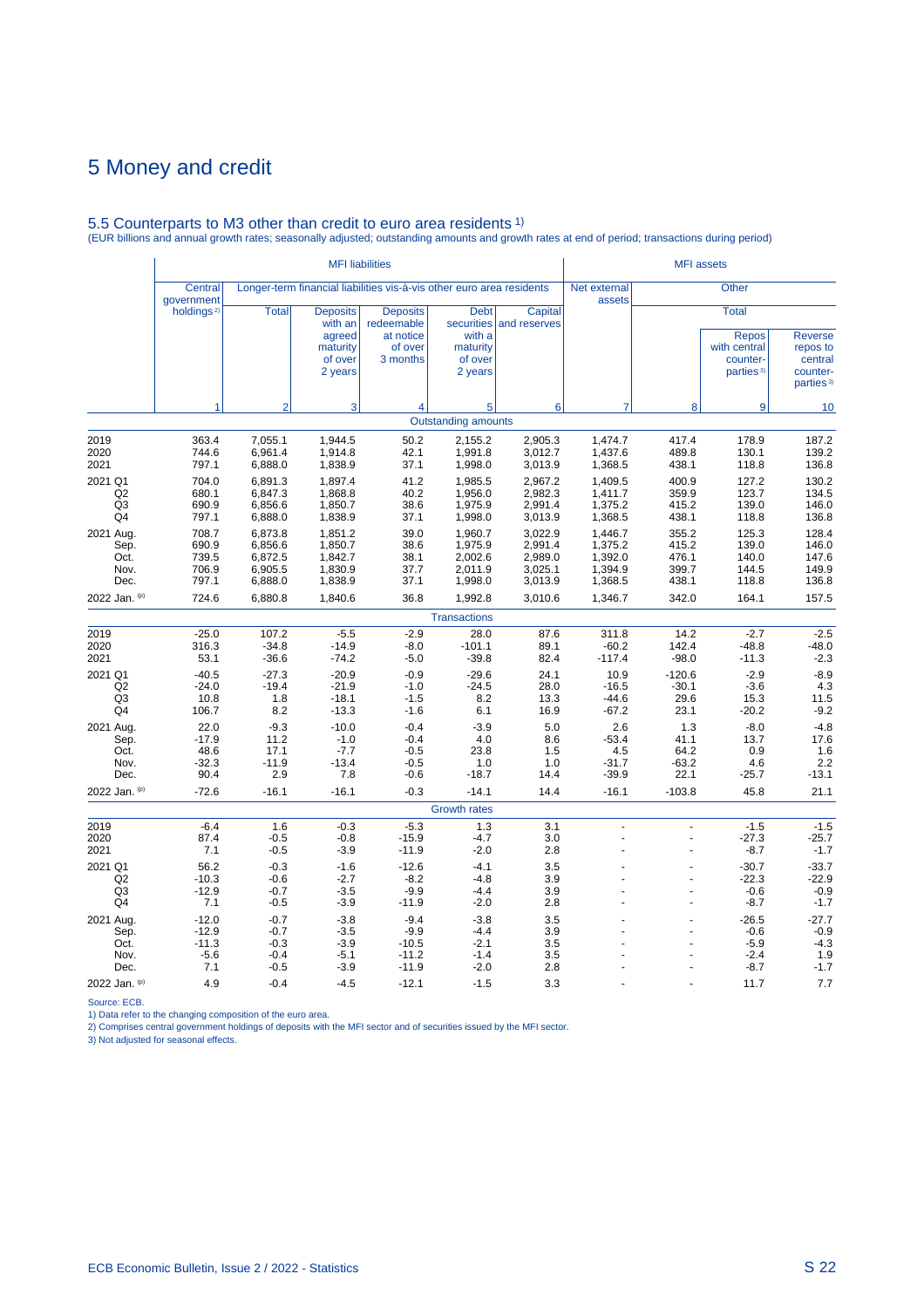# 6 Fiscal developments

6.1 Deficit/surplus (as a percentage of GDP; flows during one-year period)

|         |              |                       | Memo item:<br>Primary      |                     |                             |                               |
|---------|--------------|-----------------------|----------------------------|---------------------|-----------------------------|-------------------------------|
|         | <b>Total</b> | Central<br>qovernment | <b>State</b><br>government | Local<br>government | Social<br>security<br>funds | deficit (-)/<br>surplus $(+)$ |
|         |              | $\mathcal{D}$         | з                          |                     | 5                           | 6                             |
| 2017    | $-0.9$       | $-1.4$                | 0.1                        | 0.2                 | 0.2                         | 1.0                           |
| 2018    | $-0.4$       | $-1.0$                | 0.1                        | 0.2                 | 0.3                         | 1.4                           |
| 2019    | $-0.6$       | $-1.0$                | 0.0                        | 0.0                 | 0.3                         | 1.0                           |
| 2020    | $-7.2$       | $-5.9$                | $-0.4$                     | 0.0                 | $-0.9$                      | $-5.7$                        |
| 2020 Q4 | $-7.2$       | $\mathbf{r}$          |                            | $\cdot$             |                             | $-5.7$                        |
| 2021 Q1 | $-8.3$       | $\mathbf{r}$          |                            | $\cdot$             |                             | $-6.8$                        |
| Q2      | $-6.9$       | $\mathbf{r}$          |                            | $\cdot$             |                             | $-5.4$                        |
| Q3      | $-6.2$       |                       |                            | ٠                   |                             | $-4.8$                        |

Sources: ECB for annual data; Eurostat for quarterly data.

i.

6.2 Revenue and expenditure (as a percentage of GDP; flows during one-year period)

|                                 |                      |                      |                        | Revenue                  |                             |                    | <b>Expenditure</b>   |                            |                                   |                             |                   |                           |                   |  |
|---------------------------------|----------------------|----------------------|------------------------|--------------------------|-----------------------------|--------------------|----------------------|----------------------------|-----------------------------------|-----------------------------|-------------------|---------------------------|-------------------|--|
|                                 | <b>Total</b>         |                      |                        | <b>Current revenue</b>   |                             | Capital<br>revenue | <b>Total</b>         | <b>Current expenditure</b> |                                   |                             |                   |                           |                   |  |
|                                 |                      |                      | <b>Direct</b><br>taxes | <b>Indirect</b><br>taxes | Net social<br>contributions |                    |                      |                            | Compen-<br>sation of<br>employees | Intermediate<br>consumption | Interest          | <b>Social</b><br>benefits |                   |  |
|                                 |                      |                      | 3                      |                          | 5                           | 6                  |                      | 8                          | 9                                 | 10 <sub>1</sub>             | 11                | 12 <sub>1</sub>           | 13                |  |
| 2017                            | 46.2                 | 45.8                 | 12.8                   | 13.0                     | 15.2                        | 0.4                | 47.1                 | 43.3                       | 9.9                               | 5.3                         | 1.9               | 22.4                      | 3.8               |  |
| 2018                            | 46.4                 | 45.9                 | 12.9                   | 13.0                     | 15.2                        | 0.5                | 46.9                 | 43.2                       | 9.9                               | 5.3                         | 1.8               | 22.3                      | 3.7               |  |
| 2019<br>2020                    | 46.3<br>46.6         | 45.8<br>46.1         | 12.9<br>13.0           | 13.0<br>12.8             | 15.0<br>15.6                | 0.5<br>0.5         | 46.9<br>53.8         | 43.2<br>49.2               | 9.9<br>10.7                       | 5.3<br>6.0                  | 1.6<br>1.5        | 22.4<br>25.5              | 3.7<br>4.6        |  |
| 2020 Q4                         | 46.6                 | 46.1                 | 13.0                   | 12.8                     | 15.6                        | 0.5                | 53.8                 | 49.2                       | 10.7                              | 6.0                         | 1.5               | 25.5                      | 4.6               |  |
| 2021 Q1<br>Q <sub>2</sub><br>Q3 | 46.6<br>46.5<br>46.7 | 46.1<br>45.9<br>46.0 | 13.0<br>12.9<br>13.0   | 12.7<br>12.8<br>12.9     | 15.7<br>15.5<br>15.4        | 0.5<br>0.6<br>0.7  | 54.9<br>53.4<br>52.9 | 50.2<br>48.7<br>48.2       | 10.8<br>10.5<br>10.4              | 6.1<br>6.0<br>6.0           | 1.5<br>1.5<br>1.5 | 25.8<br>25.0<br>24.7      | 4.7<br>4.7<br>4.7 |  |

Sources: ECB for annual data; Eurostat for quarterly data.

### 6.3 Government debt-to-GDP ratio

(as a percentage of GDP; outstanding amounts at end of period)

|                              | <b>Total</b>                 | <b>Financial instrument</b> |                              |                              | Holder                       |                              |                                                     | Original maturity         |                              | <b>Residual maturity</b>     |                                        |                              | Currency                                |                          |
|------------------------------|------------------------------|-----------------------------|------------------------------|------------------------------|------------------------------|------------------------------|-----------------------------------------------------|---------------------------|------------------------------|------------------------------|----------------------------------------|------------------------------|-----------------------------------------|--------------------------|
|                              |                              | Currency<br>and<br>deposits | Loans                        | <b>Debt</b><br>securities    |                              | <b>MFIs</b>                  | <b>Resident creditors Non-resident</b><br>creditors | Up to<br>year             | Over<br>year                 | Up to<br>year                | Over 1<br>and up to 5 years<br>5 years | Over                         | Euro or'<br>participating<br>currencies | Other<br>curren-<br>cies |
|                              |                              | ົ                           | 3                            | 4                            | 5                            | 6                            |                                                     | 8                         | 9                            | 10                           |                                        | 12                           | 13                                      | 14                       |
| 2017<br>2018<br>2019<br>2020 | 87.5<br>85.5<br>83.6<br>97.3 | 3.2<br>3.1<br>3.0<br>3.2    | 14.5<br>13.7<br>12.9<br>14.2 | 69.9<br>68.7<br>67.6<br>79.9 | 48.0<br>47.9<br>45.2<br>54.6 | 32.0<br>32.2<br>30.4<br>39.1 | 39.5<br>37.7<br>38.4<br>42.7                        | 8.6<br>8.1<br>7.6<br>11.3 | 78.9<br>77.5<br>75.9<br>86.0 | 16.4<br>16.0<br>15.6<br>19.1 | 28.9<br>28.3<br>27.7<br>31.5           | 42.3<br>41.2<br>40.3<br>46.7 | 85.7<br>84.1<br>82.2<br>95.6            | 1.8<br>1.5<br>1.4<br>1.7 |
| 2020 Q4                      | 97.3                         | 3.2                         | 14.2                         | 79.9                         |                              |                              |                                                     |                           |                              |                              |                                        |                              |                                         |                          |
| 2021 Q1<br>Q2<br>Q3          | 100.0<br>98.3<br>97.7        | 3.2<br>3.1<br>3.0           | 14.1<br>13.9<br>13.8         | 82.7<br>81.3<br>80.8         |                              |                              | $\cdot$<br>$\cdot$                                  |                           |                              |                              |                                        |                              |                                         |                          |

Sources: ECB for annual data; Eurostat for quarterly data.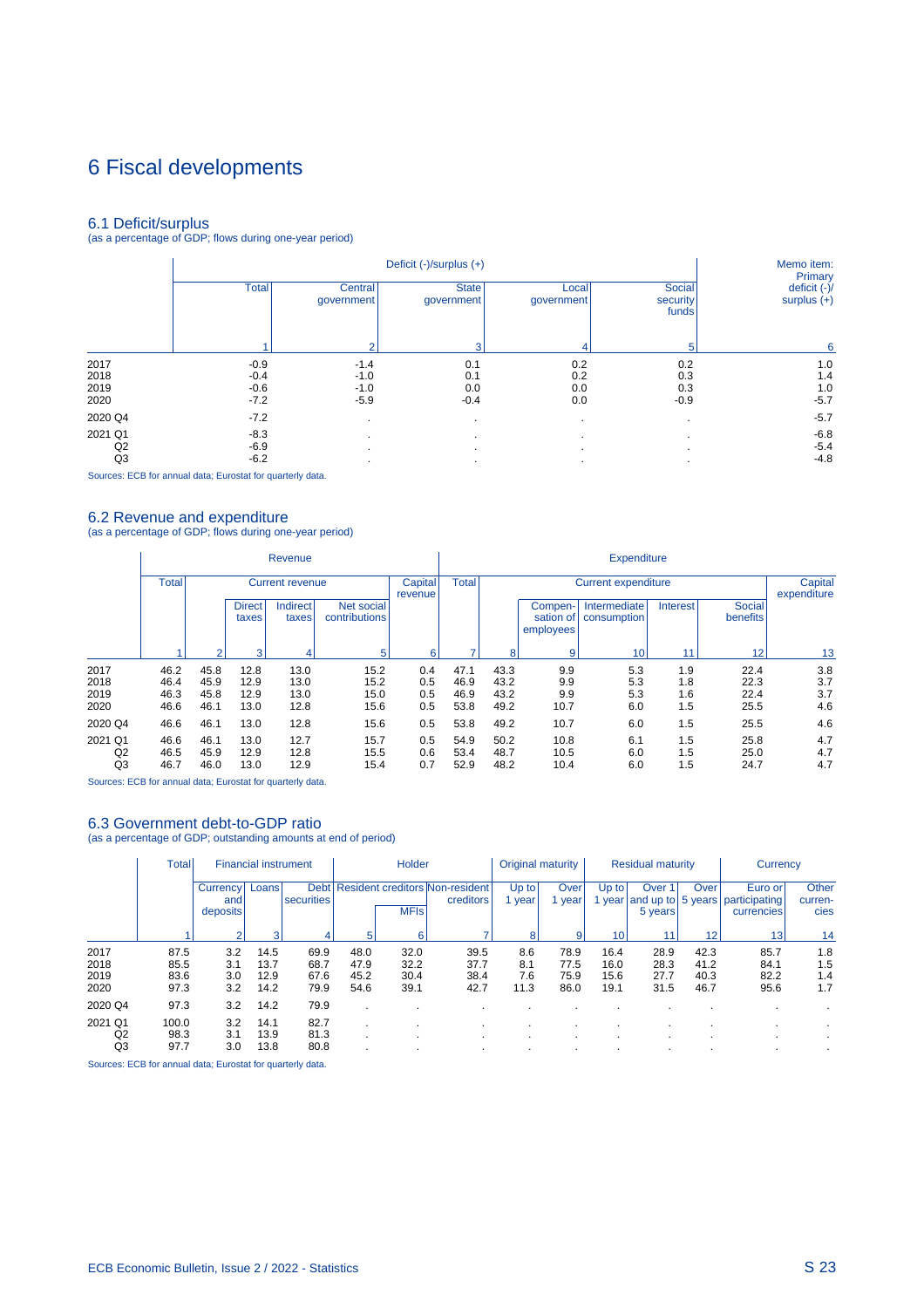## 6 Fiscal developments

#### 6.4 Annual change in the government debt-to-GDP ratio and underlying factors 1) (as a percentage of GDP; flows during one-year period)

|                | Change in<br>debt-to-   | Primary<br>deficit $(+)/$ |        |              | Interest-<br>growth         | Memo item:<br><b>Borrowing</b> |                           |                                         |                                   |                               |        |                 |             |
|----------------|-------------------------|---------------------------|--------|--------------|-----------------------------|--------------------------------|---------------------------|-----------------------------------------|-----------------------------------|-------------------------------|--------|-----------------|-------------|
|                | GDP ratio <sup>2)</sup> | surplus $(-)$             |        | <b>Total</b> |                             |                                |                           | Transactions in main financial assets   |                                   | <b>Revaluation</b><br>effects | Other  | differential    | requirement |
|                |                         |                           |        | Total        | Currency<br>and<br>deposits | Loans                          | <b>Debt</b><br>securities | Equity and<br>investment<br>fund shares | and other<br>changes in<br>volume |                               |        |                 |             |
|                |                         | $\sim$                    | 3      |              |                             | 6                              |                           | 8                                       | $\overline{9}$                    | 10                            | 11     | 12 <sup>2</sup> |             |
| 2017           | $-2.5$                  | $-1.0$                    | $-0.1$ | 0.4          | 0.5                         | 0.0                            | $-0.1$                    | 0.1                                     | $-0.2$                            | $-0.4$                        | $-1.3$ | 1.0             |             |
| 2018           | $-2.0$                  | $-1.4$                    | 0.4    | 0.5          | 0.4                         | $-0.1$                         | 0.0                       | 0.2                                     | 0.1                               | $-0.1$                        | $-1.0$ | 0.8             |             |
| 2019           | $-2.0$                  | $-1.0$                    | 0.1    | 0.3          | 0.1                         | 0.0                            | 0.0                       | 0.2                                     | $-0.2$                            | 0.0                           | $-1.1$ | 0.9             |             |
| 2020           | 13.8                    | 5.7                       | 2.3    | 2.5          | 2.0                         | 0.4                            | $-0.1$                    | 0.1                                     | $-0.1$                            | $-0.1$                        | 5.8    | 9.6             |             |
| 2020 Q4        | 13.8                    | 5.7                       | 2.3    | 2.5          | 2.0                         | 0.4                            | $-0.1$                    | 0.1                                     | $-0.1$                            | $-0.2$                        | 5.8    | 9.6             |             |
| 2021 Q1        | 14.2                    | 6.8                       | 1.9    | 2.2          | 1.6                         | 0.5                            | 0.0                       | 0.2                                     | $-0.1$                            | $-0.2$                        | 5.5    | 10.3            |             |
| Q <sub>2</sub> | 3.9                     | 5.4                       | $-1.1$ | $-0.4$       | $-1.0$                      | 0.4                            | 0.0                       | 0.2                                     | 0.0                               | $-0.7$                        | $-0.4$ | 5.8             |             |
| Q <sub>3</sub> | 1.1                     | 4.8                       | $-1.0$ | $-0.3$       | $-0.7$                      | 0.2                            | 0.0                       | 0.2                                     | 0.0                               | $-0.7$                        | $-2.8$ | 5.3             |             |

Sources: ECB for annual data; Eurostat for quarterly data.

1) Intergovernmental lending in the context of the financial crisis is consolidated except in quarterly data on the deficit-debt adjustment.<br>2) Calculated as the difference between the government debt-to-GDP ratios at the

#### 6.5 Government debt securities 1)

(debt service as a percentage of GDP; flows during debt service period; average nominal yields in percentages per annum)

|                                           |                                      |                                      | Debt service due within 1 year <sup>2)</sup> |                                           |                                 | Average<br>residual                | Average nominal yields <sup>4)</sup>              |                                 |                                                |                                                              |                                 |                                                |                                 |  |
|-------------------------------------------|--------------------------------------|--------------------------------------|----------------------------------------------|-------------------------------------------|---------------------------------|------------------------------------|---------------------------------------------------|---------------------------------|------------------------------------------------|--------------------------------------------------------------|---------------------------------|------------------------------------------------|---------------------------------|--|
|                                           | <b>Total</b>                         |                                      | Principal                                    |                                           | Interest                        | maturity<br>in years <sup>3)</sup> | <b>Outstanding amounts</b><br><b>Transactions</b> |                                 |                                                |                                                              |                                 |                                                |                                 |  |
|                                           |                                      |                                      | <b>Maturities</b><br>of up to 3<br>months    | <b>Maturities</b><br>of up to 3<br>months |                                 |                                    | <b>Total</b>                                      | Floating                        | Zero<br>rate   coupon                          | <b>Fixed rate</b><br><b>Maturities</b><br>of up to 1<br>year |                                 |                                                | <b>Issuance Redemption</b>      |  |
|                                           |                                      | $\overline{2}$                       | 3                                            | 4                                         | 5                               | 6                                  |                                                   | 8                               | 9                                              | 10                                                           | 11                              | 12                                             | 13                              |  |
| 2019<br>2020<br>2021                      | 12.2<br>14.9<br>15.2                 | 10.8<br>13.6<br>13.9                 | 3.6<br>4.2<br>4.6                            | 1.4<br>1.4<br>1.3                         | 0.4<br>0.3<br>0.3               | 7.5<br>7.6<br>7.9                  | 2.2<br>1.9<br>1.6                                 | 1.3<br>1.1<br>1.1               | $-0.1$<br>$-0.2$<br>$-0.3$                     | 2.5<br>2.2<br>1.9                                            | 2.1<br>2.3<br>1.9               | 0.3<br>0.0<br>$-0.1$                           | 1.1<br>0.8<br>0.5               |  |
| 2020 Q4                                   | 14.9                                 | 13.6                                 | 4.2                                          | 1.4                                       | 0.3                             | 7.6                                | 1.9                                               | 1.1                             | $-0.2$                                         | 2.2                                                          | 2.3                             | 0.0                                            | 0.8                             |  |
| 2021 Q1<br>Q2<br>Q3                       | 15.7<br>15.5<br>15.6                 | 14.2<br>14.1<br>14.2                 | 5.5<br>5.2<br>4.7                            | 1.4<br>1.4<br>1.4                         | 0.4<br>0.3<br>0.3               | 7.8<br>7.9<br>7.9                  | 1.8<br>1.7<br>1.7                                 | 1.1<br>0.5<br>1.1               | $-0.2$<br>$-0.3$<br>$-0.3$                     | 2.1<br>2.0<br>2.0                                            | 2.1<br>2.1<br>1.8               | 0.0<br>$-0.1$<br>$-0.1$                        | 0.5<br>0.5<br>0.5               |  |
| 2021 Aug.<br>Sep.<br>Oct.<br>Nov.<br>Dec. | 15.4<br>15.6<br>15.4<br>15.5<br>15.2 | 14.0<br>14.2<br>14.1<br>14.1<br>13.9 | 5.4<br>4.7<br>4.3<br>4.2<br>4.6              | 1.4<br>1.4<br>1.4<br>1.4<br>1.3           | 0.3<br>0.3<br>0.3<br>0.3<br>0.3 | 7.9<br>7.9<br>8.0<br>8.0<br>7.9    | 1.7<br>1.7<br>1.6<br>1.6<br>1.6                   | 1.1<br>1.1<br>1.1<br>1.1<br>1.1 | $-0.3$<br>$-0.3$<br>$-0.3$<br>$-0.3$<br>$-0.3$ | 2.0<br>2.0<br>2.0<br>1.9<br>1.9                              | 1.9<br>1.8<br>1.9<br>1.9<br>1.9 | $-0.1$<br>$-0.1$<br>$-0.1$<br>$-0.1$<br>$-0.1$ | 0.5<br>0.5<br>0.5<br>0.5<br>0.5 |  |
| 2022 Jan.                                 | 15.1                                 | 13.8                                 | 5.2                                          | 1.3                                       | 0.3                             | 8.0                                | 1.6                                               | 1.1                             | $-0.4$                                         | 1.9                                                          | 1.9                             | $-0.1$                                         | 0.6                             |  |

Source: ECB.

1) At face value and not consolidated within the general government sector.

2) Excludes future payments on debt securities not yet outstanding and early redemptions.

3) Residual maturity at the end of the period.

4) Outstanding amounts at the end of the period; transactions as 12-month average.